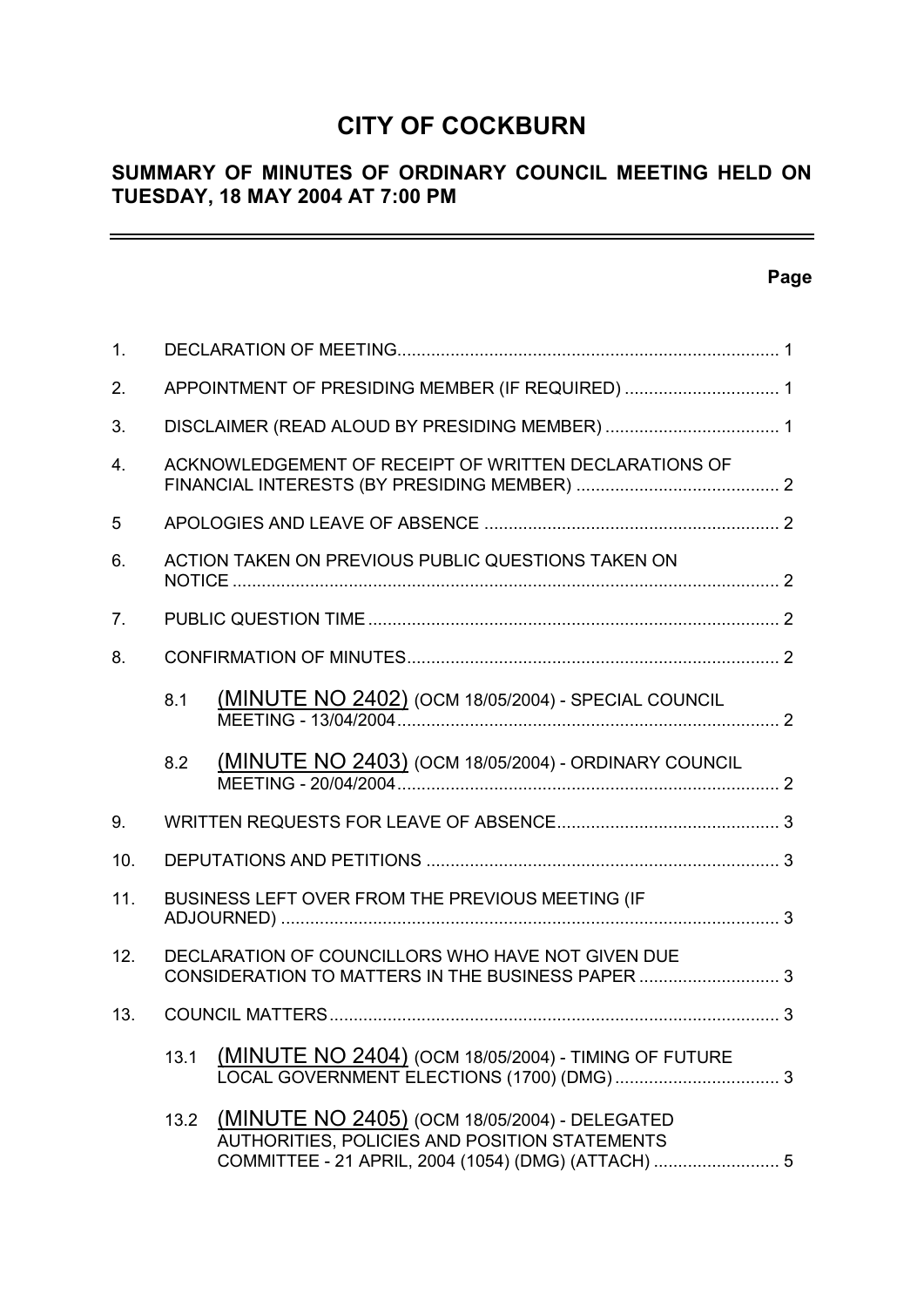|     |      | 13.3 (MINUTE NO 2406) (OCM 18/05/2004) - ESTABLISHMENT OF<br>'ELECTED MEMBERS FACILITIES CONSTRUCTION COMMITTEE'                                                                                                                                                |  |
|-----|------|-----------------------------------------------------------------------------------------------------------------------------------------------------------------------------------------------------------------------------------------------------------------|--|
| 14. |      |                                                                                                                                                                                                                                                                 |  |
|     | 14.1 | <b>(MINUTE NO 2407)</b> (OCM 18/05/2004) - ACQUISITION OF<br>PORTION OF LOT 59 TINDAL AVENUE YANGEBUP, FOR THE                                                                                                                                                  |  |
|     | 14.2 | (MINUTE NO 2408) (OCM 18/05/2004) - SALE OF LOTS 190<br>TO 198 MONTGOMERY DRIVE, SUCCESS (6000473) (KJS)                                                                                                                                                        |  |
|     | 14.3 | (MINUTE NO 2409) (OCM 18/05/2004) - PROPOSED<br>AGREEMENT WITH WATER CORPORATION FOR THE ONGOING<br>MANAGEMENT AND MAINTENANCE OF THE BYPASS CHANNEL<br>- LOT 1 HAMMOND ROAD, SUCCESS - OWNER: AUSTRALAND<br>HOLDINGS LTD - APPLICANT: ROBERTS DAY GROUP (9659) |  |
|     | 14.4 | (MINUTE NO 2410) (OCM 18/05/2004) - PROPOSED DRAFT<br>COOGEE BEACH STRUCTURE PLAN AND REPORT - COOGEE<br>BEACH BETWEEN PORT COOGEE AND POORE GROVE (9668)                                                                                                       |  |
|     | 14.5 | (MINUTE NO 2411) (OCM 18/05/2004) - RETROSPECTIVE<br>APPROVAL - SHED - WALL HEIGHT EXCEEDS 3M - LOT 16; 39<br>LACHLAN WAY, BIBRA LAKE - OWNER/APPLICANT: R J BRYANT                                                                                             |  |
|     | 14.6 | (MINUTE NO 2412) (OCM 18/05/2004) - ALTERATIONS AND<br>ADDITIONS (FRUIT AND VEGETABLE STORE) - LOT 7 HAMMOND<br>ROAD, YANGEBUP - OWNER: C C ALESSANDRINI - APPLICANT:<br>MAROCCHI ENGINEERING GROUP (4313047) (ACB) (ATTACH) 27                                 |  |
|     | 14.7 | (MINUTE NO 2413) (OCM 18/05/2004) - CLEARING OF<br>VEGETATION - THOMSONS LAKE ESTATE - STEINER AVENUE<br>AND SCIANO AVENUE, SUCCESS (118981; 116441) (MR)                                                                                                       |  |
|     | 14.8 | (MINUTE NO 2414) (OCM 18/05/2004) - RECONSIDERATION<br>OF CONDITIONS (COOGEE GENERAL STORE) - LOT 1; 355<br>COCKBURN ROAD, COOGEE - OWNER: G J & D E LOHMAN -<br>APPLICANT: PETER D WEBB & ASSOCIATES (3309389) (ACB) 37                                        |  |
|     | 14.9 | <b>(MINUTE NO 2415)</b> (OCM 18/05/2004) - APPLICATION FOR<br>RETROSPECTIVE PLANNING APPROVAL - DISPLAY PERGOLAS<br>AND NURSERY OPERATION - 248 HAMMOND ROAD, SUCCESS -<br>OWNER & APPLICANT: G R SMITH (5513445) (CP) (ATTACH)  39                             |  |
|     |      |                                                                                                                                                                                                                                                                 |  |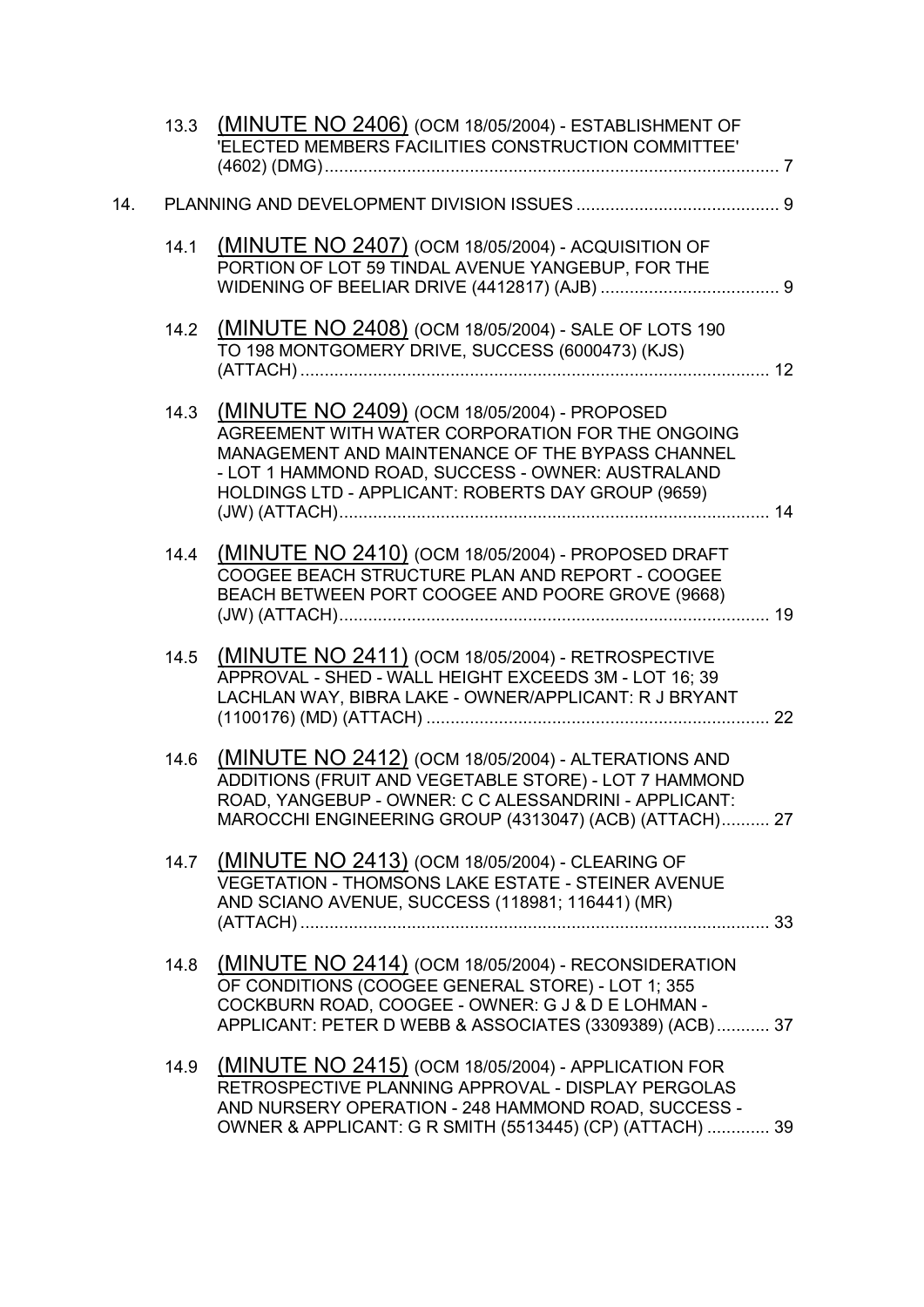|     |      | 14.10 (MINUTE NO 2416) (OCM 18/05/2004) - PROPOSED<br>SUBDIVISION - LOT 10; 222 HAMILTON ROAD, SPEARWOOD -<br>OWNER: M & K DONJERKOVICH - APPLICANT: D               |  |
|-----|------|----------------------------------------------------------------------------------------------------------------------------------------------------------------------|--|
|     |      | 14.11 (MINUTE NO 2417) (OCM 18/05/2004) - DANGEROUS<br>BUILDING - LOT 301; NO. 1 ROCKINGHAM ROAD, HAMILTON<br>HILL - NEWMARKET HOTEL SITE (2212274) (JW) (ATTACH) 51 |  |
| 15. |      | FINANCE AND CORPORATE SERVICES DIVISION ISSUES  54                                                                                                                   |  |
|     | 15.1 | (MINUTE NO 2418) (OCM 18/05/2004) - LIST OF CREDITORS                                                                                                                |  |
|     | 15.2 | (MINUTE NO 2419) (OCM 18/05/2004) - DRAFT PRINCIPAL<br>ACTIVITIES PLAN 2004/05 - 2007/08 (5406) (ATC) (ATTACH) 55                                                    |  |
|     | 15.3 | (MINUTE NO 2420) (OCM 18/05/2004) - TENDER NO.05/2004                                                                                                                |  |
|     | 15.4 | (MINUTE NO 2421) (OCM 18/05/2004) - TENDER<br>NO.RFT08/2004 - TENDER FOR LEGAL SERVICES (RFT08/2004)                                                                 |  |
| 16. |      |                                                                                                                                                                      |  |
| 17. |      |                                                                                                                                                                      |  |
|     | 17.1 | (MINUTE NO 2422) (OCM 18/05/2004) - COCKBURN                                                                                                                         |  |
|     |      | 17.2 (MINUTE NO 2423) (OCM 18/05/2004) - SUCCESS<br>COMMUNITY CENTRE SITE - RESERVE 46894 (RA) (5518347) 64                                                          |  |
| 18. |      |                                                                                                                                                                      |  |
| 19. |      | MOTIONS OF WHICH PREVIOUS NOTICE HAS BEEN GIVEN  66                                                                                                                  |  |
| 20. |      | NOTICES OF MOTION GIVEN AT THE MEETING FOR CONSIDERATION                                                                                                             |  |
| 21. |      | NEW BUSINESS OF AN URGENT NATURE INTRODUCED BY                                                                                                                       |  |
|     |      | 21.1 (MINUTE NO 2424) (OCM 18/05/2004) - MEETING BEHIND                                                                                                              |  |
|     | 21.2 | (MINUTE NO 2425) (OCM 18/05/2004) - PROCEDURES FOR<br>APPOINTMENT OF CHIEF EXECUTIVE OFFICER (ATC) (2612;                                                            |  |
|     | 21.3 | (MINUTE NO 2426) (OCM 18/05/2004) - MEETING OPENED                                                                                                                   |  |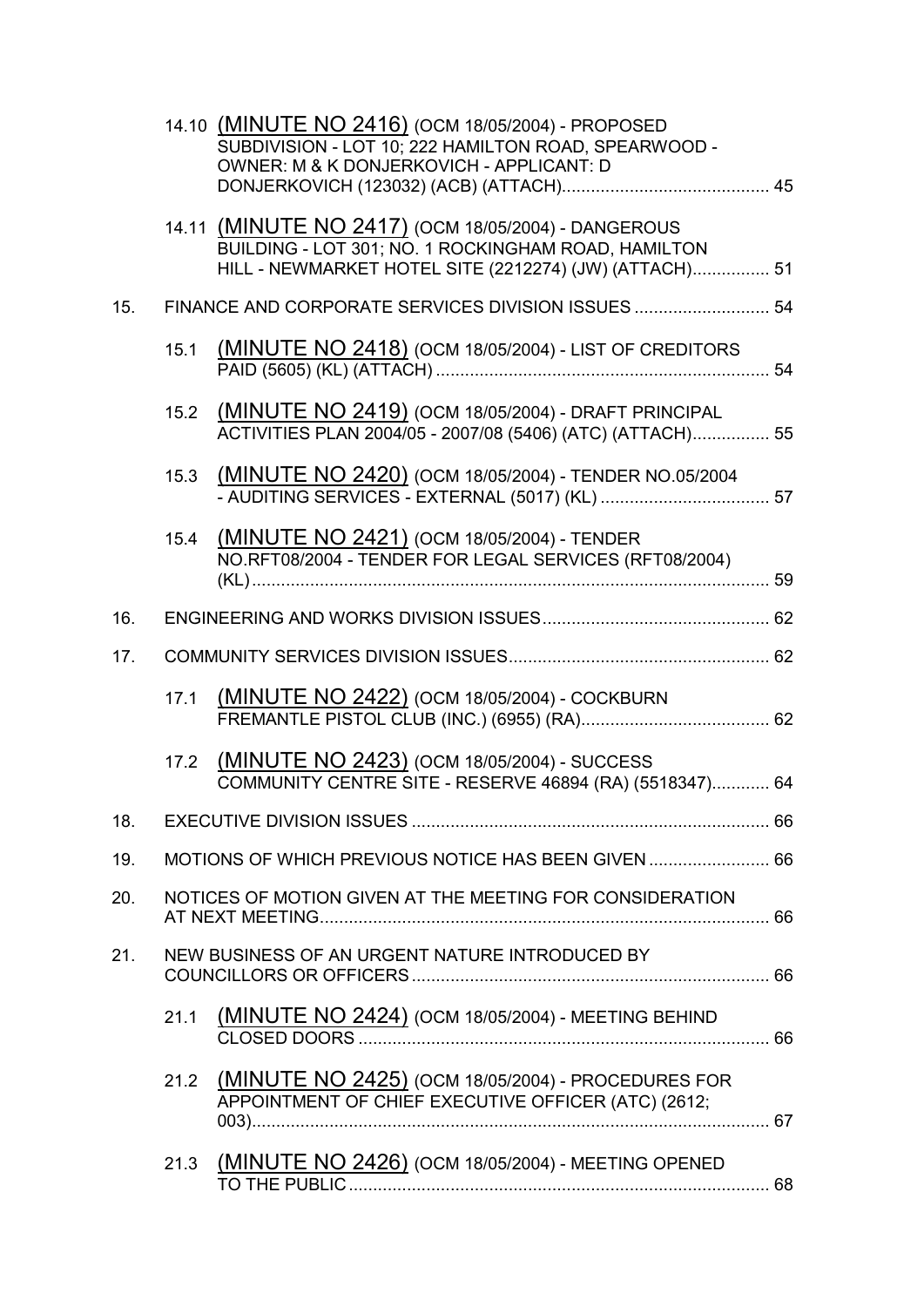| 25 | CLOSURE OF MEETING ERROR! BOOKMARK NOT DEFINED.                                                                      |  |
|----|----------------------------------------------------------------------------------------------------------------------|--|
|    | 24. (MINUTE NO 2427) (OCM 18/05/2004) - RESOLUTION OF<br>COMPLIANCE (SECTION 3.18(3), LOCAL GOVERNMENT ACT 1995)  68 |  |
|    |                                                                                                                      |  |
|    | 22. MATTERS TO BE NOTED FOR INVESTIGATION, WITHOUT DEBATE 68                                                         |  |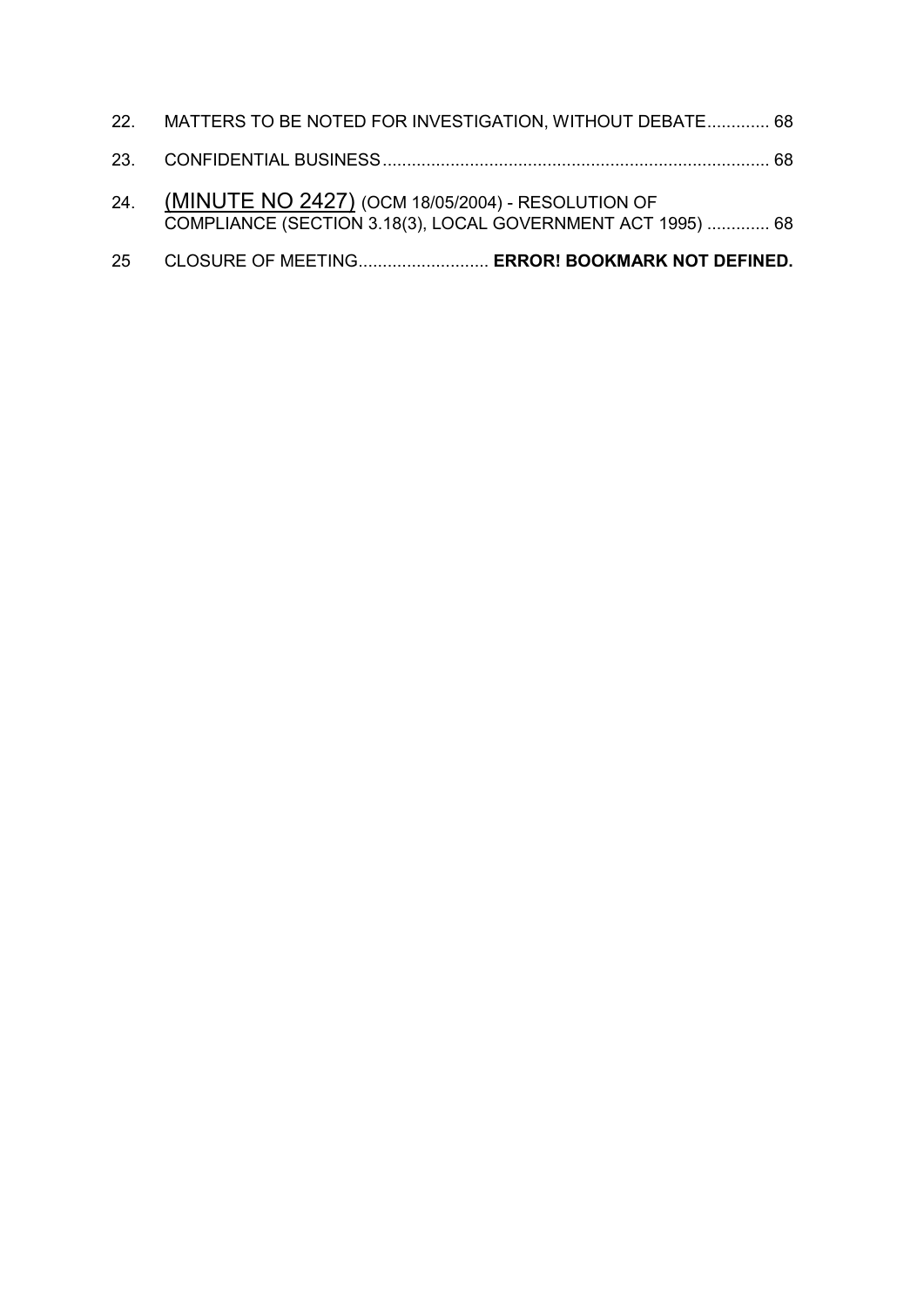# **CITY OF COCKBURN**

## **MINUTES OF ORDINARY COUNCIL MEETING HELD ON TUESDAY, 18 MAY 2004 AT 7:00 PM**

#### **PRESENT:**

#### **ELECTED MEMBERS**

| Mr S Lee              | Mayor      |
|-----------------------|------------|
| Ms A Tilbury          | Councillor |
| Mr I Whitfield        | Councillor |
| Mr A Edwards          | Councillor |
| Mr K Allen            | Councillor |
| <b>Ms L Goncalves</b> | Councillor |
| Mrs S Limbert         | Councillor |
| Mr M Reeve-Fowkes -   | Councillor |
| Mrs V Oliver          | Councillor |

#### **IN ATTENDANCE**

| Mr R. Brown    |   | <b>Chief Executive Officer</b>         |
|----------------|---|----------------------------------------|
| Mr D. Green    |   | <b>Director, Community Services</b>    |
| Mr A. Crothers |   | Director, Finance & Corporate Services |
| Mr S. Hiller   |   | Director, Planning & Development       |
| Mr B. Greay    |   | Director, Engineering & Works          |
| Mrs S. Ellis   |   | Secretary to Chief Executive Officer   |
| Mr C. Ellis    | - | <b>Communications Manager</b>          |

## **1. DECLARATION OF MEETING**

The Presiding Member declared the meeting open at 7.00pm.

#### **2. APPOINTMENT OF PRESIDING MEMBER (If required)**

Nil

#### **3. DISCLAIMER (Read aloud by Presiding Member)**

Members of the public, who attend Council Meetings, should not act immediately on anything they hear at the Meetings, without first seeking clarification of Council's position. Persons are advised to wait for written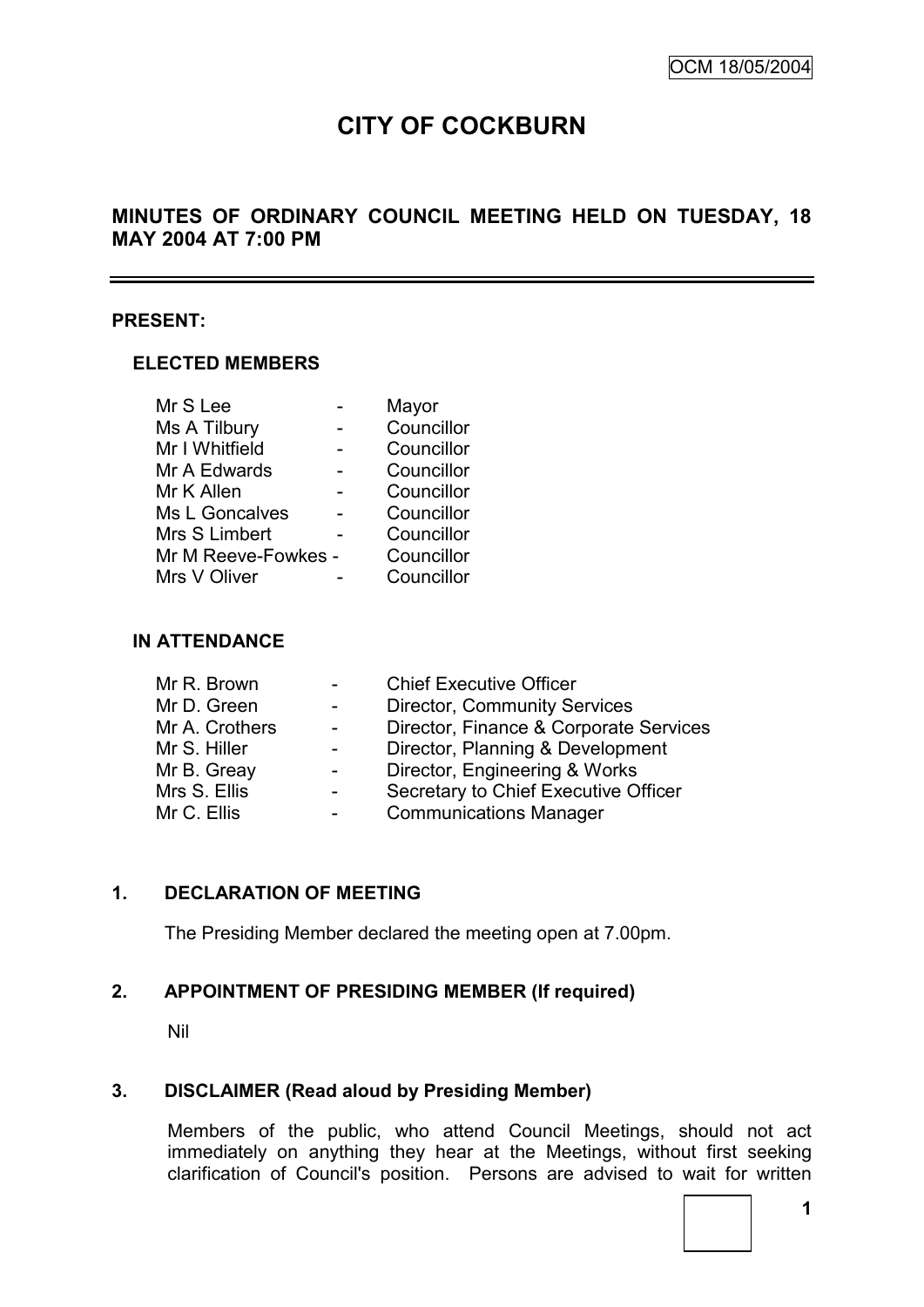advice from the Council prior to taking action on any matter that they may have before Council.

### **4. ACKNOWLEDGEMENT OF RECEIPT OF WRITTEN DECLARATIONS OF FINANCIAL INTERESTS (by Presiding Member)**

Nil

## **5 (OCM 18/05/2004) - APOLOGIES AND LEAVE OF ABSENCE**

Deputy Mayor Graham - Apology

#### **6. ACTION TAKEN ON PREVIOUS PUBLIC QUESTIONS TAKEN ON NOTICE**

Nil

#### **7. PUBLIC QUESTION TIME**

Nil

#### **8. CONFIRMATION OF MINUTES**

#### **8.1 (MINUTE NO 2402) (OCM 18/05/2004) - SPECIAL COUNCIL MEETING - 13/04/2004**

#### **RECOMMENDATION**

That the Minutes of the Special Council Meeting held on Tuesday, 13 April 2004 be accepted as a true and accurate record.

#### **COUNCIL DECISION**

MOVED Clr M Reeve-Fowkes SECONDED Clr A Tilbury that the recommendation be adopted.

**CARRIED 9/0**

## **8.2 (MINUTE NO 2403) (OCM 18/05/2004) - ORDINARY COUNCIL MEETING - 20/04/2004**

## **RECOMMENDATION**

That the Minutes of the Ordinary Council Meeting held on Tuesday, 20 April 2004, be accepted as a true and accurate record.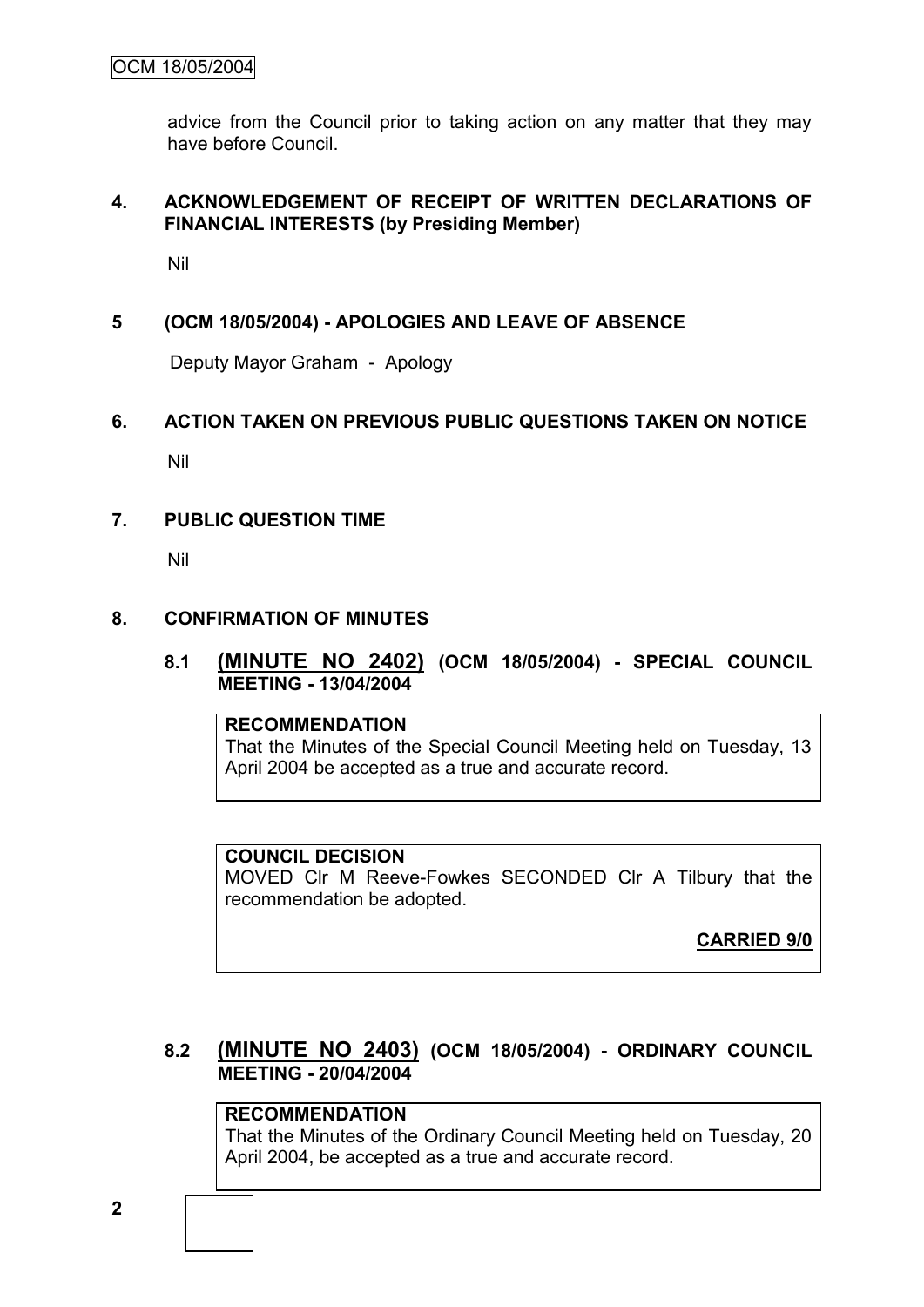OCM 18/05/2004

#### **COUNCIL DECISION** MOVED Clr L Goncalves SECONDED Clr A Tilbury that the recommendation be adopted.

**CARRIED 9/0**

## **9. WRITTEN REQUESTS FOR LEAVE OF ABSENCE**

Nil

## **10. DEPUTATIONS AND PETITIONS**

Nil

**11. BUSINESS LEFT OVER FROM THE PREVIOUS MEETING (If adjourned)** Nil

## **12. DECLARATION OF COUNCILLORS WHO HAVE NOT GIVEN DUE CONSIDERATION TO MATTERS IN THE BUSINESS PAPER**

Nil

#### **13. COUNCIL MATTERS**

**13.1 (MINUTE NO 2404) (OCM 18/05/2004) - TIMING OF FUTURE LOCAL GOVERNMENT ELECTIONS (1700) (DMG)**

**RECOMMENDATION** That the City of Cockburn supports May as the preferred time for conducting local government elections.

## **COUNCIL DECISION**

MOVED Clr S Limbert SECONDED Clr I Whitfield that the recommendation be adopted.

## **CARRIED 9/0**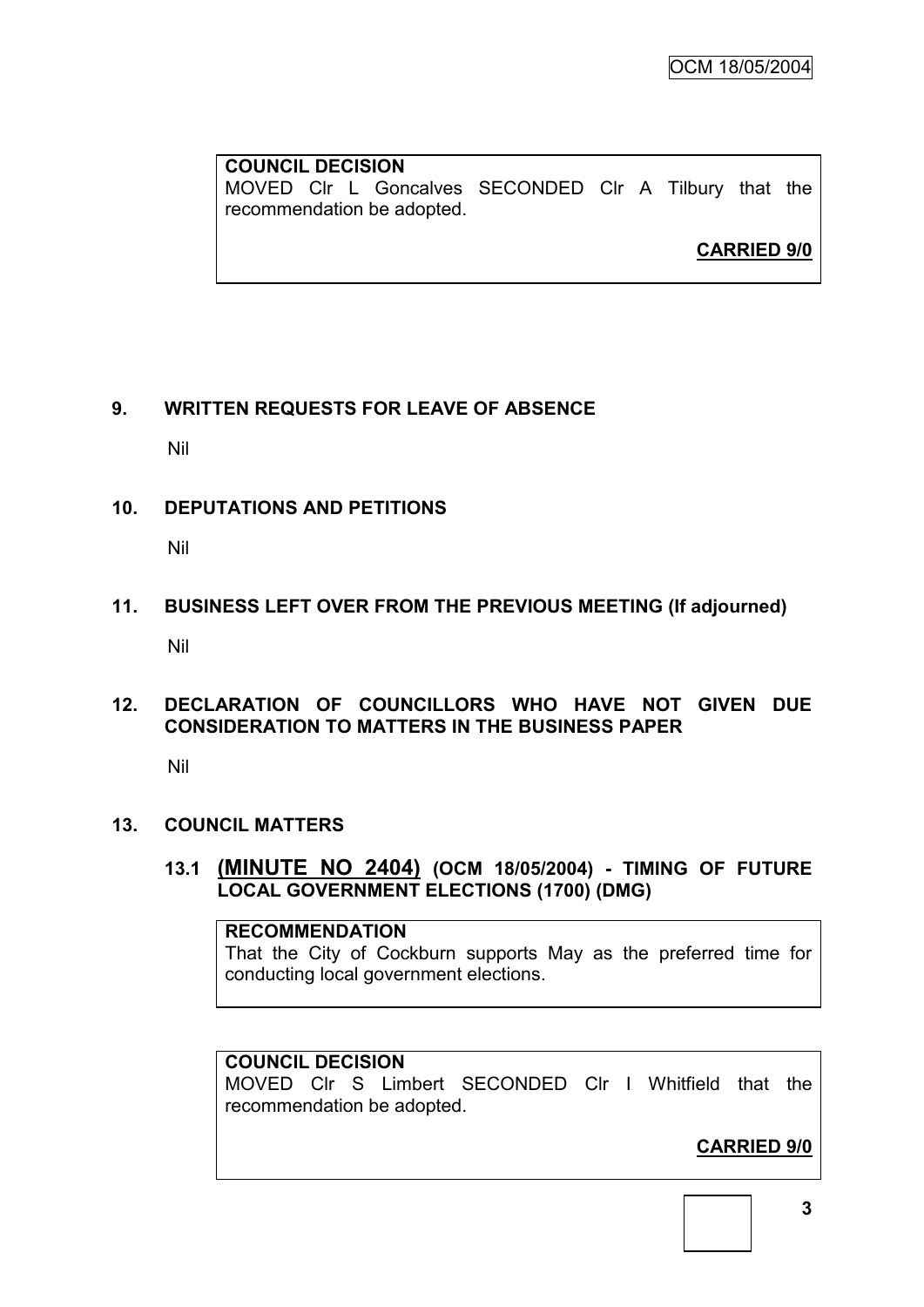#### **Background**

Several of the W.A. Local Government Association's Zones have requested that consideration be given to changing the date for the conduct of biennial Local Government elections. Currently all elections are held on the first Saturday in May every two years, with the next election due in May 2005.

Under Section 4.7 of the Local Government Act 1995, elections for a Mayor or President are to be held on the first Saturday in May each four years and in regard to the election of councillors, on the first Saturday in May every two years, with one half of the seats (or as near to) being filled for a four year term.

#### **Submission**

To support the status quo for the timing of local government elections in this State.

#### **Report**

Zones suggested a date later in the year, possibly September or October, as this will allow all newly elected members to participate in the budget process for the following financial year, in a meaningful way rather than being elected in May when a larger number of councils have already established their budget parameters. With the proposed change to the budget timetable where councils will be able to adopt the budget during June, this situation could be exacerbated.

One Zone suggested holding Local Government elections on the first Saturday in October and another proposed it be held during September.

The State Council at its April meeting, decided to survey all members to determine if there is general support for the suggested change in date for the biennial Local Government elections from May to October. It was felt that this change would enable Elected Members to be better informed before having to vote on the adoption of the Local Government"s annual budget.

As the Department of Local Government and Regional Development has already indicated that it is undertaking a review of this electoral provision, it was seen as appropriate for the Association to develop a position on the proposal after consultation with members.

Member Councils are invited to provide their views on the proposal of changing the date from May to October. Alternatively if Council feels that the date should be changed but do not agree with October,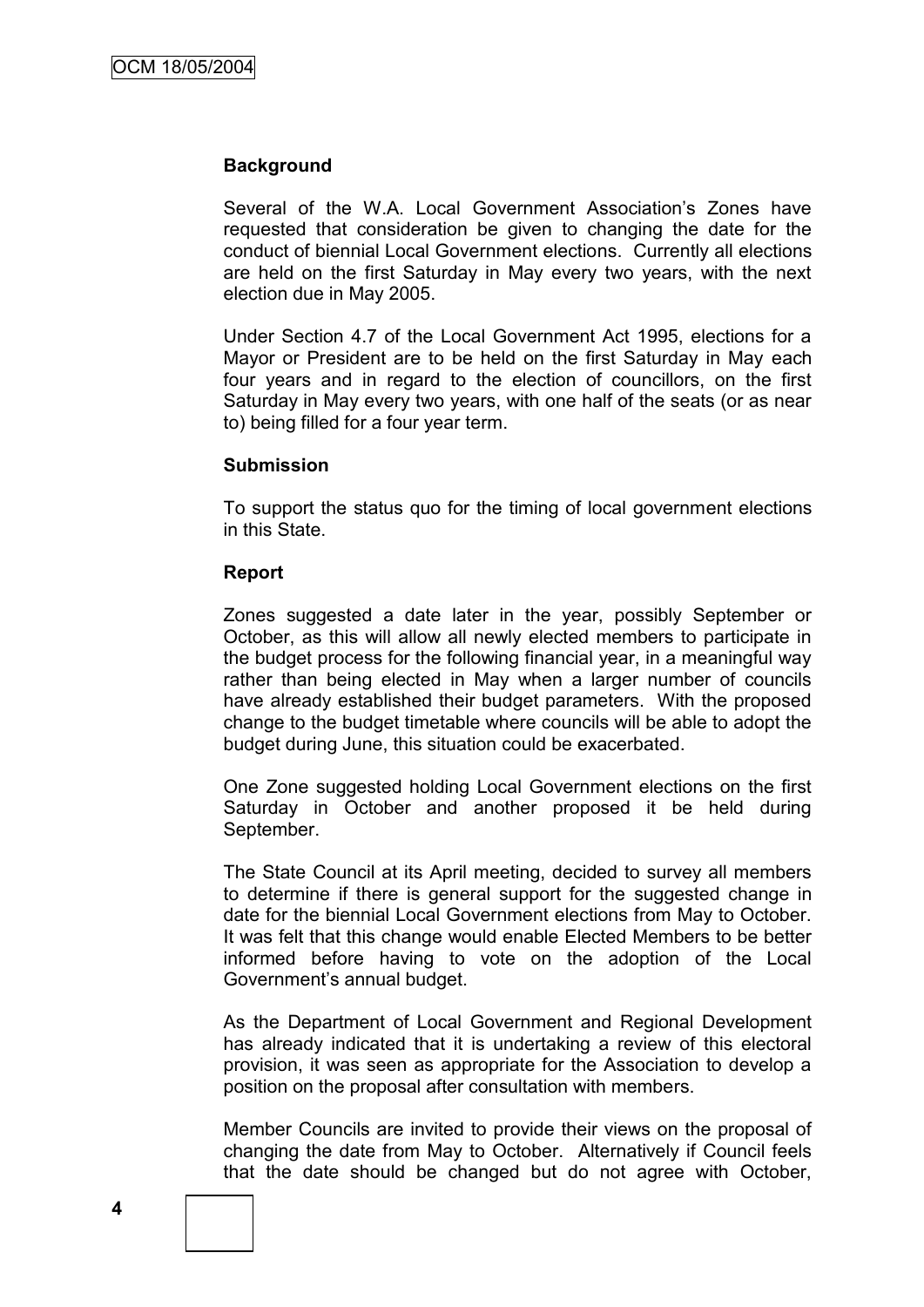WALGA would also be prepared to have those comments along with reasons for the suggested alternative.

Historically, the City of Cockburn has not encountered any difficulties with the introduction of newly elected members in May. Therefore, it would not seem necessary to support a change to the status quo on this basis.

## **Strategic Plan/Policy Implications**

Key Result Area "Managing Your City" refers.

## **Budget/Financial Implications**

Nil. Cost of conducting election by Postal Ballot is currently built in to Council"s Operating Budget.

## **Legal Implications**

Sec. 4.7 of the Local Government Act, 1995, refers.

## **Community Consultation**

All member councils of the W.A. Local Government Association invited to provide comment.

## **Implications of Section 3.18(3) Local Government Act, 1995**

Nil.

## **13.2 (MINUTE NO 2405) (OCM 18/05/2004) - DELEGATED AUTHORITIES, POLICIES AND POSITION STATEMENTS COMMITTEE - 21 APRIL, 2004 (1054) (DMG) (ATTACH)**

#### **RECOMMENDATION**

That Council receive the Minutes of the Delegated Authorities, Policies and Position Statements Committee, as attached to the Agenda, dated 21 April 2004 and adopts the recommendations contained therein.

## **TO BE CARRIED BY ABSOLUTE MAJORITY OF COUNCIL**

#### **COUNCIL DECISION**

MOVED Clr M Reeve-Fowkes SECONDED Clr L Goncalves that the recommendation be adopted.

## **CARRIED BY ABSOLUTE MAJORITY OF COUNCIL 9/0**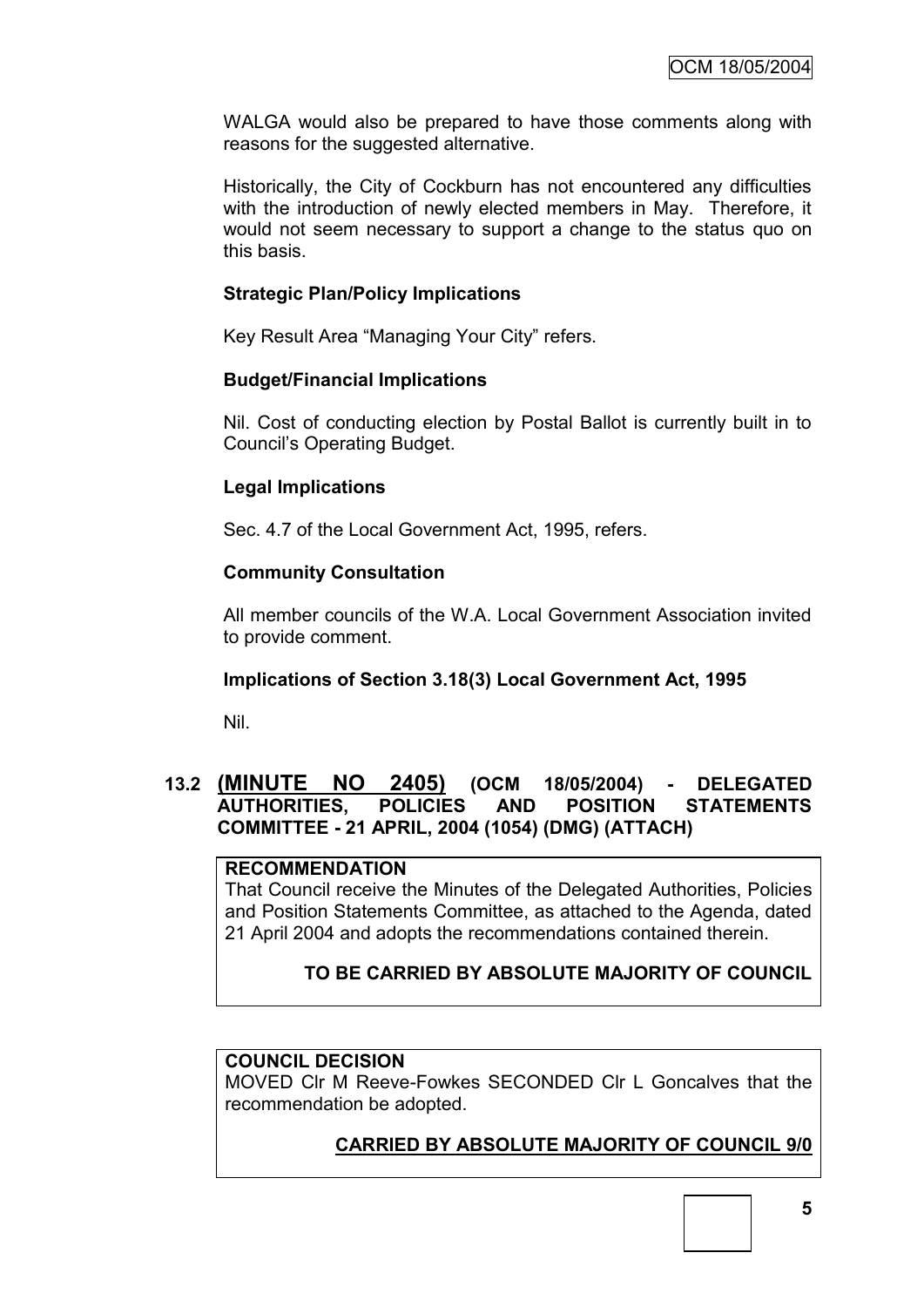#### **Background**

The Delegated Authorities, Policies and Position Statements Committee conducted a meeting on 21 April 2004. The Minutes of the Meeting are required to be presented to Council and its recommendations considered by Council.

#### **Submission**

The Minutes of the Delegated Authorities, Policies and Position Statements Committee Meeting are attached to the Agenda. Items dealt with at the Committee Meeting form the Minutes of that Meeting.

#### **Report**

The Committee recommendations are now presented for consideration by Council and if accepted, are endorsed as the decisions of Council.

Any Elected Member may withdraw any item from the Committee Meeting for discussion and propose an alternative recommendation for Council"s consideration.

Any such items will be dealt with separately, as provided for in Council"s Standing Orders.

#### **Strategic Plan/Policy Implications**

Key Result Area "Managing Your City" refers.

#### **Budget/Financial Implications**

Committee Minutes refer.

#### **Legal Implications**

Committee Minutes refer.

#### **Community Consultation**

Committee Minutes refer.

#### **Implications of Section 3.18(3) Local Government Act, 1995**

Committee Minutes refer.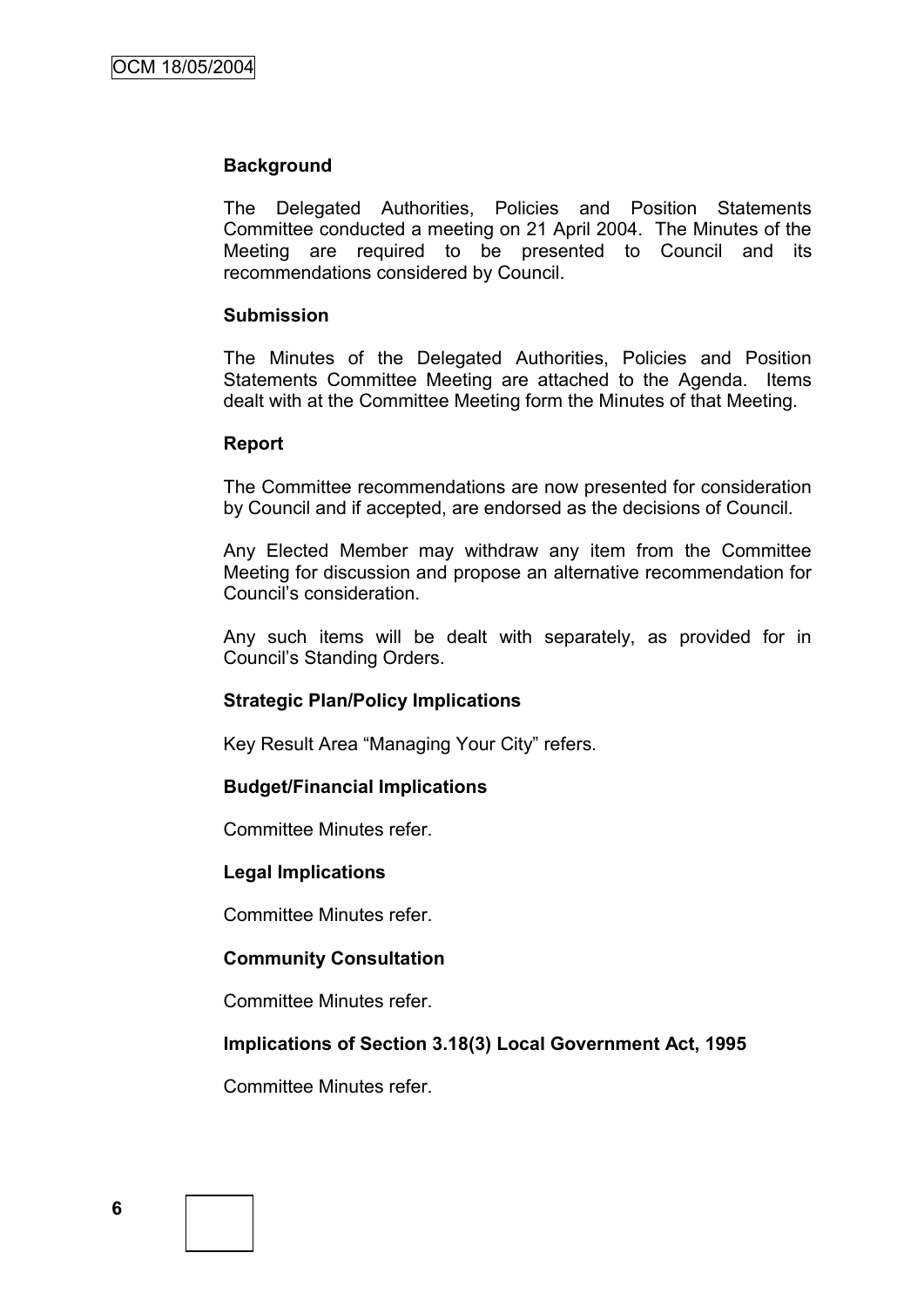## **13.3 (MINUTE NO 2406) (OCM 18/05/2004) - ESTABLISHMENT OF 'ELECTED MEMBERS FACILITIES CONSTRUCTION COMMITTEE' (4602) (DMG)**

# **RECOMMENDATION**

That Council:

- (1) pursuant to section 5.8 of the Local Government Act, 1995, establish the "Elected Members Facilities Construction Committee";
- (2) nominates the Terms of Reference of the Committee to be "*to co-ordinate the extension of the Elected Members Facilities being constructed in conjunction with the refurbishment of the Administration Building*";
- (3) appoints Elected Members (3) and \_\_\_\_\_\_\_\_ as Members of the Committee; and
- (4) disbands the "Elected Members Area Refurbishment Committee" established on 19 November 2002, as its functions are no longer relevant.

**TO BE CARRIED BY ABSOLUTE MAJORITY OF COUNCIL**

## **COUNCIL DECISION**

MOVED Clr M Reeve-Fowkes SECONDED Clr S Limbert that Council:

- (1) pursuant to section 5.8 of the Local Government Act, 1995, establish the "Elected Members Facilities Construction Committee";
- (2) nominates the Terms of Reference of the Committee to be "*to co-ordinate the extension of the Elected Members Facilities being constructed in conjunction with the refurbishment of the Administration Building*";
- (3) appoints Elected Members Mayor Lee, Deputy Mayor Graham, Clr Oliver, Clr Reeve-Fowkes, Clr Allen and Clr Limbert as Members of the Committee; and
- (4) disbands the "Elected Members Area Refurbishment Committee" established on 19 November 2002, as its functions are no longer relevant.

## **CARRIED BY ABSOLUTE MAJORITY OF COUNCIL 9/0**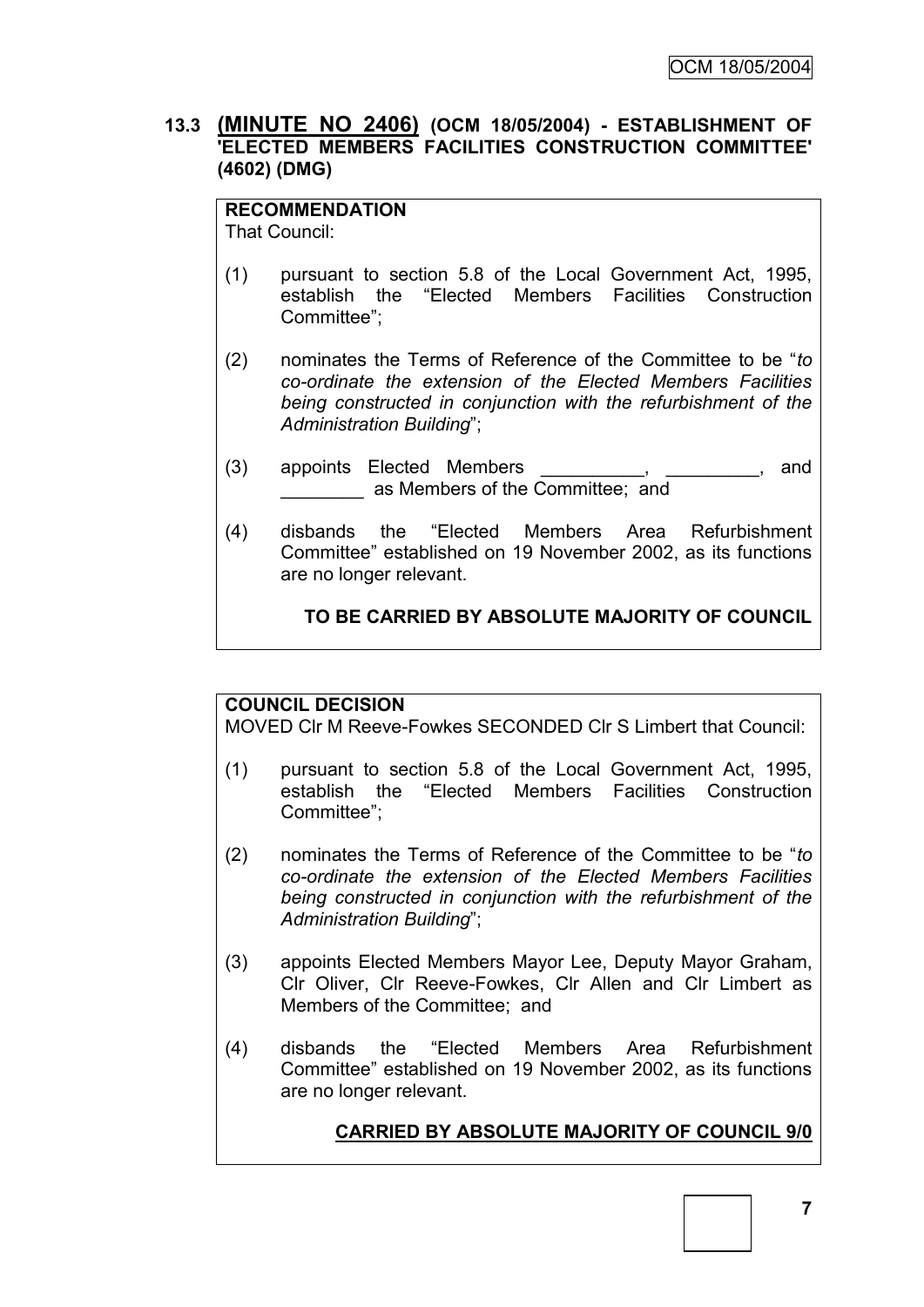#### **Background**

In November 2002, Council established the "Elected Members Area Refurbishment Committee", the brief of which was to co-ordinate a planned refurbishment of the Elected Member facilities comprising Council Chambers, Reception Room, Foyer and Dining Room, in the current administration building.

However, following advice from an Architect that the associated works would require additional funds to those Council had allocated for the project, together with information that extra staff associated with the growth of the District would be required over the next 10 -15 years, it was decided to curtail the activities of this committee.

Subsequently, tenders were sought from qualified architects to provide Council with options to extend the current Administration Building to provide for new Council and related Elected Members facilities to be made available.

This process has resulted in Council being provided with four alternative design options to extend the current building.

#### **Submission**

To establish a new committee to co-ordinate the extension of the Elected Members Facilities.

#### **Report**

It would appear that there is no current avenue to be followed for the administration to receive guidance from Council on the progress of the extensions.

Accordingly, it is suggested that a committee be established to provide some direction on the planning and co-ordination of the facilities required to conduct the business of Council and related functions. The main purpose of the committee would be to provide input to the functional design of the premises to ensure an outcome commensurate with expectations and requirements is achieved. This could be achieved in conjunction with the refurbishment of the existing building, which will be required to accommodate staff growth into the future.

With this process determined, the previous committee established in November 2002, can be formally disbanded as its function has been superseded.

#### **Strategic Plan/Policy Implications**

Key Result Area "Managing Your City" refers.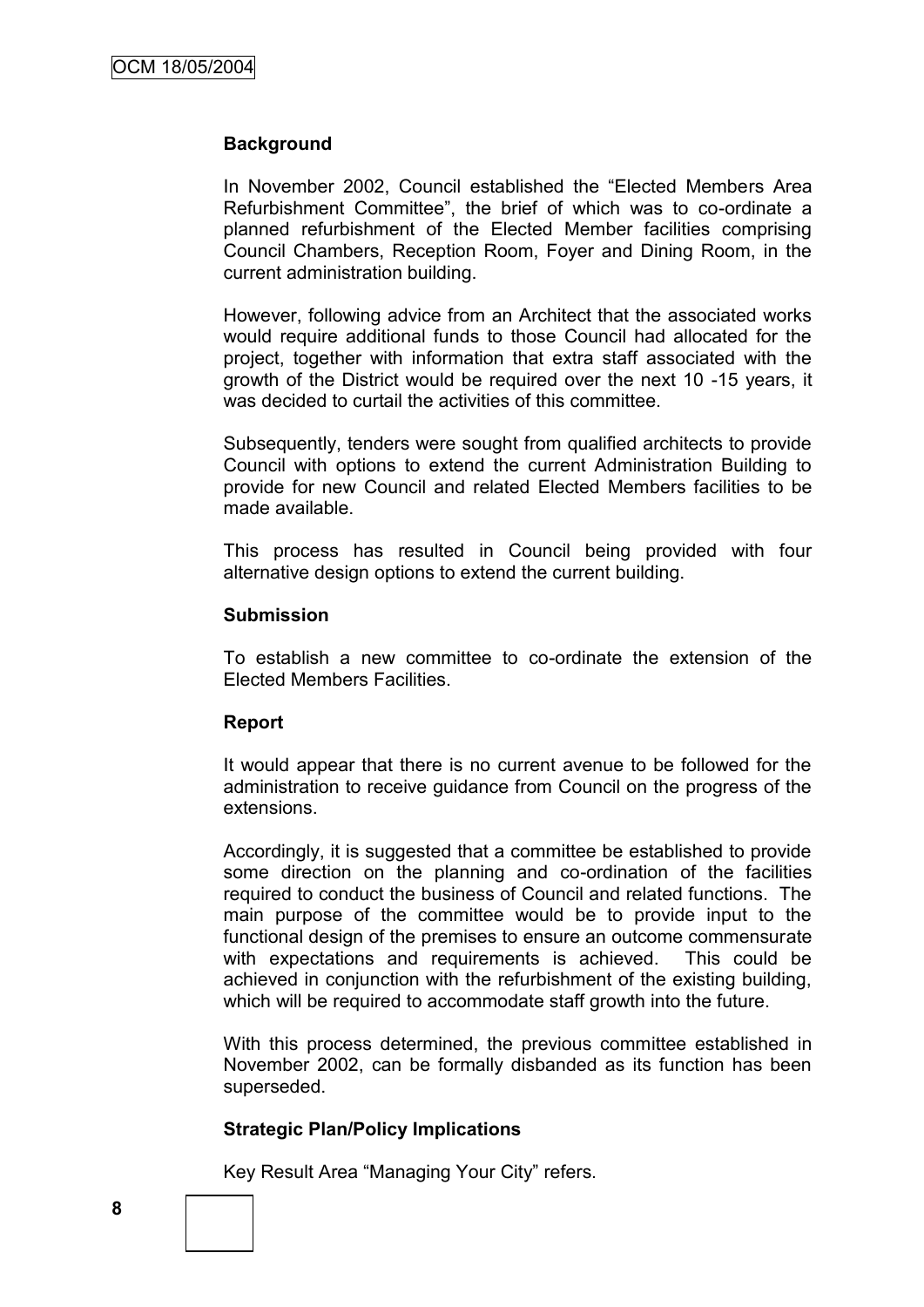## **Budget/Financial Implications**

Nil

## **Legal Implications**

Sections 5.8 and 5.11 of the Local Government Act, 1995 refer.

## **Community Consultation**

N/A

**Implications of Section 3.18(3) Local Government Act, 1995**

Nil

## **Declaration of a Conflict of Interest**

Clr Goncalves declared a Conflict of Interest in Agenda Item 14.1. The nature being that her boyfriend"s father"s business is involved in the sale of the land.

AT THIS POINT THE TIME BEING 7.06PM, CLR GONCALVES LEFT THE MEETING.

## **14. PLANNING AND DEVELOPMENT DIVISION ISSUES**

## **14.1 (MINUTE NO 2407) (OCM 18/05/2004) - ACQUISITION OF PORTION OF LOT 59 TINDAL AVENUE YANGEBUP, FOR THE WIDENING OF BEELIAR DRIVE (4412817) (AJB)**

## **RECOMMENDATION**

That Council:

- (1) agree to purchase  $207m^2$  from lot 59 Tindal Avenue Yangebup for the widening of Beeliar Drive for the sum of \$45,000 in accordance with the submitted valuation report, with funds for the purchase being allocated from DCA  $5 -$  Yangebup East Reserve Fund ; and
- (2) advise the owner"s agent, Evans and Gianoli accordingly and that Council will be prepared to settle the matter either on the creation and transfer of the land to Council or if prior to subdivision, the signing of a legal agreement between the owners and the City and the registration of a caveat on the title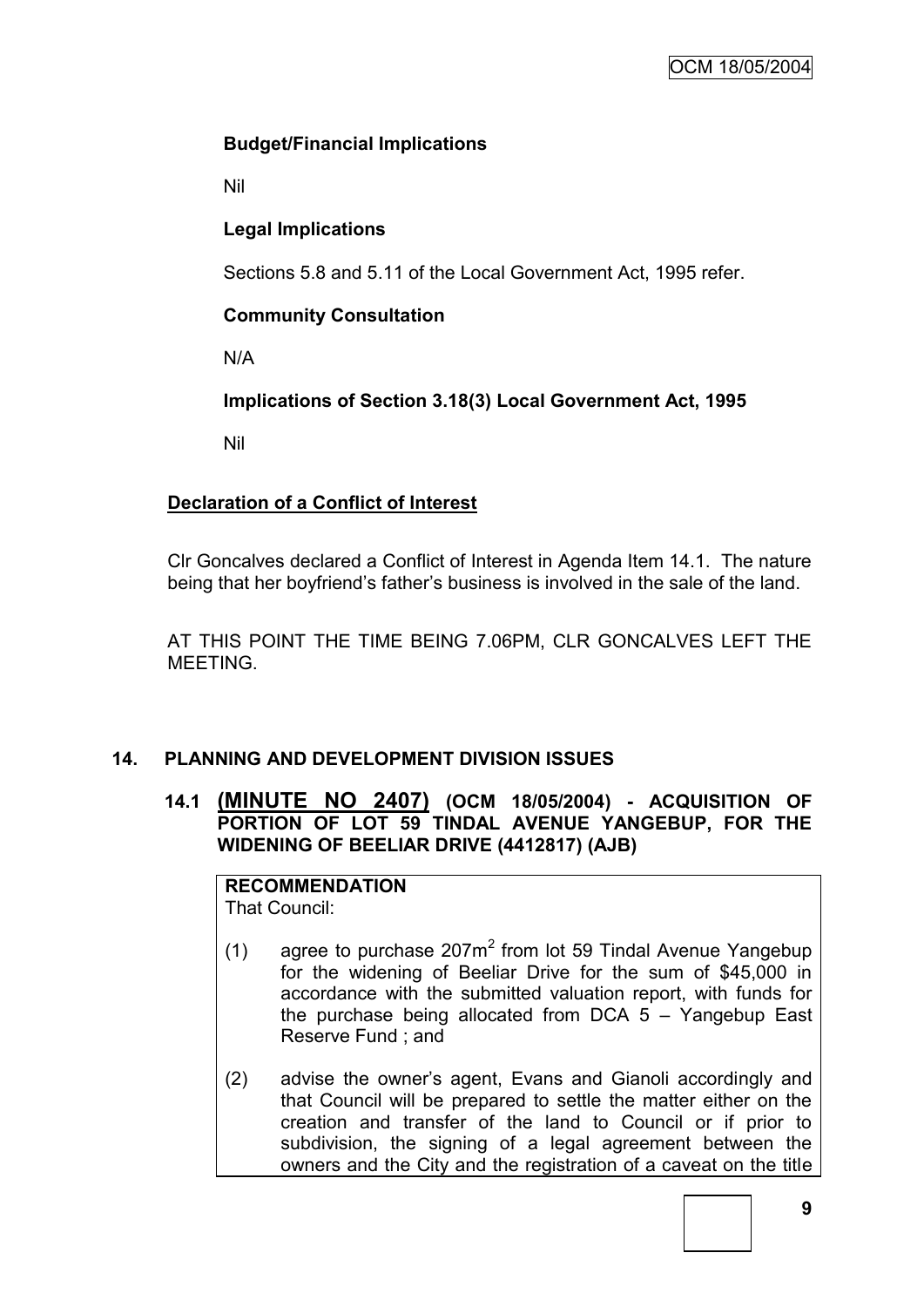of the land.

## **TO BE CARRIED BY ABSOLUTE MAJORITY OF COUNCIL**

#### **COUNCIL DECISION**

MOVED Clr M Reeve-Fowkes SECONDED Clr V Oliver that the recommendation be adopted.

## **CARRIED BY ABSOLUTE MAJORITY OF COUNCIL 8/0**

#### **Background**

N/A

#### **Submission**

Evans and Gianoli have submitted a valuation report prepared by Pember Wilson & Eftos Licensed Valuers for the owners of Lot 59 Tindal Avenue, Yangebup.

#### **Report**

Construction of Beeliar Drive between Spearwood Avenue and the roundabout west of the railway line resulted in earthworks extending outside of the dedicated road reserve into private land in some instances. Where this has occurred, Council has negotiated the acquisition of additional land to accommodate the earthworks.

Just west of the intersection with Spearwood Avenue, Beeliar Drive is in a cutting which has resulted in earthworks extending into Lots 58 and 59 Tindal Avenue. Additional land has already been purchased from lot 58.

There has been extensive discussions and negotiations with the owners of Lot 59 Tindal Avenue and their Project Manager Evans and Gianoli, in an endeavour to avoid the owners suing the City for trespass and illegal works, two alternative strategies have been assessed. These were as follows;

- 1. The construction of a retaining wall on the current cadastral boundary and back filling to raise the land to its previous natural level.
- 2. Acquiring the additional land required from Lot 59 Tindal Avenue being  $207 \text{ m}^2$ .

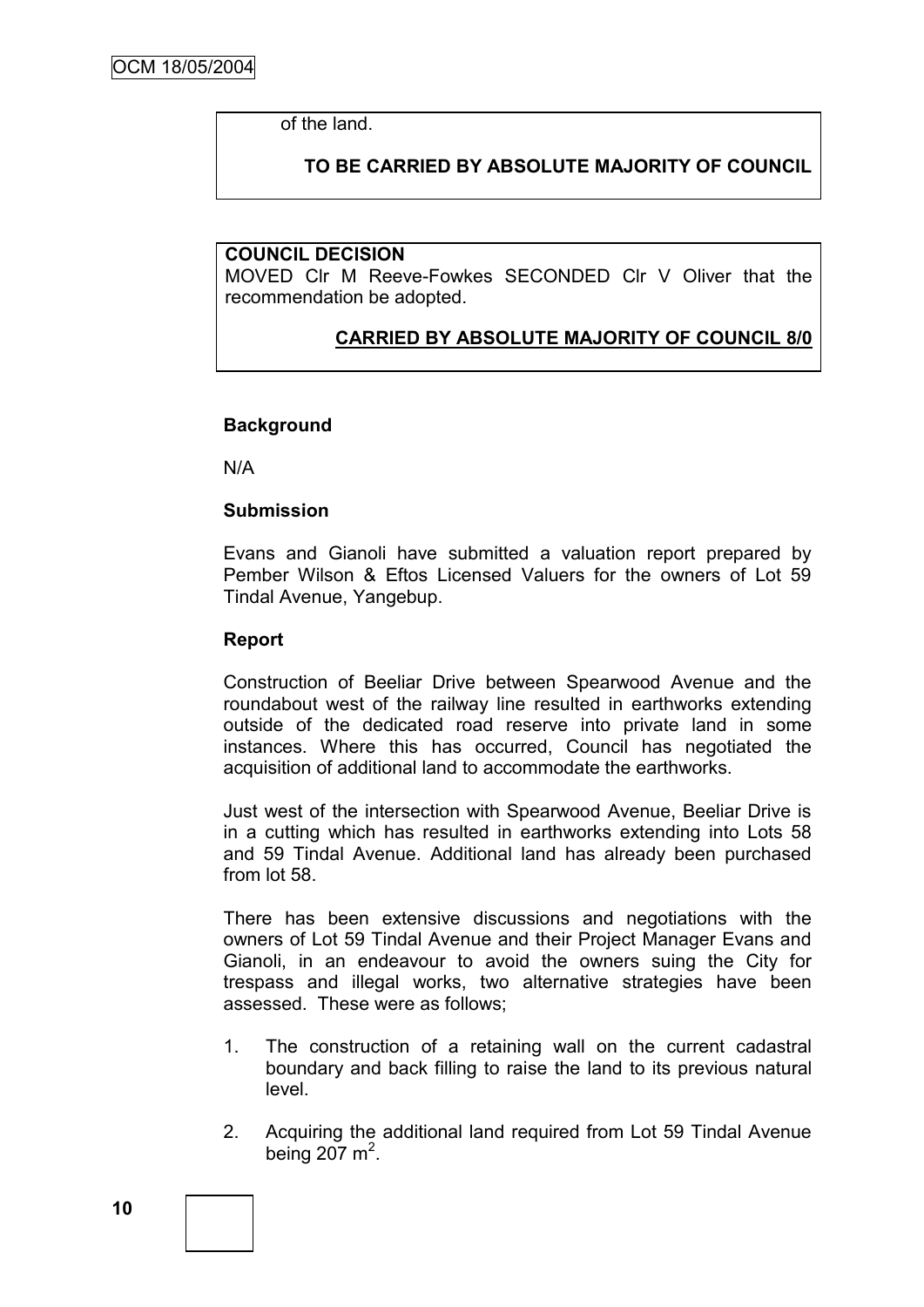The cost of the retaining wall option estimated by Bruechle Gilchrist and Evans Consulting Engineers for the City was \$139,610. The cost of acquiring the land as per the valuation prepared by Pember Wilson & Eftos for the owners was \$45,000. It is clearly a better option to acquire the additional land. Acquisition of the land would also tie in with the additional land already acquired from adjoining Lot 58.

Pember Wilson & Eftos have prepared a detailed report with valuations based on before and after plans having regard to recent sales evidence and development costs. The City"s Land Officer has reviewed the valuation report and is of the view that the methodology applied is in accordance with normal practice and the valuation of \$45,000 for both the land component and injurious affection is consistent with current market prices and is supported.

It is recommended that Council proceed to acquire an area of  $207m<sup>2</sup>$ from Lot 59 Tindal Avenue, Yangebup at a price of \$45,000 for the purpose of accommodating earthworks associated with Beeliar Drive. The land is to be transferred to the crown as a road widening.

The cost of the land has been included in the Development Contribution Plan for DCA 5 – Yangebup East. There are sufficient funds in the DCA account for this purpose.

Under most circumstances, owners are responsible for all costs associated with the preparation and execution of legal agreements. In this instance, Council is purchasing the land at its own initiation and hence will be responsible for all costs associated with the preparation and registration of a legal agreement. This is expected to be minimal given a similar document has been prepared for the adjoining land. There is no provision for the recovery of legal costs in the Development Contribution Plan. As the land is being purchased on behalf of Engineering Services, the legal costs for the agreement are to be drawn from the appropriate Beeliar Drive account.

Payment for the land can be made either when the land is transferred to Council for vesting for road purposes as part of a subdivision of the land, or the finalisation of a legal agreement between the City and the landowners and caveat registered on the title of the land. The legal agreement would set out the owner"s responsibilities in respect to seeking and finalising the subdivision of the land, the transference of the land to Council and obligations if the land is sold. A similar legal agreement has been signed with the owners of adjoining Lot 58 Tindal Avenue.

#### **Strategic Plan/Policy Implications**

The Corporate Strategic Plan Key Result Areas which apply to this item are:-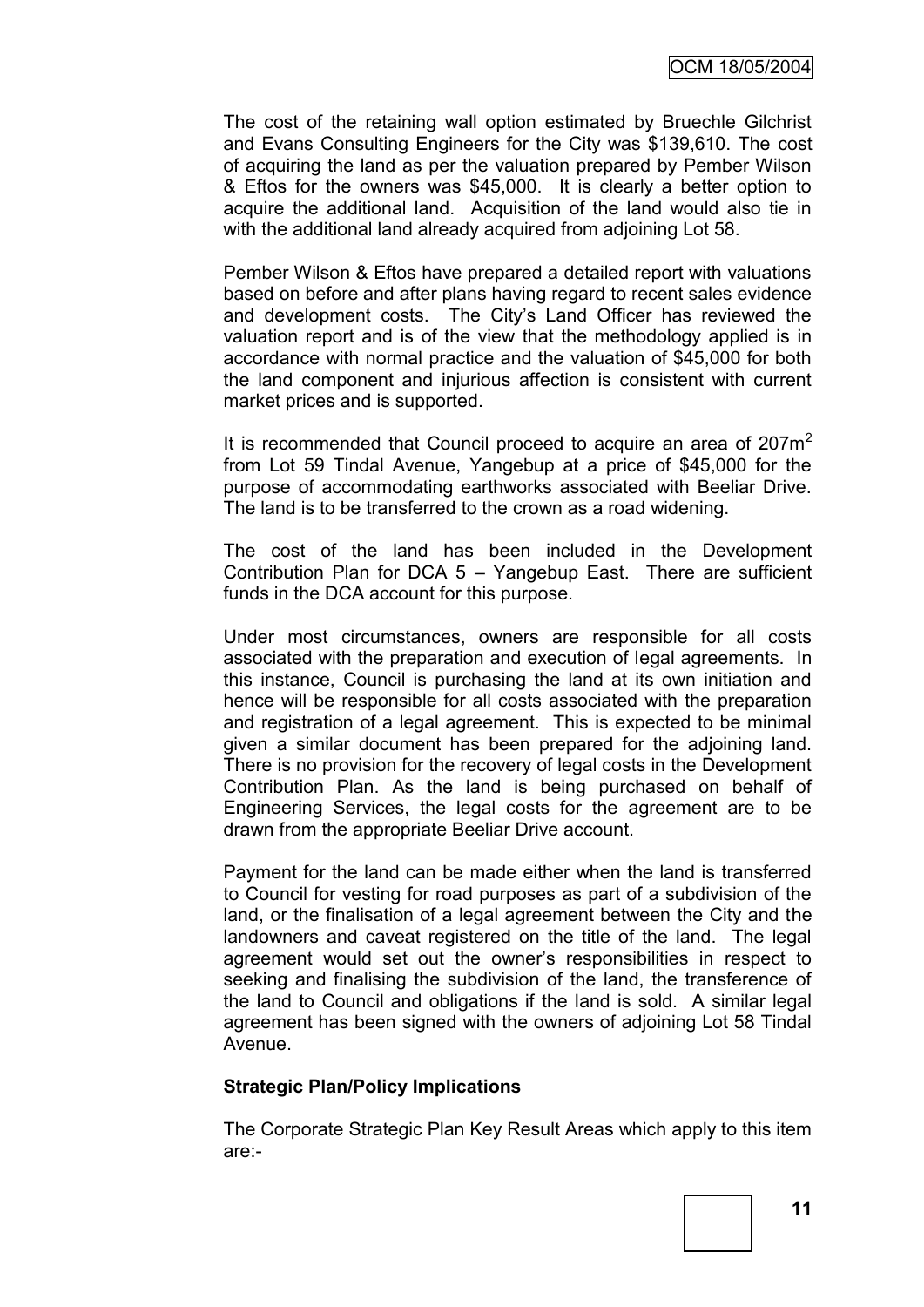- 1. Managing Your City
	- *"To deliver services and to manage resources in a way that is cost effective without compromising quality."*
- 5. Maintaining Your Community Facilities
	- *"To construct and maintain roads, which are the responsibility of the Council, in accordance with recognised standards, and convenient and safe for use by vehicles, cyclists and pedestrians."*

#### **Budget/Financial Implications**

The cost of the land has been included in the Development Contribution Plan for DCA 5 – Yangebup East. There are sufficient funds in the DCA account for this purpose.

Council will be responsible for all costs associated with the preparation and registration of a legal agreement. This will be drawn from Engineering Services Account No CW 2024 – Beeliar Drive which has sufficient funds for this purpose.

#### **Legal Implications**

Nil

## **Community Consultation**

Nil required.

#### **Implications of Section 3.18(3) Local Government Act, 1995**

Nil.

AT THIS POINT THE TIME BEING 7.07PM, CLR GONCALVES RETURNED TO THE MEETING.

## **14.2 (MINUTE NO 2408) (OCM 18/05/2004) - SALE OF LOTS 190 TO 198 MONTGOMERY DRIVE, SUCCESS (6000473) (KJS) (ATTACH)**

## **RECOMMENDATION**

That Council accept the offers to purchase Lots 190 to 198 Montgomery Drive Success, subject to:-

1. The sale price being at least market value as determined by a Licensed Valuer; and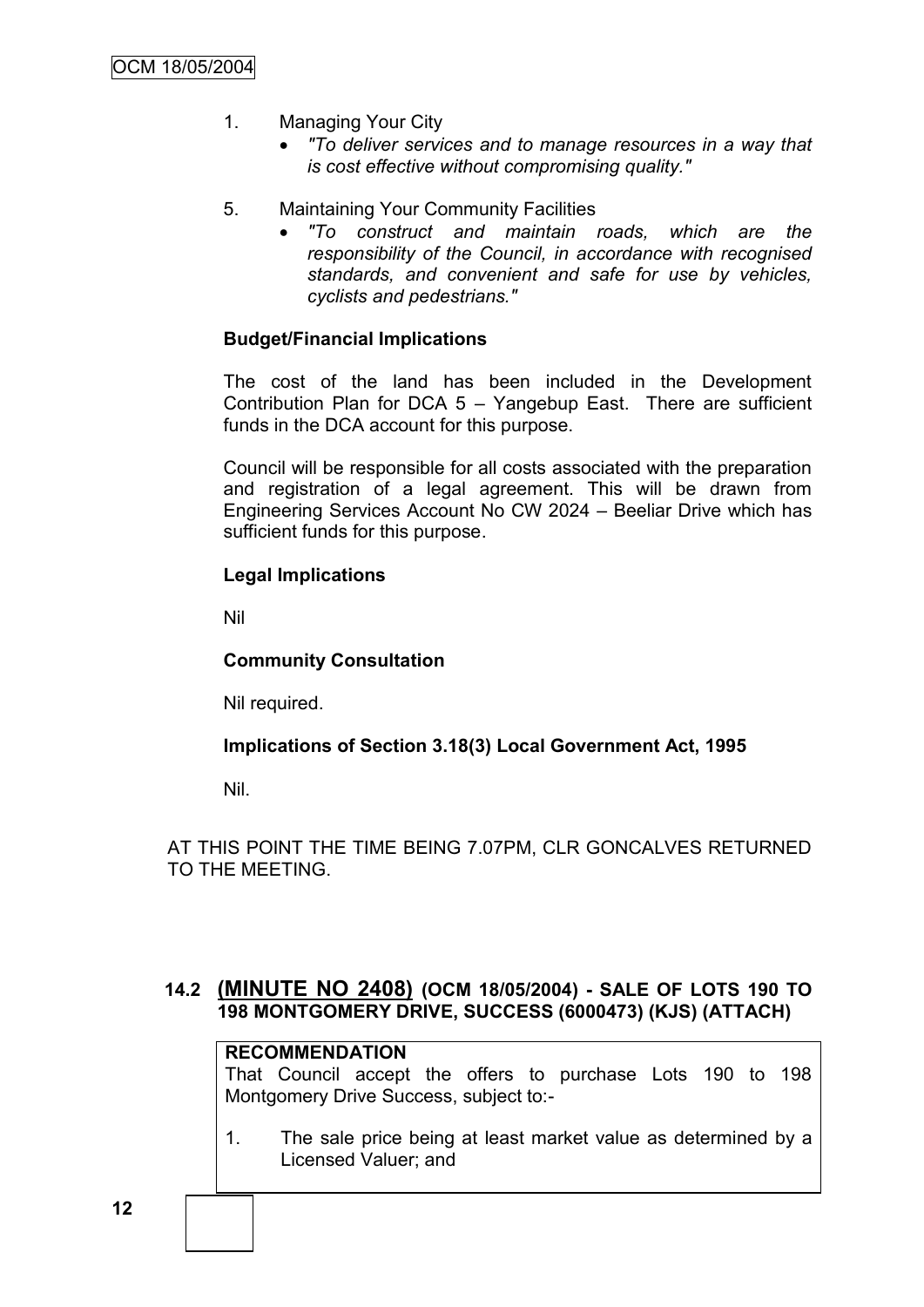2. The provisions of Section 3.58 of the Local Government Act 1995, being complied with.

### **COUNCIL DECISION**

MOVED Clr I Whitfield SECONDED Clr A Tilbury that the recommendation be adopted.

**CARRIED 9/0**

## **Background**

Council at its meeting on 21 October 2003, resolved to:-

- *"(1) proceed with the major land transaction being the development and sale of nine (9) residential lots on portion of Lot 9050 Bartram Road, Success, subject to no objections to the proposal being received by the close of business on 15 October 2003;*
- *(2) accept the fee proposal to undertake the civil works provided by Gold Estates of Australia (1903) Ltd for the amount of \$249,405; and*
- *(3) transfer \$249,405 from the Land Development Reserve Fund to meet the costs of the civil works and a further \$40,000 for the future upgrade of Bartram Road paid as a bond to the Council's Engineering and Works Department to enable the clearance of the subdivision to be given by the local government."*

#### **Submission**

N/A

#### **Report**

The Business Plan was prepared and advertised. At the conclusion of the 6 week advertising period on 15 October 2003, there were no responses.

The civil works have been completed and the plan of subdivision is in order for dealings at the Department of Land Information. Duplicate copies of the individual certificates of title are expected to be available around 28 June 2004.

Licensed Valuer Jeff Spencer has reviewed his original valuations now that all of the site works have been completed. Currently there is a shortage of lots available in the vicinity of the site. There has been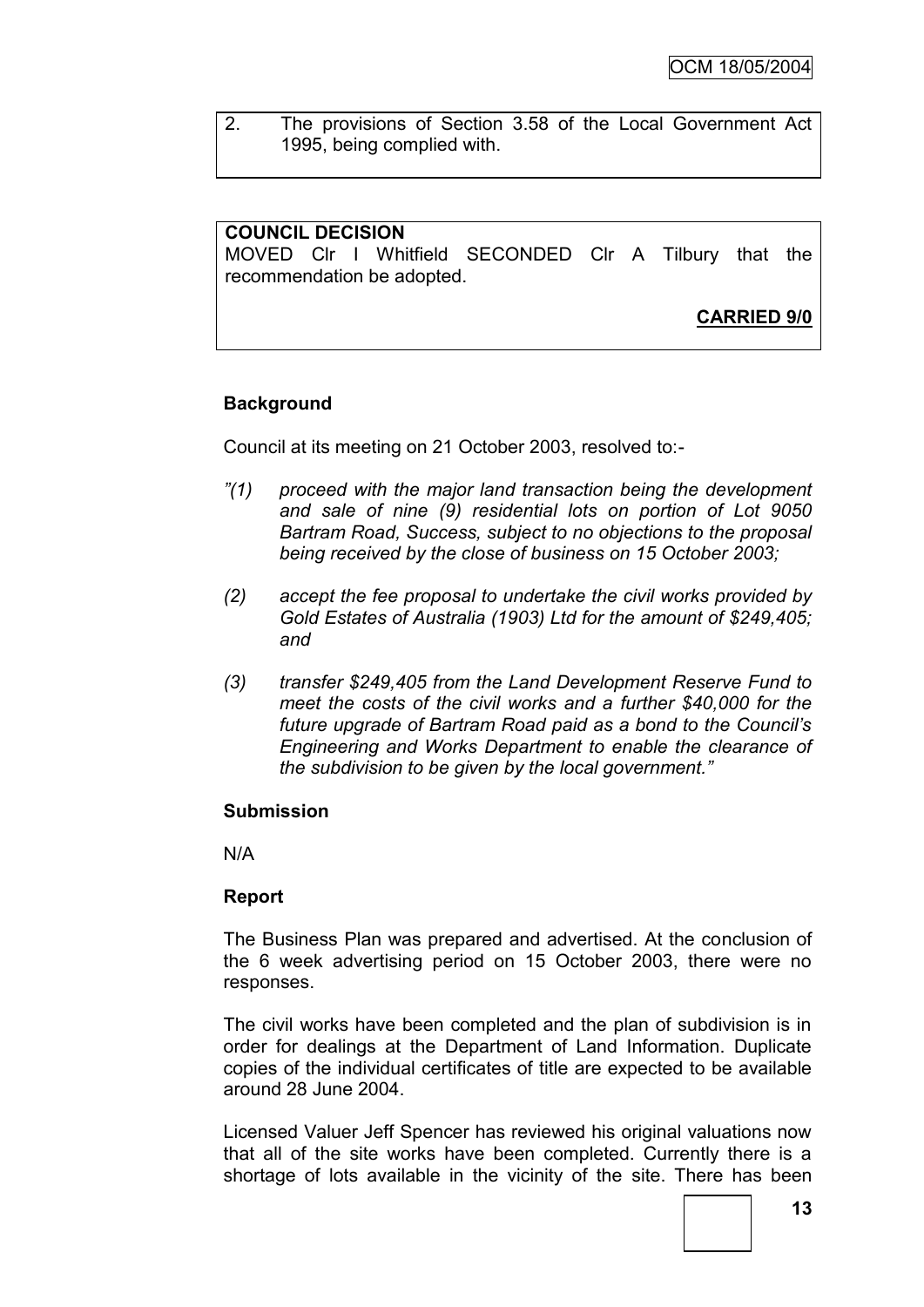keen interest from potential purchasers and it is expected that the lots will sell quickly at prices above the valuations determined by the valuer.

### **Strategic Plan/Policy Implications**

The Corporate Strategic Plan Key Result Areas which apply to this item are:-

- 1. Managing Your City
	- *"To deliver services and to manage resources in a way that is cost effective without compromising quality."*

#### **Budget/Financial Implications**

Refer to the attachment.

Costs to date are:-

|           | • Construction                 | \$249,405 |
|-----------|--------------------------------|-----------|
| $\bullet$ | <b>Developer Contributions</b> | 40,000    |

• Planning Approval fees 3,300 \$292,705

The income from sales could range between \$983,000 and \$1,073,000.

#### **Legal Implications**

Section 3.58 of the Local Government Act 1995.

#### **Community Consultation**

Conducted as part of the advertising of the Business Plan.

#### **Implications of Section 3.18(3) Local Government Act, 1995**

Nil.

**14.3 (MINUTE NO 2409) (OCM 18/05/2004) - PROPOSED AGREEMENT WITH WATER CORPORATION FOR THE ONGOING MANAGEMENT AND MAINTENANCE OF THE BYPASS CHANNEL - LOT 1 HAMMOND ROAD, SUCCESS - OWNER: AUSTRALAND HOLDINGS LTD - APPLICANT: ROBERTS DAY GROUP (9659) (JW) (ATTACH)**

**RECOMMENDATION** That Council:

(1) receive the draft Memorandum of Understanding prepared by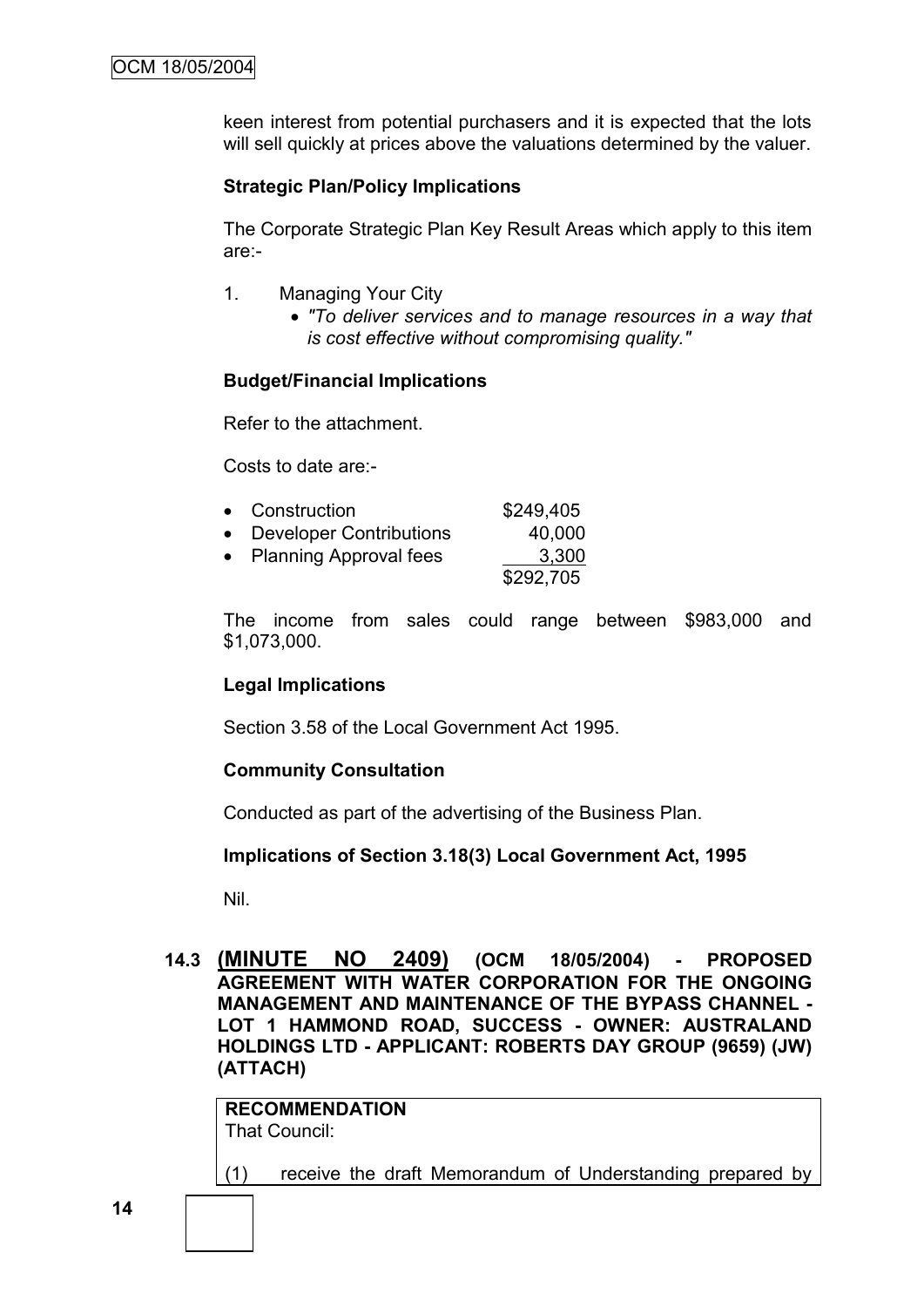the Water Corporation;

- (2) agree to enter into an agreement (Memorandum of Understanding) with the Water Corporation to formalise the joint management responsibilities for the bypass channel area in Lot 1 Hammond Road, Success;
- (3) adopt the draft Memorandum of Understanding as the basis for progressing and finalising the agreement with the Water Corporation subject to point 2 of the Water Corporation Commitment being modified as follows:
	- *2. The Water Corporation will repair any damage to the grassed swale caused by bypass flows or other works n including maintenance within the drainage channel.*
- (4) advise the applicant and the Water Corporation of Council"s decision accordingly.

## **COUNCIL DECISION**

MOVED Mayor S Lee SECONDED Clr K Allen that Council:

- (1) receive the draft Memorandum of Understanding prepared by the Water Corporation;
- (2) agree to enter into an agreement (Memorandum of Understanding) with the Water Corporation to formalise the joint management responsibilities for the bypass channel area in Lot 1 Hammond Road, Success;
- (3) adopt the draft Memorandum of Understanding as the basis for progressing and finalising the agreement with the Water Corporation subject to point 2 of the Water Corporation Commitment being modified as follows:
	- *2. The Water Corporation will repair any damage to the grassed swale caused by bypass flows or other works including maintenance within the drainage channel, and any such repairs or other works are to be commenced within 5 working days of any damage being reported.*
- (4) advise the applicant and the Water Corporation of Council"s decision accordingly.

## **CARRIED 9/0**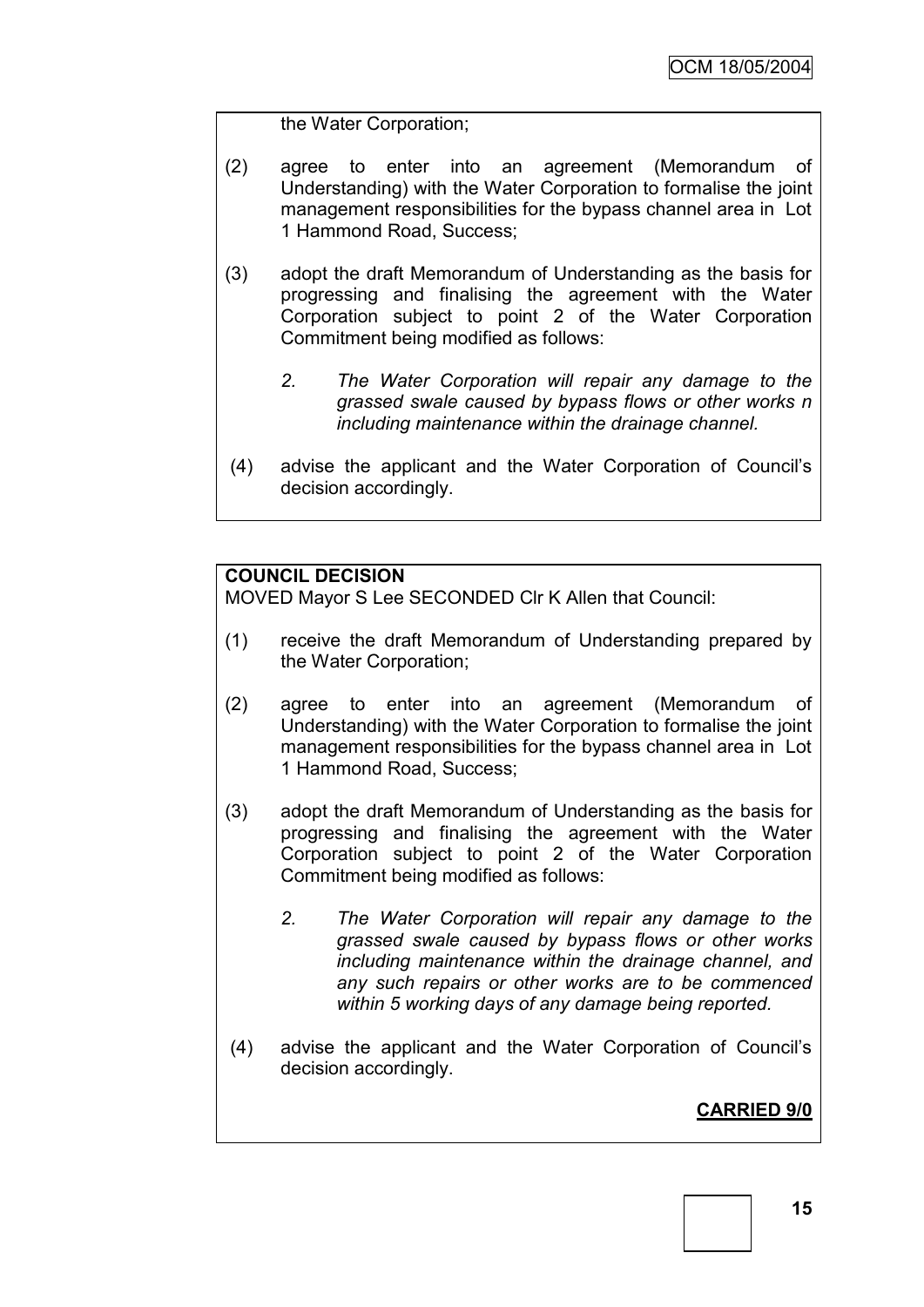## **Explanation**

It is important that when damage to the grassed swale in the drain is reported, that the necessary repairs or other works be undertaken by the Water Corporation without delay.

## **Background**

| ZONING:           | MRS:           | Urban                                |
|-------------------|----------------|--------------------------------------|
|                   | DZS:           | Development Zone and falls<br>within |
|                   |                | Development Area 8, and Development  |
|                   |                | <b>Contribution Area 2.</b>          |
| <b>LAND USE:</b>  | Vacant         |                                      |
| LOT SIZE:         | 14 ha (approx) |                                      |
| AREA:             |                |                                      |
| <b>USE CLASS:</b> | N/A            |                                      |

Council, at its meeting held on 17 February 2004, considered a revised Structure Plan and report for Lot 1 Hammond Road and resolved that Council was prepared to adopt the proposed Structure Plan subject to certain conditions, including:

1. Finalisation of satisfactory arrangements with the Water Corporation regarding the ongoing management, maintenance and operational requirements for the bypass channel (minute No 2314).

The area of the drain and public open space is approximately 1.6ha.

#### **Submission**

A draft Memorandum of Understanding, together with other information on the proposed Russell Road Buffer Lake design and drainage overflow channel, was submitted by the developer (Australand) in January 2004. The draft Memorandum of Understanding was prepared by the Water Corporation, and defines the maintenance and improvement responsibilities for Russell Road Buffer Lake Bypass Channel between the City and the Water Corporation (see Agenda attachment).

The details of the draft Memorandum of Understanding are:

City of Cockburn Commitments

*1. The City is responsible for grounds maintenance of the bypass channel swale to provide passive recreational amenity for the local community.*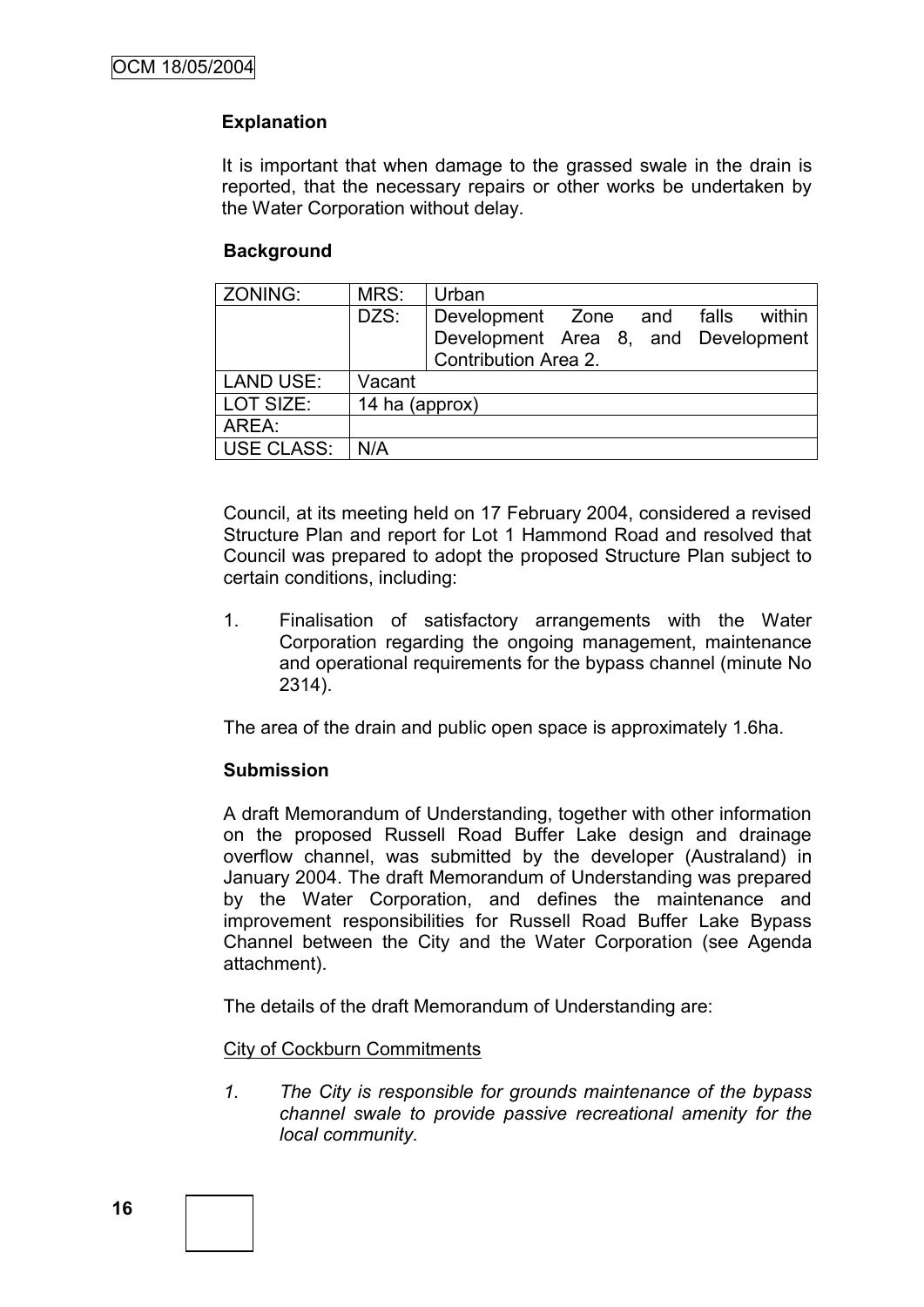*2. The City will consult with the Water Corporation on proposals to implement changes to profile or landscaping of the bypass channel where the proposals are likely to affect the flow carrying performance of the channel.* 

## Water Corporation Commitments

- *1. The Corporation will review the performance of the bypass channel annually in order to determine whether maintenance is required.*
- *2. The Corporation will repair any damage caused to the grassed swale by bypass flows.*
- *3. The Corporation is responsible for implementation of its maintenance plan for the bypass channel swale. This may include periodic lowering of the invert of the swale, when required to overcome the expected rise over time in grass level.*
- *4. The Corporation is responsible for public safety relating to the use of the landscaped swale as a bypass channel for the Russell Road Buffer Lake.*
- *5. The Corporation will provide any necessary safety signage required at the bypass channel.*

## **Report**

The bypass channel is an integral part of the regional drainage system – Russell Road Buffer Lake. At its meeting held on 17 February 2004, Council resolved to accept it as part of the estates open space drainage area to be managed and maintained by the City based upon the confirmation from the Water Corporation that:

- flows in the bypass will be infrequent and only for short periods given it has a piped outlet;
- it is prepared to enter into a Memorandum of Understanding with the City to formalise the joint management responsibilities for the bypass channel area;
- under its legislation the Water Corporation will be required to advise the City of any works to be undertaken within the bypass channel and that any disturbance will be reinstated to the satisfaction of the City.

The draft Memorandum of Understanding prepared by the Water Corporation has been reviewed by Council officers from Planning Services, Engineering Services and Parks Services. The draft Memorandum of Understanding is considered satisfactory and meets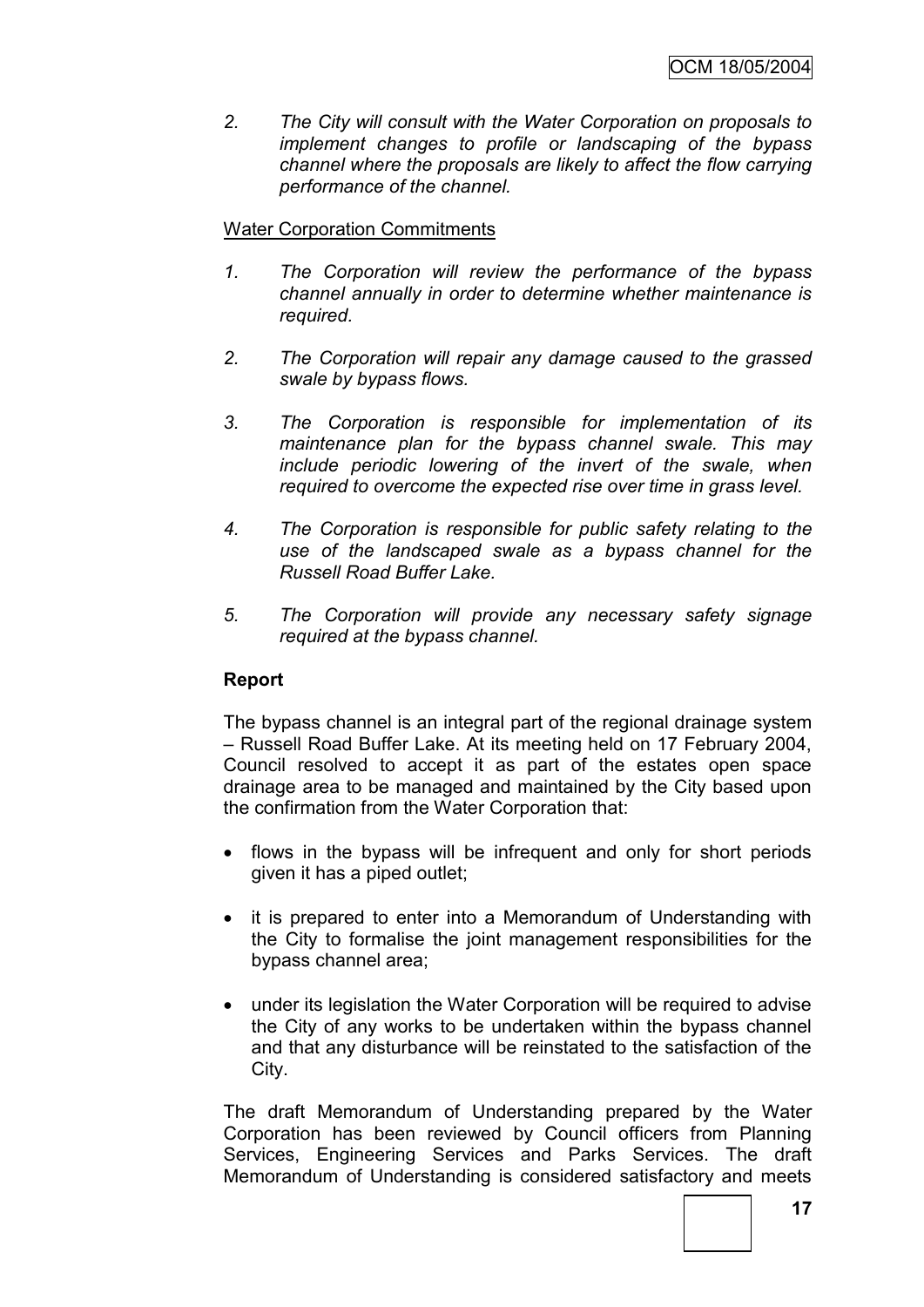the City"s expectation in the joint management responsibilities for the bypass channel area subject to point 2 of the Water Corporation responsibilities being expanded to include repairs of any damage caused by maintenance works.

The bypass channel will be grassed and landscaped at the cost of Australand, and be maintained for the initial two years by Australand and thereafter by the City together with the surrounding open space area.

Upon the receipt of Council"s confirmation of its satisfaction with the draft Memorandum of Understanding, the applicant will undertake to have the Water Corporation progress the preparation of the formal agreement.

#### Summary

It is recommended that Council accept the draft Memorandum of Understanding as the basis of progressing and finalising the agreement with the Water Corporation subject to point 2 of the Water Corporation responsibilities being modified as outlined above, and advise the applicant and the Water Corporation of its decision accordingly.

#### **Strategic Plan/Policy Implications**

The Corporate Strategic Plan Key Result Areas which apply to this item are:-

- 2. Planning Your City
	- *"To ensure that the development will enhance the levels of amenity currently enjoyed by the community."*
- 3. Conserving and Improving Your Environment
	- *"To conserve the quality, extent and uniqueness of the natural environment that exists within the district."*
- 5. Maintaining Your Community Facilities
	- *"To construct and maintain roads, which are the responsibility of the Council, in accordance with recognised standards, and are convenient and safe for use by vehicles, cyclists and pedestrians."*
	- *"To construct and maintain parks which are owned or vested in the Council, in accordance with recognised standards and are convenient and safe for public use."*

The Planning Policies which apply to this item are:-

APD4 Public Open Space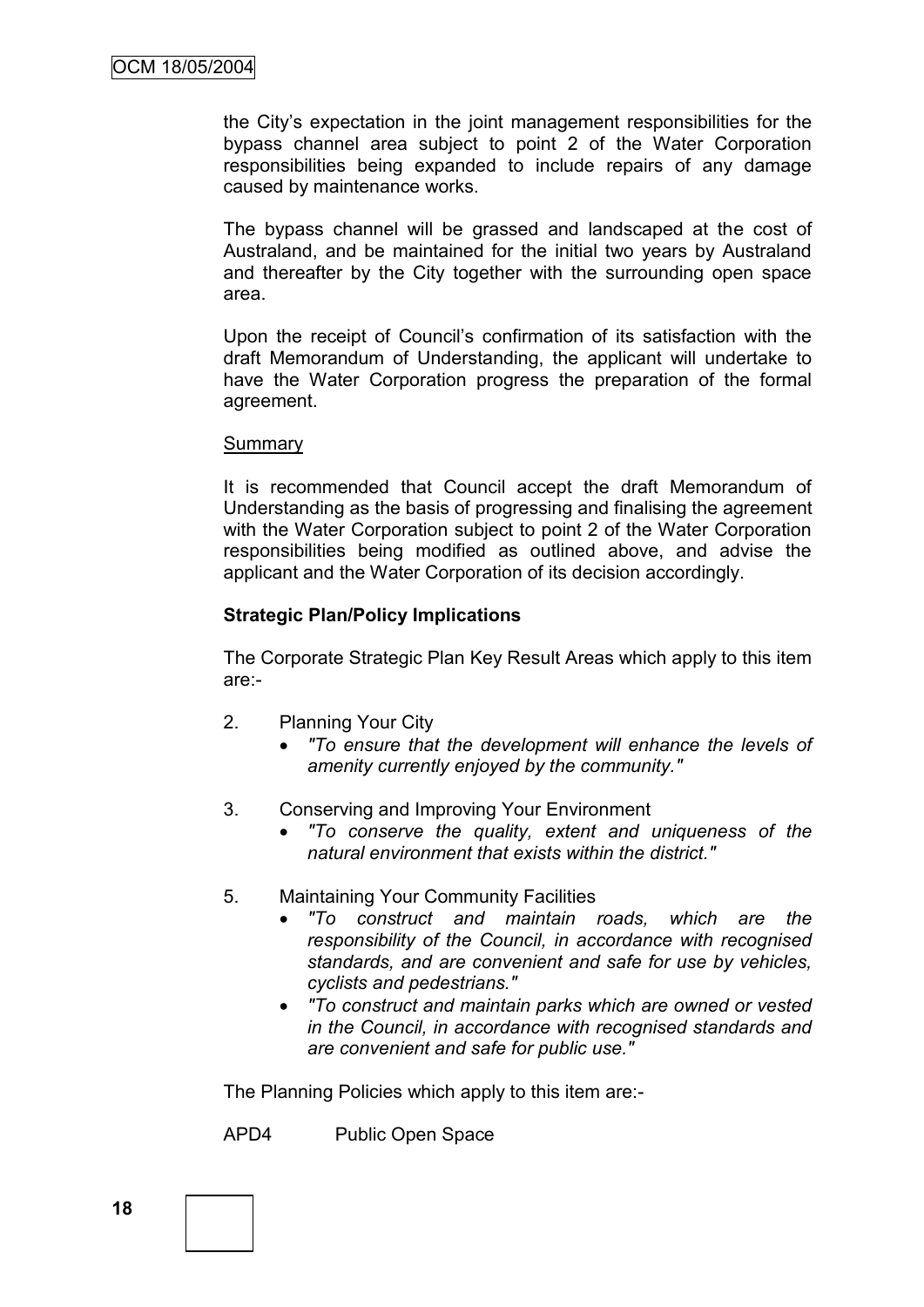- APD20 Design Principles for Incorporating Natural Management Areas Including Wetlands and Bushlands in Open Space and / or Drainage Areas
- APD26 Control Measures for Protecting Water Resources in Receiving Environments
- APD28 Public Open Space Credit Calculations

## **Budget/Financial Implications**

The open space and drainage areas are to be maintained by Council two years after its development. The overall annual maintenance cost is to be within the \$15,000 per hectare set by Council, which in this case will be in the order of \$24,000 per annum to maintain 1.6ha of POS and drainage.

## **Legal Implications**

Nil

## **Community Consultation**

N/A.

**Implications of Section 3.18(3) Local Government Act, 1995**

Nil.

## **14.4 (MINUTE NO 2410) (OCM 18/05/2004) - PROPOSED DRAFT COOGEE BEACH STRUCTURE PLAN AND REPORT - COOGEE BEACH BETWEEN PORT COOGEE AND POORE GROVE (9668) (JW) (ATTACH)**

## **RECOMMENDATION**

That Council:

- (1) receive the Draft Coogee Beach Structure Plan and report;
- (2) adopt the Draft Coogee Beach Structure Plan and Report for the purpose of public consultation; and
- (3) advertise the Draft Coogee Beach Structure Plan in accordance with the provisions of Clause 6.2 of Town Planning Scheme No.3.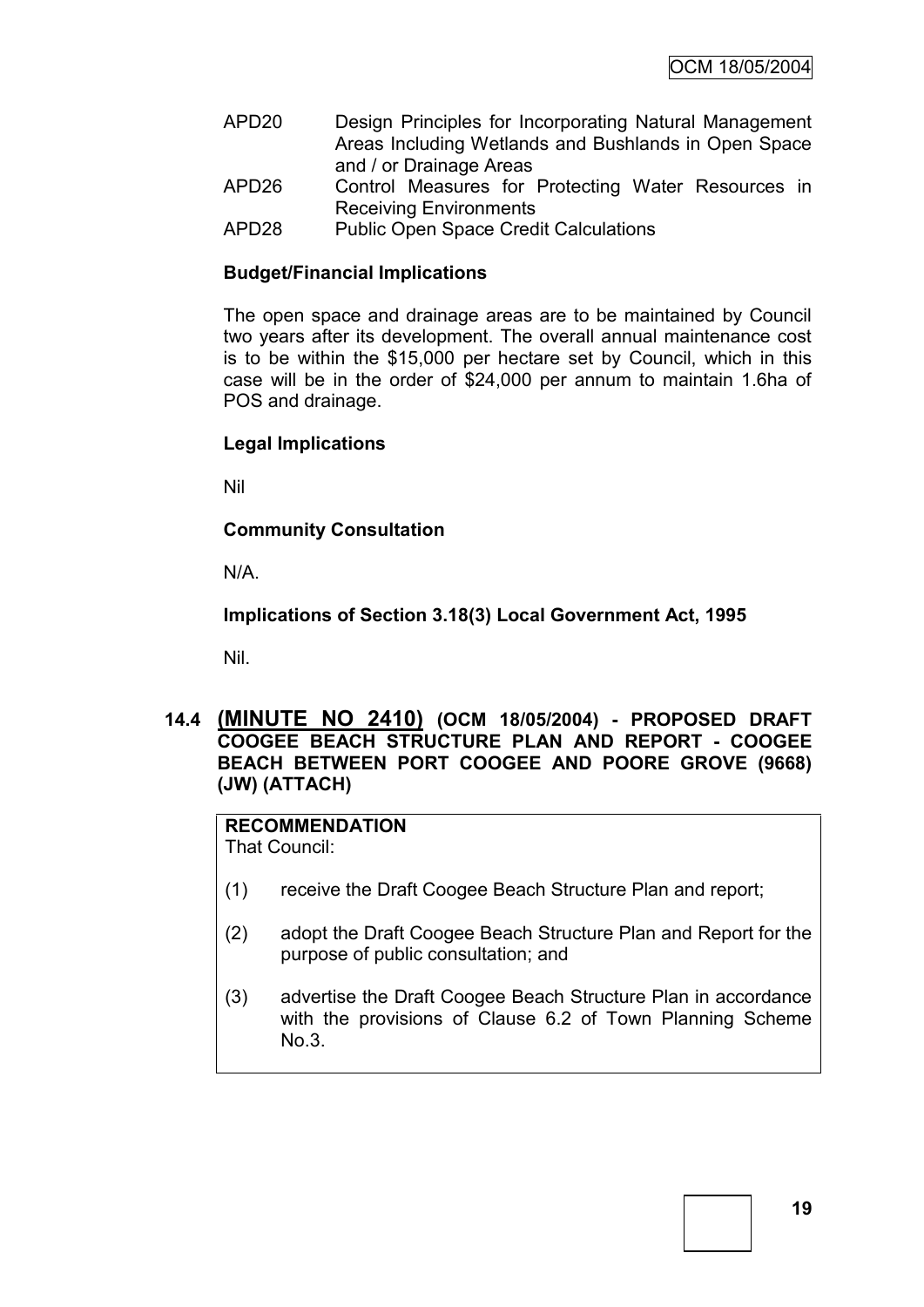#### **COUNCIL DECISION**

MOVED Clr K Allen SECONDED Clr A Tilbury that the recommendation be adopted.

**CARRIED 9/0**

#### **Background**

Council requested the preparation of a detailed plan for the future conservation, rehabilitation and development of Coogee Beach due to its importance to the Cockburn Community and to the wider region.

#### **Submission**

A Structure Plan has been prepared by Council"s Planning Services for the coastal area from the southern end of the Port Coogee development site to Poore Grove.

The Structure Plan represents an overview of the coastal environment, land use planning and management, recreational facilities, cultural and social values as well as potential economic activities. It incorporates three major coastal-related development proposals including:

- Port Coogee Marina
- Coogee Café/Kiosk Development
- Proposed location of Coogee Beach Surf Life Saving Club

It also identifies some issues raised by current and previous plans and studies and includes a number of proposals. This includes:

- Connection with the proposed Port Coogee Marina development
- Possible construction of a café/kiosk
- Expansion of the car parking area
- Possible closure of the existing shop
- New vehicle accesses from Cockburn Road
- Future of the Caravan Park
- Possible reuse of the unused Railway reserve
- Proposed development of the Surf Life Saving Club
- Pedestrian/cyclists network
- Access to the beach
- Rehabilitation/protection of the foredune and important vegetation

#### **Report**

Preparing an overall structure plan for the coastal area provides for:-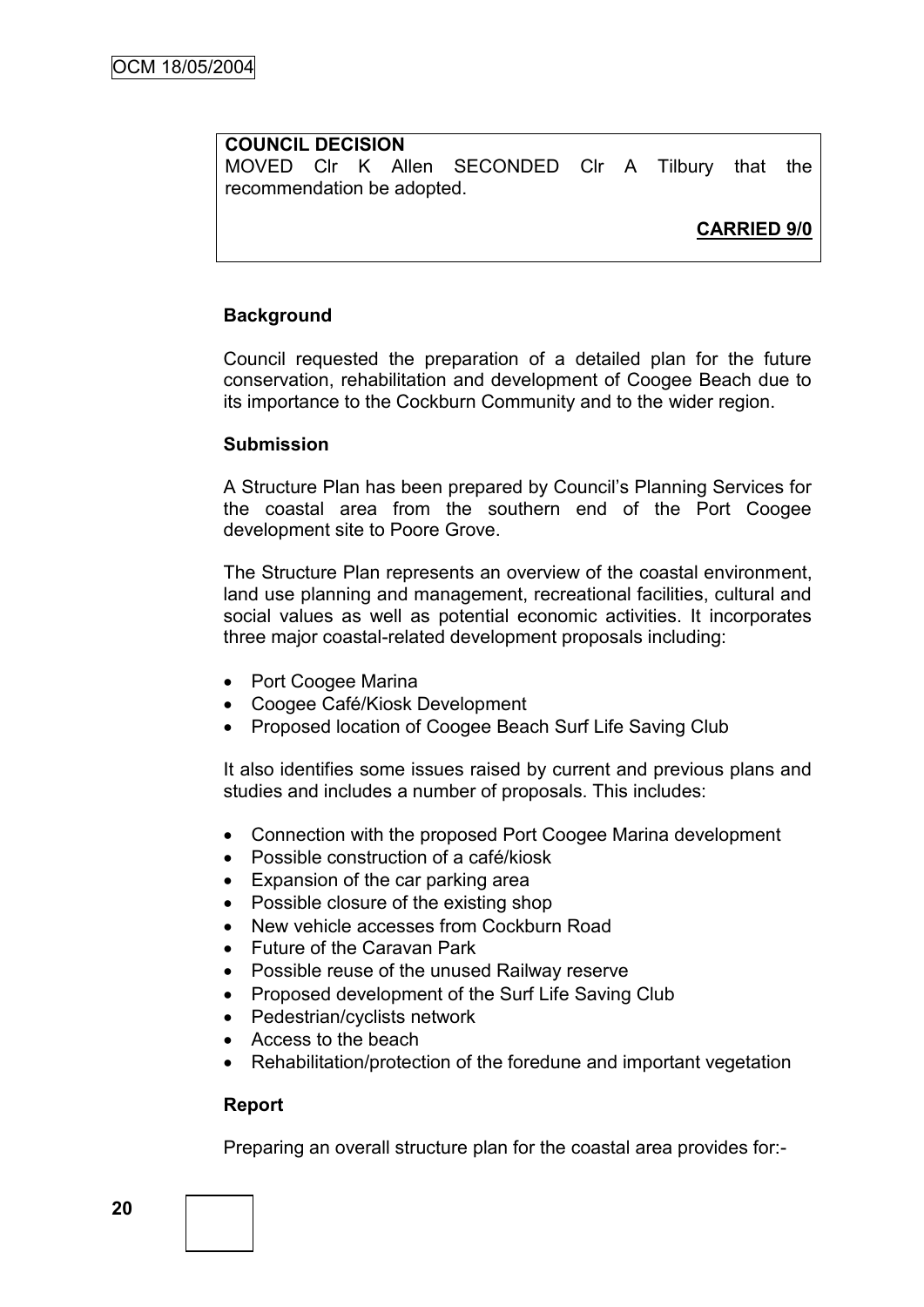- A design approach to be developed;
- Better integration of parking needs and access for both Coogee Beach and the proposed Port Coogee development,
- Surf life saving club and the café/kiosk,
- Active and passive recreational uses.

A comprehensive report on the proposed Coogee Beach Structure Plan is attached to the agenda providing details of the proposal including design objectives, existing land use and ownership, policy and legislation framework, future land use components and environmental considerations.

Subject to Council support, the advertising of the Structure Plan is to be undertaken in accordance with the provision of Clause 6.2 of Town Planning Scheme No.3.

At the conclusion of the public comment period, Council Planning Officers will provide a combined set of comments and recommendations to Council based on submissions received from the public and agencies.

#### **Strategic Plan/Policy Implications**

The Corporate Strategic Plan Key Result Areas which apply to this item are:-

- 2. Planning Your City
	- *"To ensure that the planning of the City is based on an approach which has the potential to achieve high levels of convenience for its citizens."*
	- *"To ensure that the development will enhance the levels of amenity currently enjoyed by the community."*
- 3. Conserving and Improving Your Environment
	- *"To conserve the quality, extent and uniqueness of the natural environment that exists within the district."*
	- *"To ensure that the development of the district is undertaken in such a way that the balance between the natural and human environment is maintained."*

The Planning Policies which apply to this item are:-

SPD1 Bushland Conservation Policy SPD3 Native Fauna Protection Policy APD30 Road Reserve And Pavement Standards

#### **Budget/Financial Implications**

N/A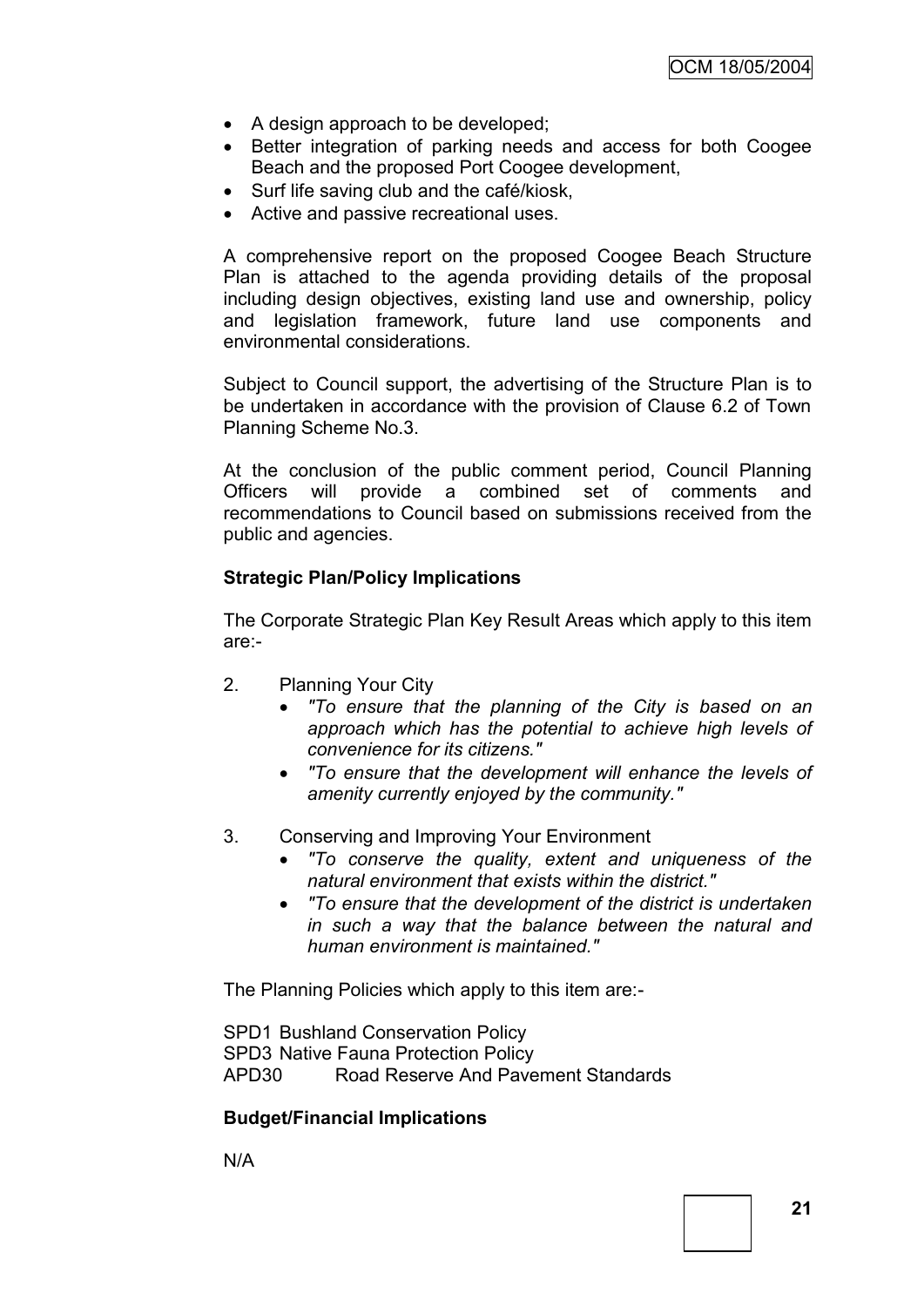## **Legal Implications**

Nil

### **Community Consultation**

The recommendation facilitates community consultation.

#### **Implications of Section 3.18(3) Local Government Act, 1995**

Nil.

### **14.5 (MINUTE NO 2411) (OCM 18/05/2004) - RETROSPECTIVE APPROVAL - SHED - WALL HEIGHT EXCEEDS 3M - LOT 16; 39 LACHLAN WAY, BIBRA LAKE - OWNER/APPLICANT: R J BRYANT (1100176) (MD) (ATTACH)**

# **RECOMMENDATION**

That Council:

(1) grant retrospective approval to the overheight shed on Lot 16 (No. 39) Lachlan Way, Bibra Lake, subject to the following conditions:

#### STANDARD CONDITIONS

- 1. Development may be carried out only in accordance with the terms of the application as approved herein and any approved plan.
- 2. Nothing in the approval or these conditions shall excuse compliance with all relevant written laws in the commencement and carrying out of the development.
- 3. All stormwater being contained and disposed of on-site to the satisfaction of the Council.
- 4. No activities causing noise and/or inconvenience to neighbours being carried out after 7.00pm or before 7.00am, Monday to Saturday, and not at all on Sunday or Public Holidays.
- 5. The shed shall be used for domestic purposes only associated with the property, and not for human habitation.

SPECIAL CONDITIONS

6. The upper portion of the western wall shall be clad in a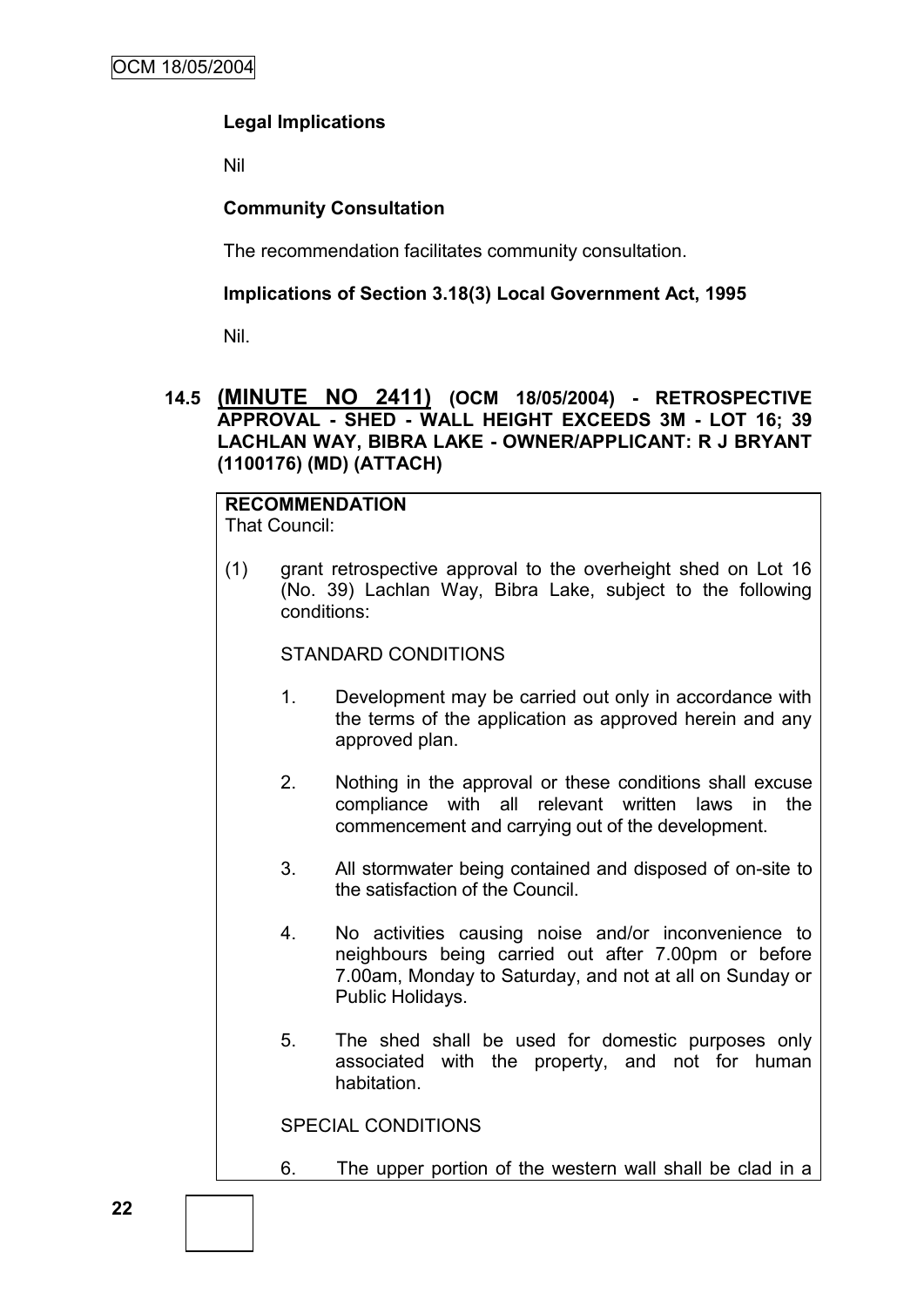green colour as specified in the application dated 27 April 2004 to the satisfaction of the Council.

**FOOTNOTES** 

- 1. The development is to comply with the requirements of the Building Code of Australia.
- 2. The development is to comply with the *Environmental Protection Act 1986* which contains penalties where noise limits exceed that prescribed by the *Environmental Protection (Noise) Regulations 1997*.
- (2) issue a Schedule 9 Notice of Determination on Application for Planning Approval to the applicant;
- (3) waive the requirement for the planning application fee of \$100; and
- (4) advise the complainant of Council"s decision.

## **COUNCIL DECISION**

MOVED Clr S Limbert SECONDED Clr I Whitfield that Council:

(1) grant retrospective approval to the overheight shed on Lot 16 (No. 39) Lachlan Way, Bibra Lake, subject to the following conditions:

STANDARD CONDITIONS

- 1. Development may be carried out only in accordance with the terms of the application as approved herein and any approved plan.
- 2. Nothing in the approval or these conditions shall excuse compliance with all relevant written laws in the commencement and carrying out of the development.
- 3. All stormwater being contained and disposed of on-site to the satisfaction of the Council.
- 4. No activities causing noise and/or inconvenience to neighbours being carried out after 7.00pm or before 7.00am, Monday to Saturday, and not at all on Sunday or Public Holidays.
- 5. The shed shall be used for domestic purposes only associated with the property, and not for human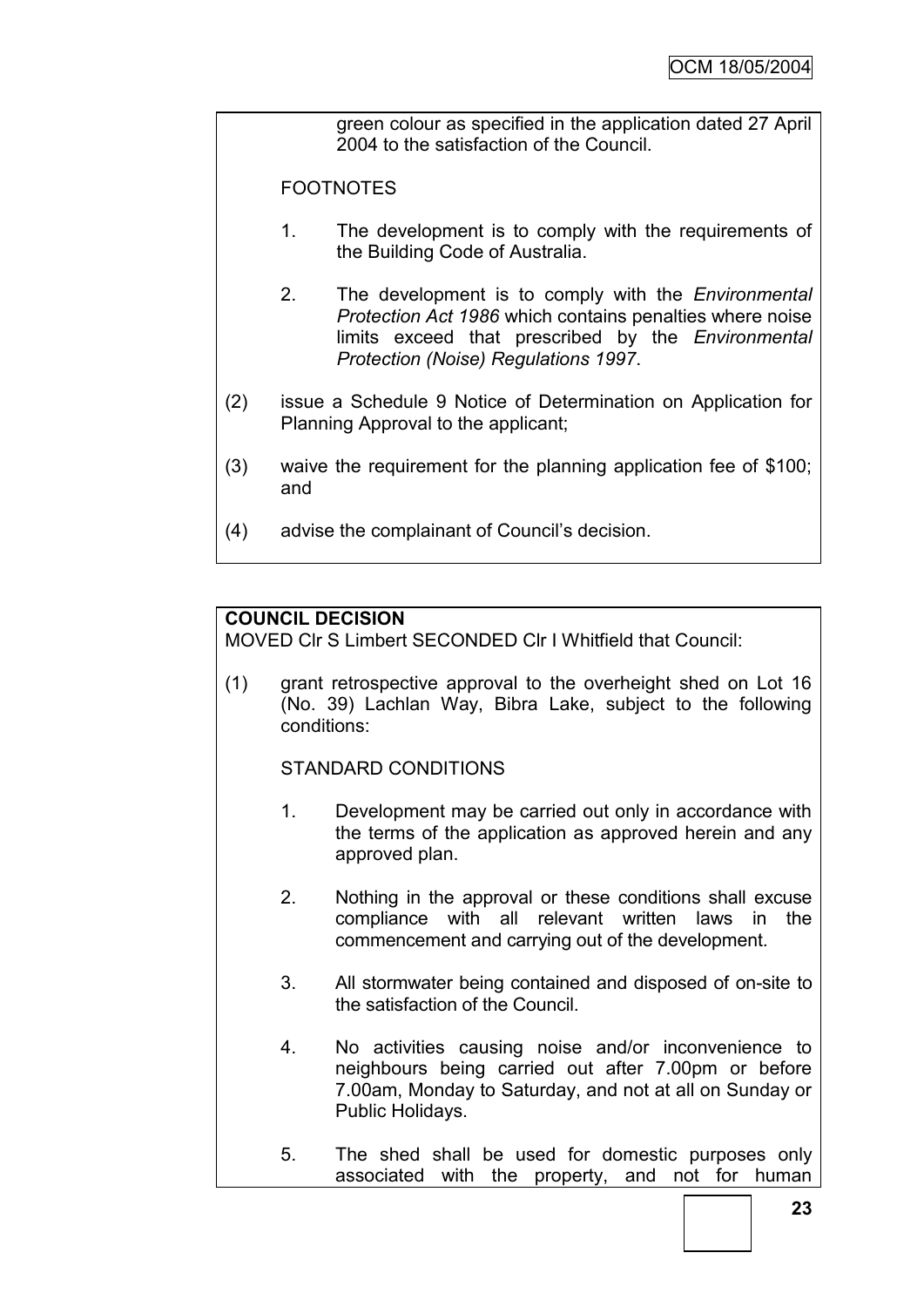habitation. SPECIAL CONDITIONS 6. The upper portion of the western wall shall be clad in a green colour as specified in the application dated 27 April 2004 to the satisfaction of the Council. FOOTNOTES 1. The development is to comply with the requirements of the Building Code of Australia. 2. The development is to comply with the *Environmental Protection Act 1986* which contains penalties where noise limits exceed that prescribed by the *Environmental Protection (Noise) Regulations 1997*. (2) issue a Schedule 9 Notice of Determination on Application for Planning Approval to the applicant; and (3) advise the complainant of Council"s decision. **CARRIED 7/2**

## **Explanation**

Despite the fact that a building licence was issued for the shed, this does not exempt the owner from receiving all necessary approvals, including a planning approval. The shed as constructed, would have required a planning approval and a fee of \$100 would have been paid. In addition, the City has suffered costs associated with the investigation of this matter and therefore, there appears to be no valid reason why the fee should be waived.

#### **Background**

| <b>ZONING:</b>    | MRS:                    | Urban                             |
|-------------------|-------------------------|-----------------------------------|
|                   | TPS3:                   | <b>Residential R20</b>            |
| LAND USE:         | <b>House and Garden</b> |                                   |
| LOT SIZE:         | $700 \text{ m}^2$       |                                   |
| <b>SHED AREA:</b> | 39.61 $m2$              |                                   |
| <b>USE CLASS:</b> |                         | Single (R-Code) House 'Permitted' |

The City issued a building licence for the shed the subject of this application on the 19 December 2003. A complaint from an adjoining landowner was later received on the 14 April 2004 relating to certain design elements of the shed. The key concerns raised by the complainant include: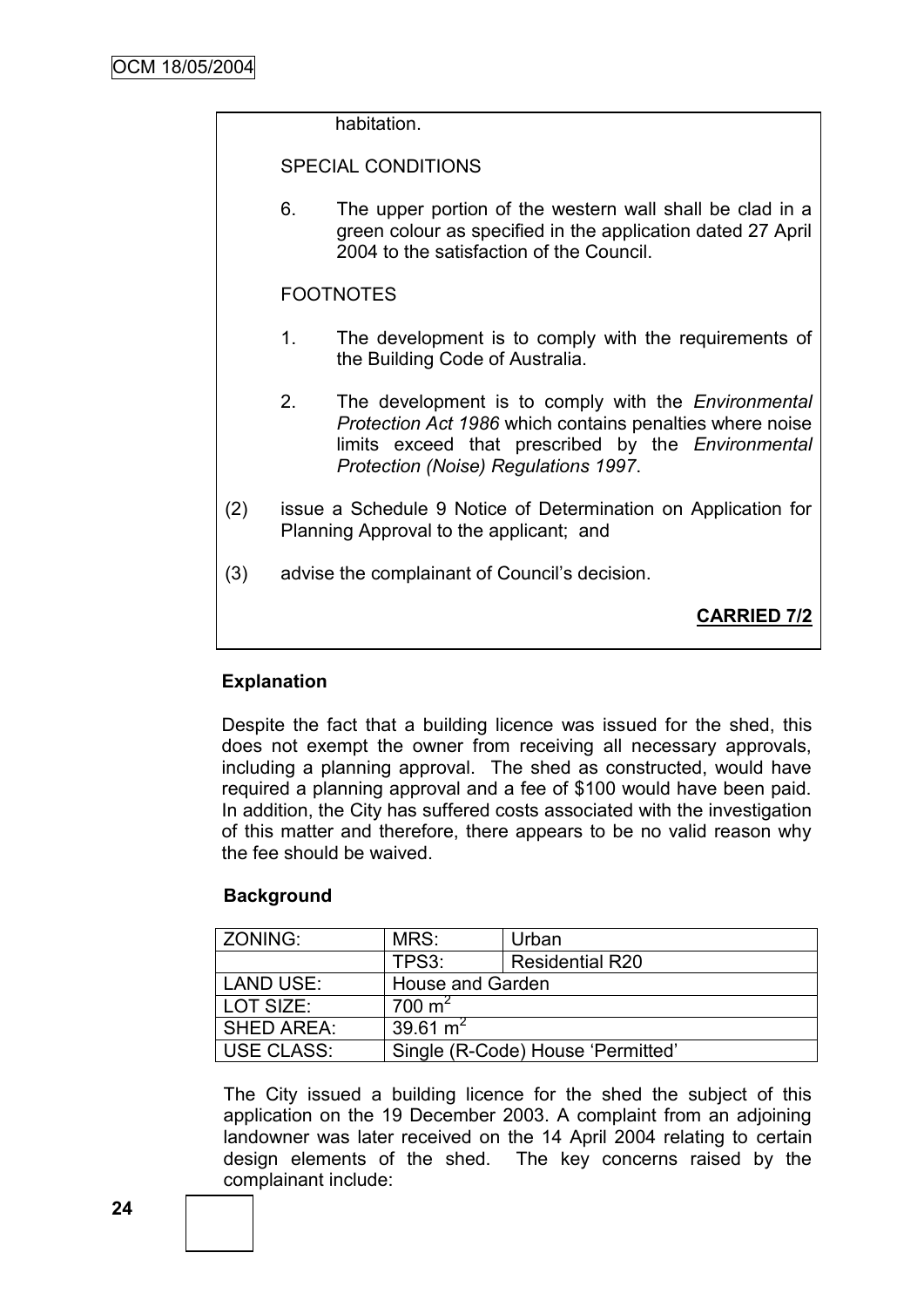- Location of the door on the west wall will result in activities generating noise along the western boundary abutting the complainant"s property;
- concern that the door on the west wall overlooks complainant"s outdoor living area;
- Concern that the west wall will be clad in zincalume;
- Concern that the height of the shed will result in overshadowing on the adjoining landowners property; and
- The need to retain all stormwater on site.
- concern that the presence of the shed may attract intruders which may have an impact on the security of the complainant's property.

Council officers subsequently investigated the shed on site on the 21 April 2004. At this time the approved plans were reviewed and it was discovered that the height of the shed walls shown on the approved plans exceeded that prescribed by the City"s policy on outbuildings.

The applicant was instructed to lodge a retrospective planning application to seek a variation to authorise the 4 metre high walls.

#### **Submission**

The applicant seeks retrospective approval for an existing overheight shed.

Refer site and elevation plans contained in the agenda attachments.

#### **Report**

In order to encourage the applicant to lodge the planning application after the building licence had already been issued a planning application fee of \$100 was not taken. It is recommended that the Council use its discretion and waive the planning application fee in this instance.

Council has the discretion to grant planning approval to development retrospectively, pursuant to Clause 8.4 of Town Planning Scheme No. 3 (the Scheme), provided the development conforms to the provisions of the Scheme.

The City"s Outbuildings policy (APD18) allows a maximum wall height of 3 metres within the Residential zone. The shed, which is substantially constructed, has a wall height of 4 metres on the eastern side and 3.9 metres on the western wall.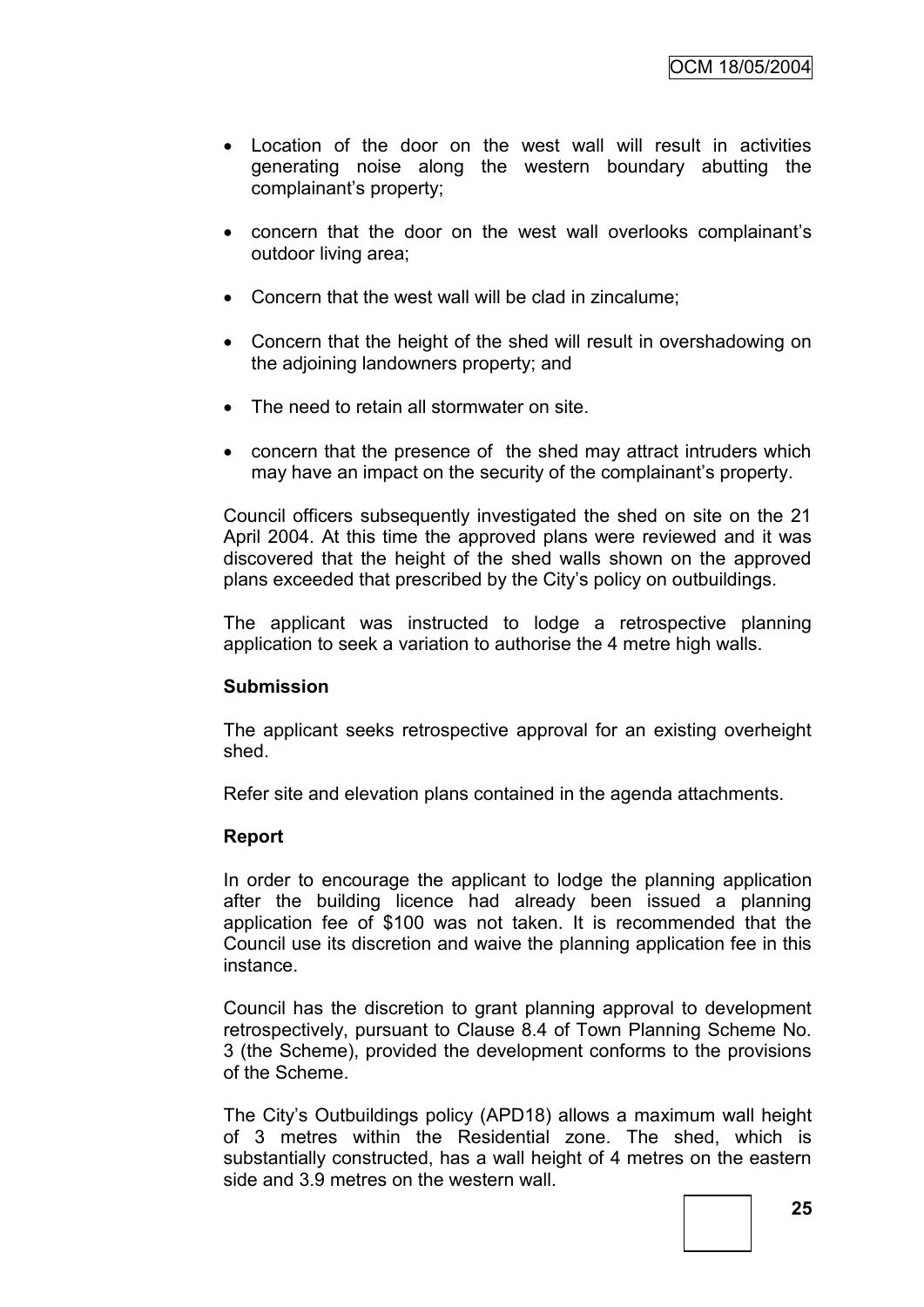The 4m high walls of the shed are appropriate and reasonable given that the shed will be used to house a caravan and for other legitimate domestic purposes.

The shed does not have a significant impact on the amenity of the complainant"s property for the following reasons:

- The Residential Design Codes allow for outbuildings within the Residential zone to have a maximum ridge height of 4.2 metres. The existing shed does not exceed this, as the maximum ridge height of the shed is 4 metres:
- The shed is setback 1.8 metres from the adjoining property which complies with the Codes;
- Vegetation on the adjoining property effectively reduces the visual impact of the shed; and
- The upper half of the western wall of the shed will be clad in colourbond green, which will blend in with the vegetation on the adjoining lot.

The objectors concerns are outlined in the schedule of submissions and can be addressed as conditions of approval.

In view of the above comments, it is recommended that Council grant retrospective approval to the shed, given that the variations to Council Policy have been justified by the applicant and the development would not have an adverse impact on the amenity of the area.

#### **Strategic Plan/Policy Implications**

The Corporate Strategic Plan Key Result Areas which apply to this item are:-

- 1. Managing Your City
	- *"To conduct Council business in open public forums and to manage Council affairs by employing publicly accountable practices."*
- 2. Planning Your City
	- *"To ensure that the planning of the City is based on an approach which has the potential to achieve high levels of convenience for its citizens."*
	- *"To ensure that the development will enhance the levels of amenity currently enjoyed by the community."*
	- *"To foster a sense of community within the district generally and neighbourhoods in particular."*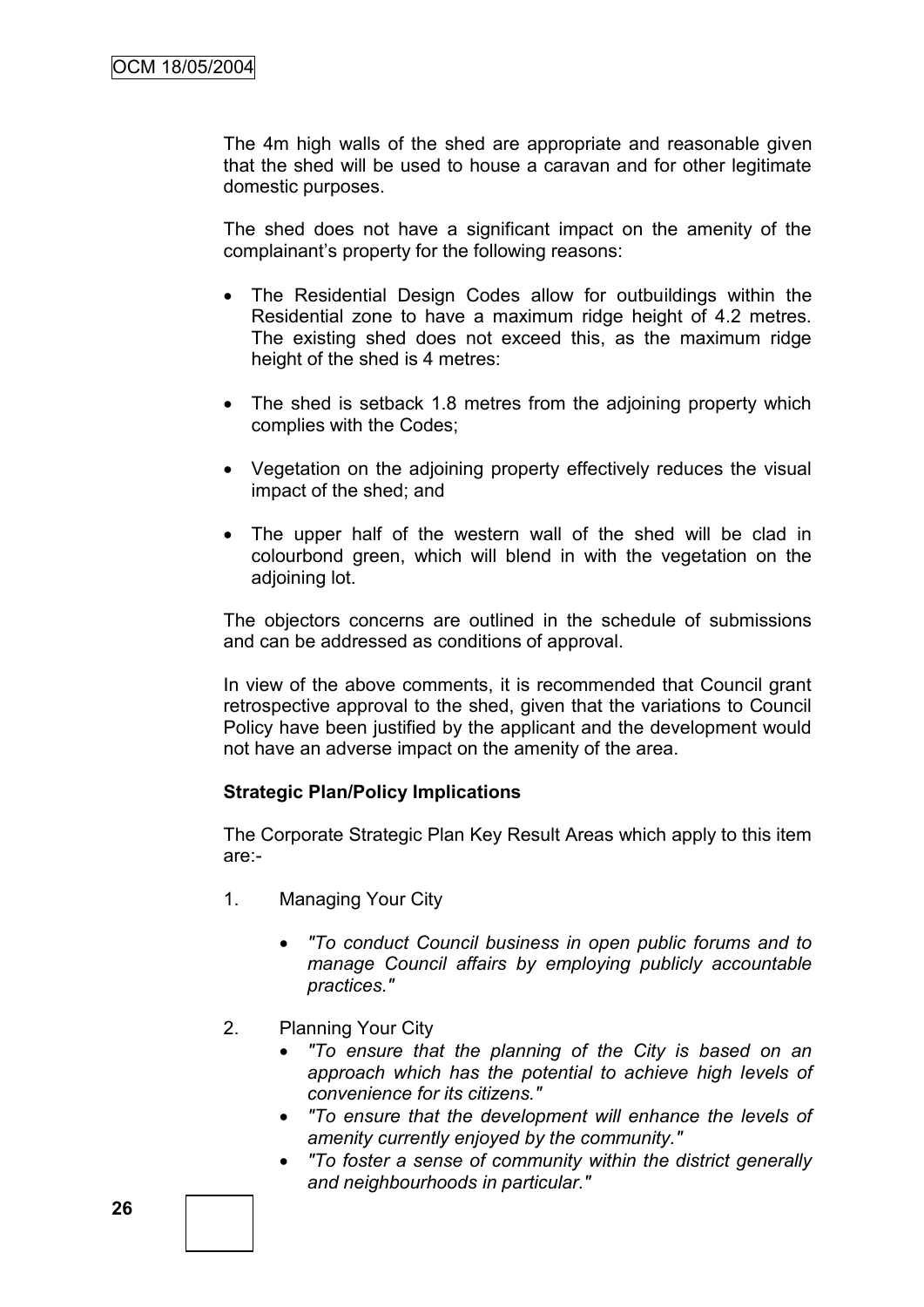- 3. Conserving and Improving Your Environment
	- *"To ensure that the development of the district is undertaken in such a way that the balance between the natural and human environment is maintained."*

The Planning Policies which apply to this item are:-

- APD10 Discretion to Modify Development Standards
- APD18 Outbuildings

## **Budget/Financial Implications**

N/A

## **Legal Implications**

Nil

## **Community Consultation**

The application was referred to an adjoining affected landowner for comment, in accordance with Clause 9.4 of the City"s Town Planning Scheme No.3.

#### **Implications of Section 3.18(3) Local Government Act, 1995**

Nil.

**14.6 (MINUTE NO 2412) (OCM 18/05/2004) - ALTERATIONS AND ADDITIONS (FRUIT AND VEGETABLE STORE) - LOT 7 HAMMOND ROAD, YANGEBUP - OWNER: C C ALESSANDRINI - APPLICANT: MAROCCHI ENGINEERING GROUP (4313047) (ACB) (ATTACH)**

# **RECOMMENDATION**

That Council:

(1) grants approval to the alterations and additions to the Fruit and Vegetable Store on Lot 7 Hammond Road, Yangebup subject to the following conditions:

STANDARD CONDITIONS

- 1. Development may be carried out only in accordance with the terms of the application as approved herein and any approved plan.
- 2. Nothing in the approval or these conditions shall excuse compliance with all relevant written laws in the

**27**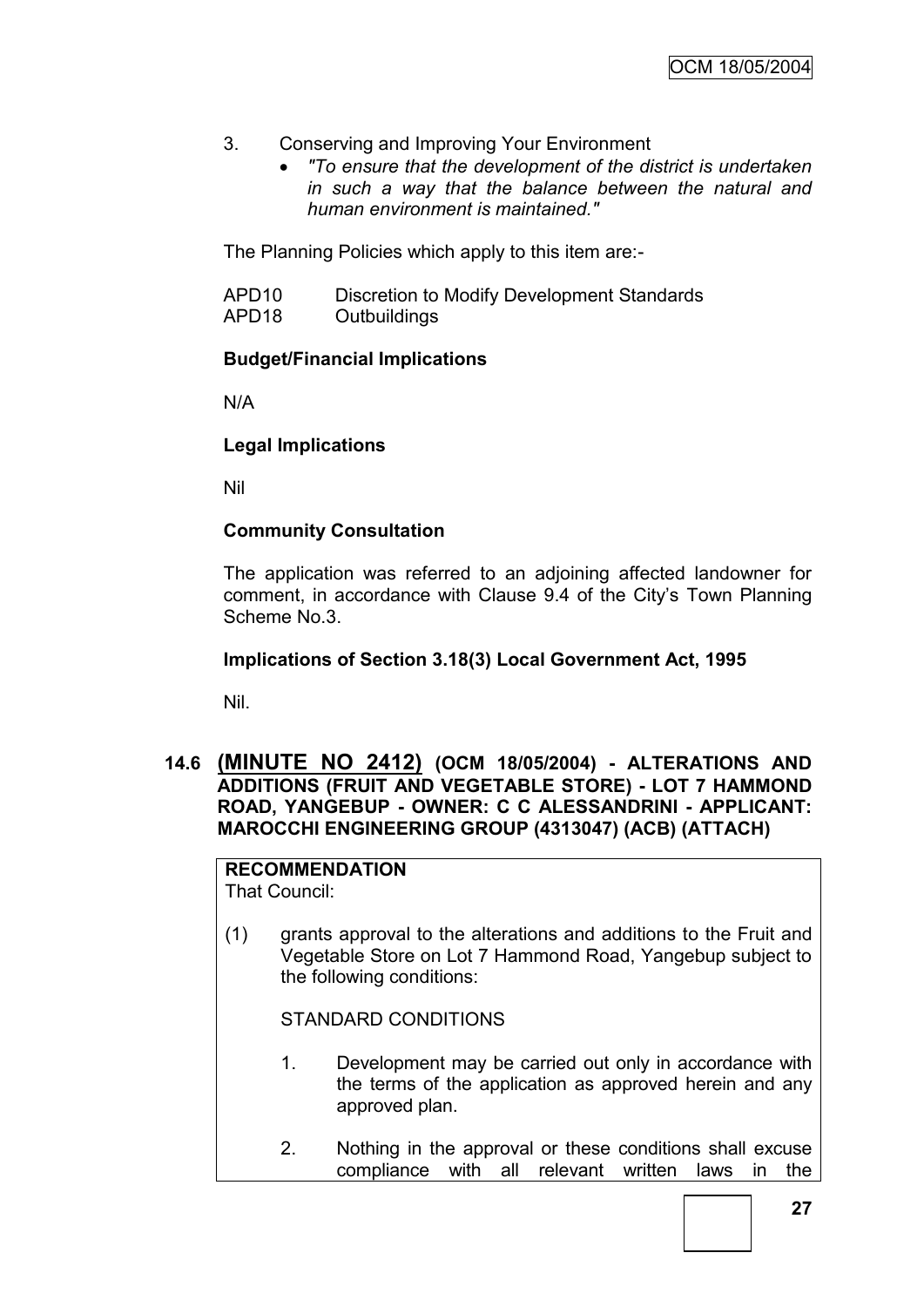commencement and carrying out of the development.

- 3. The premises shall be kept in a neat and tidy condition at all times by the owner/occupier to the satisfaction of the Council.
- 4. A plan or description of all signs for the proposed development (including signs painted on a building) shall be submitted to and approved by Council as a separate application. The application (including detailed plans) and appropriate fee for a sign licence must be submitted to Council prior to the erection of any signage on the site/building.
- 5. No bunting is to be erected on the site. (Bunting includes streamers, streamer strips, banner strips or decorations of similar kind).
- 6. Landscaping and tree planting to be undertaken in accordance with the approved plan.
- 7. The landscaping installed in accordance with the approved detailed landscape plan, must be reticulated or irrigated and maintained to the satisfaction of the Council.
- 8. No development or building work covered by this approval shall be commenced until the landscape plan has been submitted and approved, by the Council.
- 9. The provision of bicycle facilities to be provided in the locations marked on the attached plans, and are to be installed prior to the extensions being occupied.
- 10. All stormwater being contained and disposed of on-site.
- 11. Works depicted on the approved parking plan shall be maintained to the satisfaction of the Council.
- 12. All stormwater drainage shall be designed in accordance with the document entitled "Australian Rainfall and Runoff" 1987 (where amended) produced by the Institute of Engineers, Australia, and the design is to be certified by a suitably qualified practicing Engineer and designed on the basis of a 1:10 yr storm event.
- 13. A minimum of 1 disabled car bay designed in accordance with Australian Standard 2890.1 – 1993 is to be provided in a location convenient to, and connected to a continuous accessible path to, the main entrance of the building or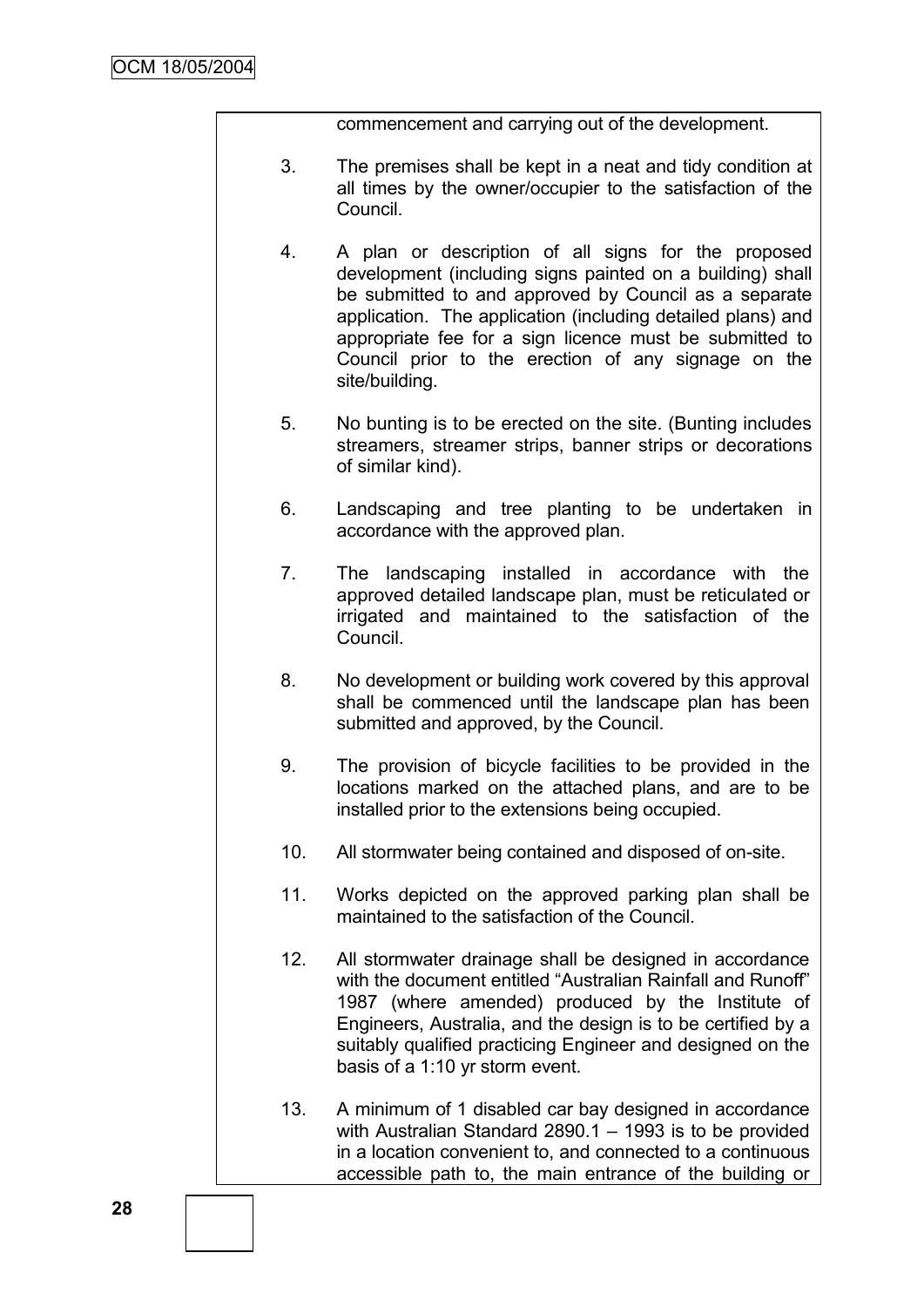facility. Design and signage of the bay(s) and path(s) is to be in accordance with Australian Standard 1428.1 – 1993. Detailed plans and specifications illustrating the means of compliance with this condition are to be submitted in conjunction with the building licence application.

- 14. Disabled car bays are to have a maximum grade 2.5%.
- 15. Landscaping is to be undertaken in the street verge adjacent to the Lot(s) in accordance with the approved plans and be established prior to the occupation of the building; and thereafter maintained to the Council's satisfaction.
- 16. The development site must be connected to the reticulated sewerage system of the Water Corporation before commencement of any use, or to such alternative system of effluent disposal as may be approved by the Department of Health prior to commencement of any use.
- 17. The development must display the street number and where there is no street number allocated to the property, the lot number shall be displayed instead.

CONDITIONS TO BE COMPLIED WITH PRIOR TO APPLYING FOR A BUILDING LICENCE

- 18. A landscape plan must be submitted to the Council and approved, prior to applying for building licence and shall include the following:-
	- (1) the location, number and type of existing and proposed trees and shrubs;
	- (2) any lawns to be established;
	- (3) any natural landscape areas to be retained;
	- (4) those areas to be reticulated or irrigated; and verge treatments.

## FOOTNOTES

- 1. The development is to comply with the requirements of the Building Code of Australia.
- 3. Access and facilities for disabled persons is to be provided in accordance with the requirements of the Building Code of Australia.
- 4. Until the Council has issued a Certificate of Classification under Regulation 20 of the Building Regulations 1995, there shall be no approval to continue the use of the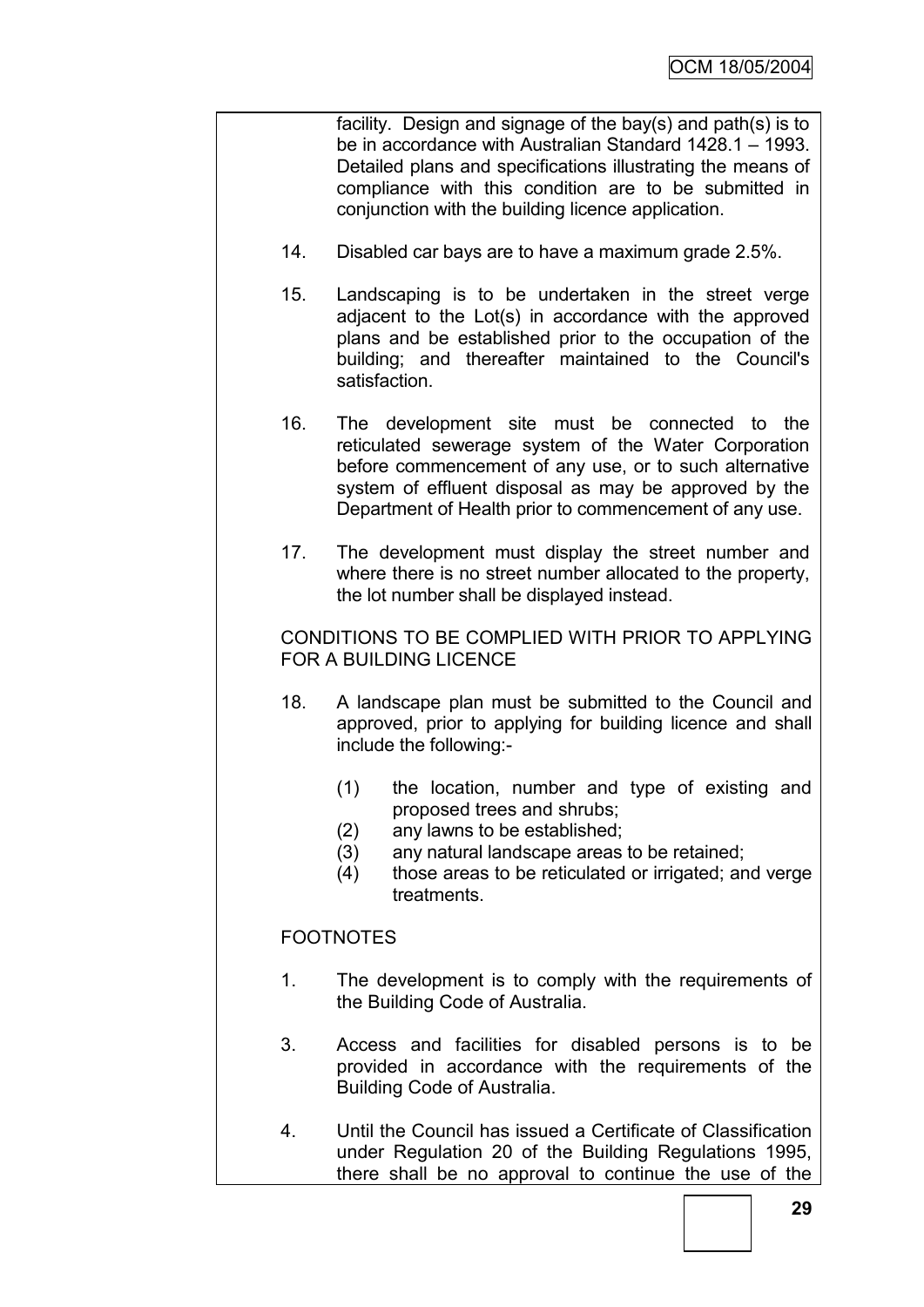|    | building for the purposes of the development herein<br>conditionally approved and the land shall not continue to<br>be used for any such purpose.                                                                                                                                                    |                                                                                                                                                                                                                                                                                                                                                                                                                                                                                                                                  |  |
|----|------------------------------------------------------------------------------------------------------------------------------------------------------------------------------------------------------------------------------------------------------------------------------------------------------|----------------------------------------------------------------------------------------------------------------------------------------------------------------------------------------------------------------------------------------------------------------------------------------------------------------------------------------------------------------------------------------------------------------------------------------------------------------------------------------------------------------------------------|--|
| 5. | Detailed plans and specifications of the kitchen, dry<br>storerooms, cool rooms, patron and staff sanitary<br>conveniences and garbage room, are to be submitted to<br>and approved by the Council's Health Services prior to<br>the occupation of the premises. The plans to include<br>details of: |                                                                                                                                                                                                                                                                                                                                                                                                                                                                                                                                  |  |
|    | (a)                                                                                                                                                                                                                                                                                                  | the structural finishes of all floors, walls and<br>ceilings;                                                                                                                                                                                                                                                                                                                                                                                                                                                                    |  |
|    | (b)                                                                                                                                                                                                                                                                                                  | the position, type and construction of all fixtures,<br>fittings and equipment (including cross-sectional<br>drawings of benches, shelving, cupboards, stoves,<br>tables, cabinets, counters, display refrigeration,<br>freezers etc.); and                                                                                                                                                                                                                                                                                      |  |
|    | (c)                                                                                                                                                                                                                                                                                                  | exhaust hoods and<br>all<br>kitchen<br>mechanical<br>ventilation systems over cooking ranges, sanitary<br>conveniences,<br>exhaust<br>ventilation<br>systems,<br>mechanical services, hydraulic services, drains,<br>grease traps and provision for waste disposal.                                                                                                                                                                                                                                                              |  |
|    |                                                                                                                                                                                                                                                                                                      | These plans are to be submitted separately to those<br>submitted to obtain a building licence.                                                                                                                                                                                                                                                                                                                                                                                                                                   |  |
|    | form).                                                                                                                                                                                                                                                                                               | The application must be in accordance with the Health<br>(Food Hygiene) Regulations 1993 and Chapter 3 of the<br>Australian New Zealand Food Standards Code (Australia<br>Only) and also include any information about the existing<br>facilities to be retained and used (refer to the attached                                                                                                                                                                                                                                 |  |
| 6. |                                                                                                                                                                                                                                                                                                      | Submission of mechanical engineering design drawings<br>and specifications, together with certification by the<br>design engineer that satisfy the requirements of the<br>Australian Standard 3666 of 1995 for Air Handling and<br>Water Systems, should be submitted in conjunction with<br>the Building Licence application. Written approval from<br>the Council's Health Service for the installation of air<br>handling system, water system or cooling tower is to be<br>obtained prior to the installation of the system. |  |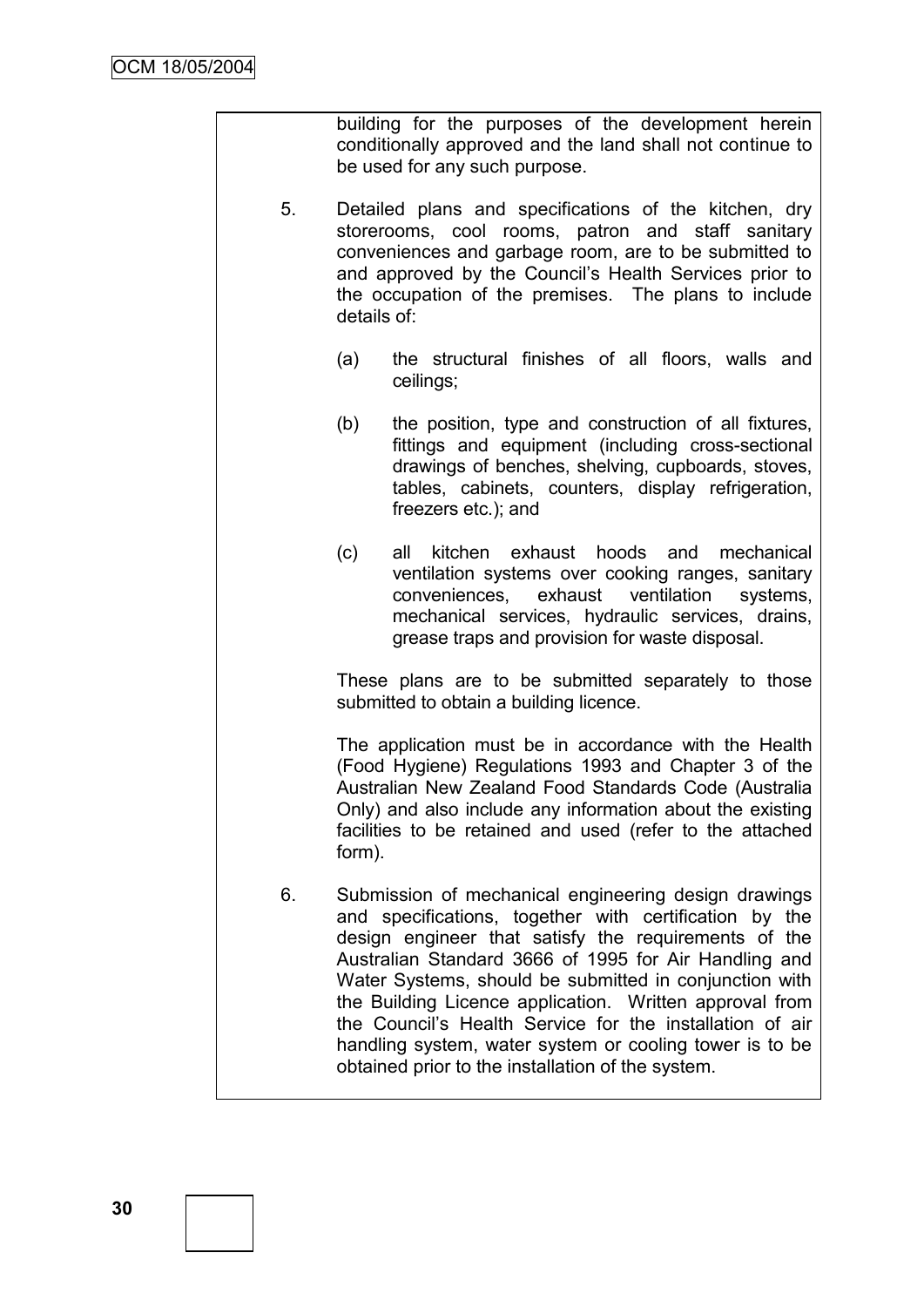#### **COUNCIL DECISION**

MOVED Clr M Reeve-Fowkes SECONDED Clr S Limbert that the recommendation be adopted.

**CARRIED 9/0**

### **Background**

| ZONING:           | MRS:                      | Urban                      |  |
|-------------------|---------------------------|----------------------------|--|
|                   | TPS3:                     | Light and Service Industry |  |
| <b>LAND USE:</b>  | Commercial                |                            |  |
| LOT SIZE:         | 2.2283ha                  |                            |  |
| AREA:             | Additional 138.5sqm       |                            |  |
| <b>USE CLASS:</b> | Non-Conforming Use - Shop |                            |  |

Council approved the original bulk vegetable store currently operating as Tony Ales on Lot 7 Hammond Road on 14 December 1979 (180sqm). Subsequent extensions were later approved on 14 June 1985 (330sqm) and 9 February 1988 (45sqm). The 9 February 1988 approval was renewed on 4 August 1993 together with the sale of a wider range of goods from the premises. As part of this latter application, the Council at the time advised the applicant that it would not entertain a further expansion of the shop while the property is not zoned "Commercial." At the time, the property was zoned Rural under Town Planning Scheme No. 2. The property is now zoned Light and Service Industry under Town Planning Scheme No. 3 and a shop is an "X" use.

#### **Submission**

The applicant has submitted an application for some minor modifications and additions to the fruit and vegetable store. The application proposes an additional retail floorspace area of approximately 120.5sqm and an entrance area of 18sqm. This will facilitate room for the division of the store into four areas for the sale of meat, fish, breads and fruit and vegetables.

A plan depicting the proposal is included in the Agenda Attachments.

#### **Report**

As a shop is not permitted within the Light and Service Industry Zone, the current fruit and vegetable store is a Non-Conforming Use which means: *"a use of land which, though lawful immediately prior to the coming into operation of a town planning scheme, is not in conformity with any provision of that scheme."*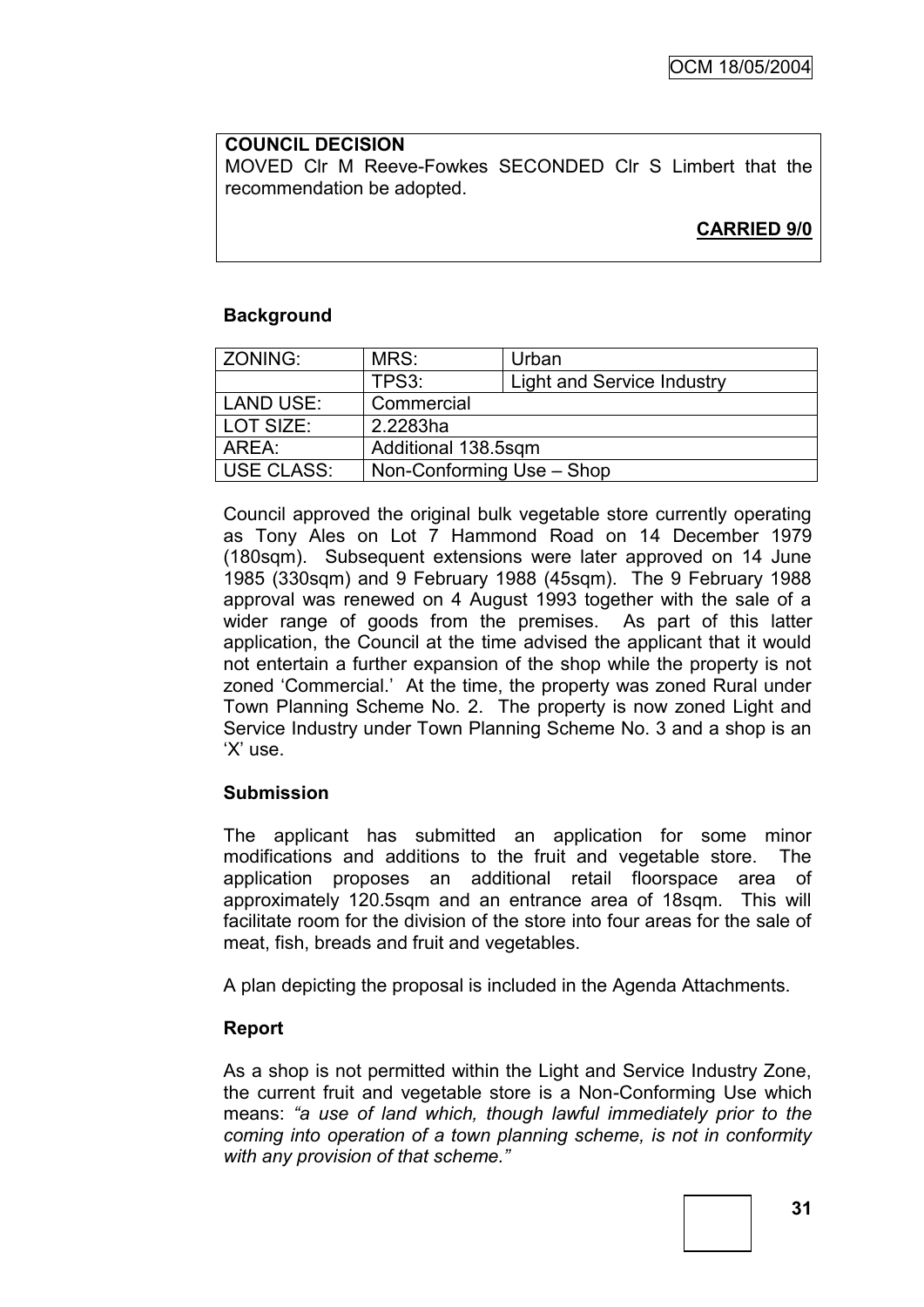The application was advertised in accordance with clause 9.4 of Town Planning Scheme No. 3 by way of notice of the proposed development to nearby owners. Of the 20 notification letters sent by the City, 3 submissions of no-objection were received.

The store has been operating since December 1974, prior to the gazettal of Town Planning Scheme No. 1 (June 1974). The owner has over time expanded the store to increase the floorspace in order to keep up with demand.

The subject site complies with car parking and landscaping requirements. The site is neat and tidy. The store is widely used by the local community and provides a good service to the locality. It is considered the additions to the proposal will have no detrimental impact to the surrounding locality.

Council"s rationale to advise the applicant back in 1993 that it would not entertain a further expansion of the shop while the property is not zoned "Commercial" is unclear. Its location immediately adjacent to a Local Centre site, however, makes it an appropriate location for the use to continue.

#### **Strategic Plan/Policy Implications**

The Corporate Strategic Plan Key Result Areas which apply to this item are:-

- 2. Planning Your City
	- *"To ensure that the planning of the City is based on an approach which has the potential to achieve high levels of convenience for its citizens."*
	- *"To ensure that the development will enhance the levels of amenity currently enjoyed by the community."*
	- *"To foster a sense of community within the district generally and neighbourhoods in particular."*

The Planning Policies which apply to this item are:-

| APD <sub>17</sub> | <b>Standard Development Conditions and Footnotes</b> |
|-------------------|------------------------------------------------------|
| APD33             | Town Planning Scheme No. 3 Provisions                |

#### **Budget/Financial Implications**

Nil

#### **Legal Implications**

Nil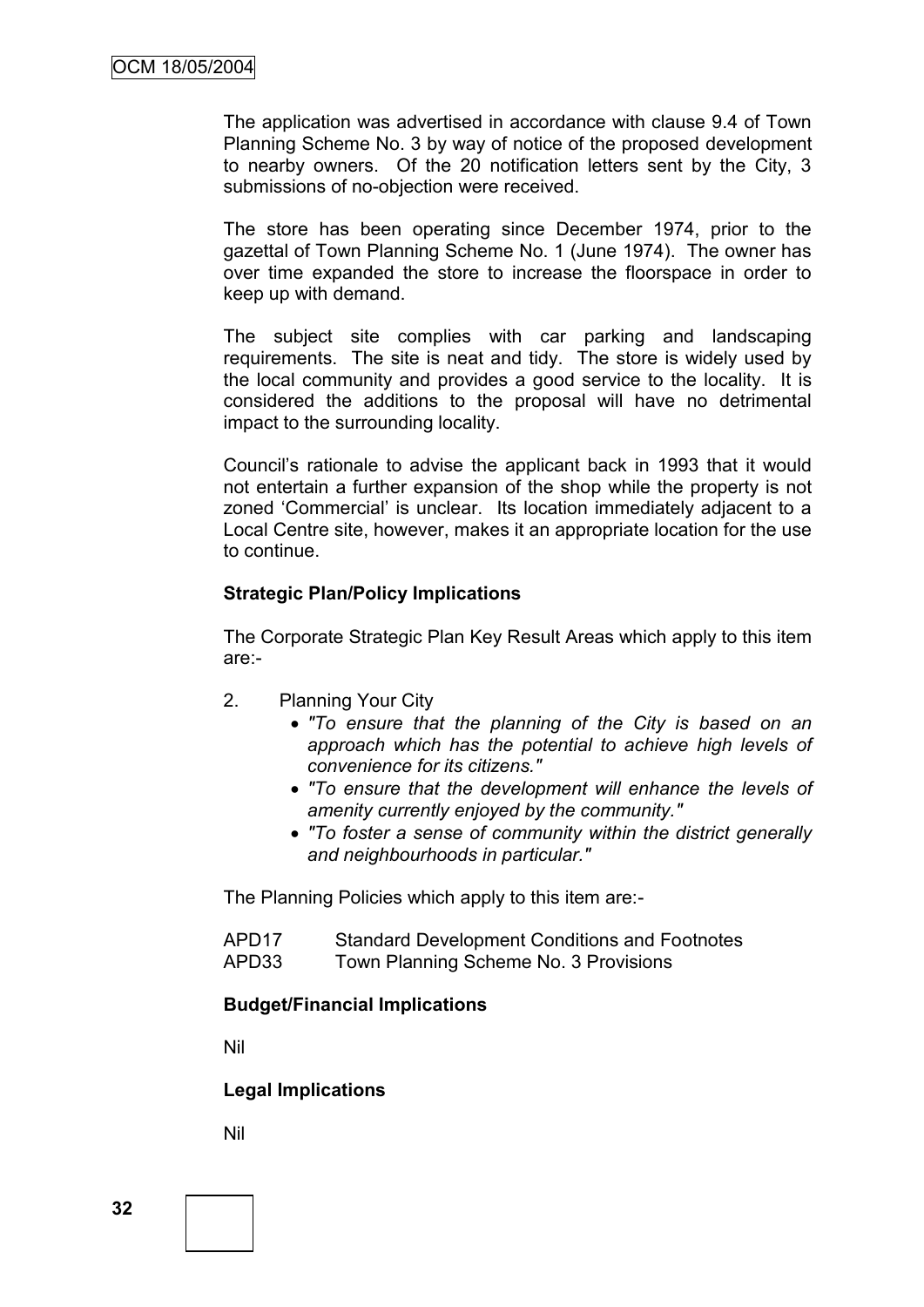## **Community Consultation**

Adjoining and nearby neighbour notification

## **Implications of Section 3.18(3) Local Government Act, 1995**

Nil.

## **Declaration of Conflict of Interest**

Clr Whitfield declared a Conflict of Interest in Agenda Item 14.7. The nature being that his wife owns a property on Latrobe Mews Success, which has a boundary on the Western Power easement.

AT THIS POINT THE TIME BEING 7.14PM, CLR WHITFIELD LEFT THE MEETING.

**14.7 (MINUTE NO 2413) (OCM 18/05/2004) - CLEARING OF VEGETATION - THOMSONS LAKE ESTATE - STEINER AVENUE AND SCIANO AVENUE, SUCCESS (118981; 116441) (MR) (ATTACH)**

#### **RECOMMENDATION** That Council:

- (1) advise Gold Estates of Australia Ltd c/o Richard Noble & Co, of its strong concern that it has not reinstated bushland cleared within the Western Power corridor on former Pt Lot 18 Hammond Rd (cnr Steiner Avenue) and on Pt 4, Pt 5 & Lot 22 Sciano Avenue, Success, being the subject of subdivision works;
- (2) request Gold Estates of Australia Ltd to prepare and implement a Rehabilitation Plan using local endemic species to the satisfaction of Council; and
- (3) advise Gold Estates that any works to be undertaken on land not included in a subdivision approval issued by the Western Australian Planning Commission requires a separate development approval to be granted by the Council under its local scheme prior to any works being commenced.

### **COUNCIL DECISION**

MOVED Clr A Tilbury SECONDED Clr S Limbert that Council: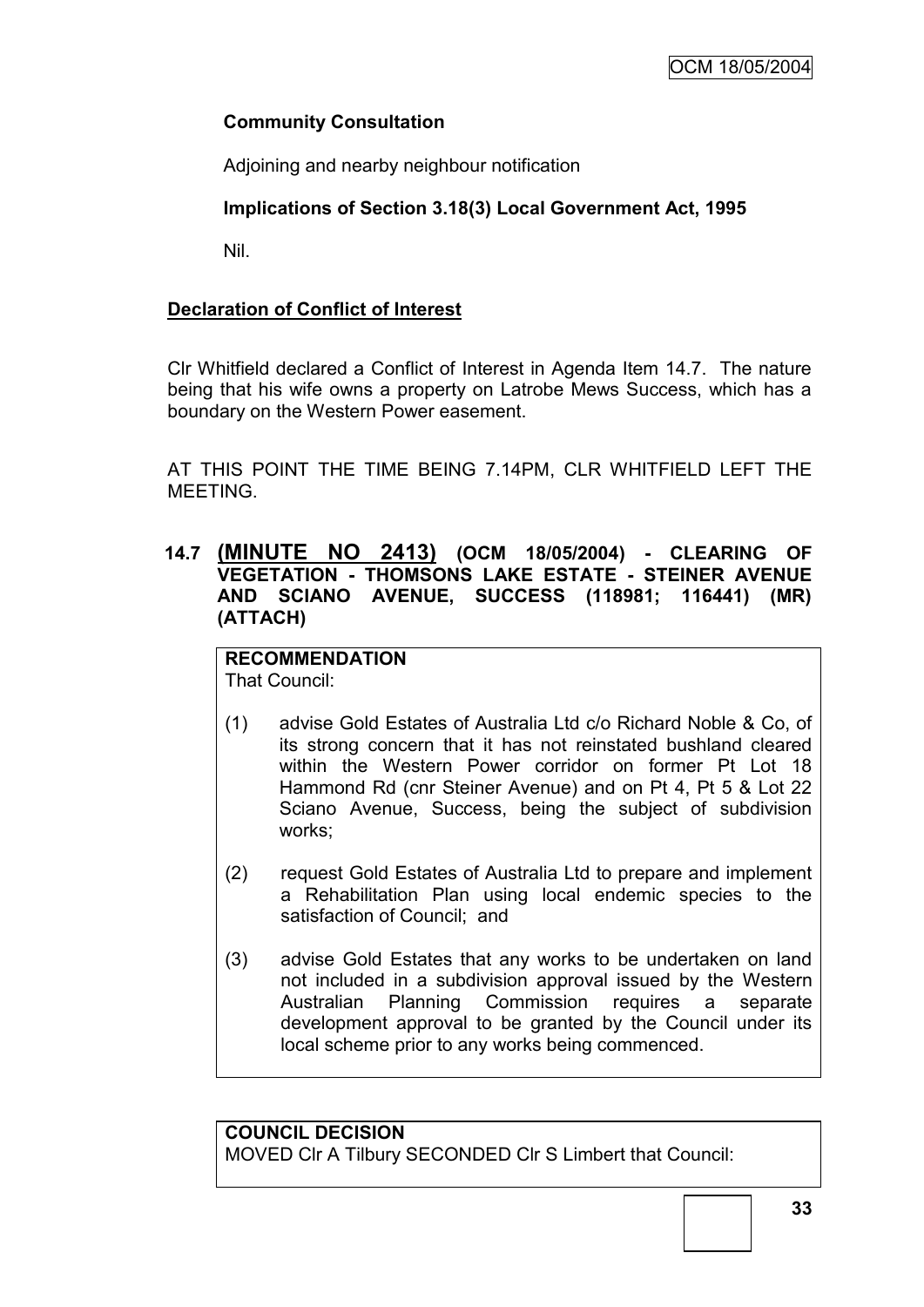- (1) advise Gold Estates of Australia Ltd c/o Richard Noble & Co, of its strong concern that it has not reinstated bushland cleared within the Western Power corridor on former Pt Lot 18 Hammond Rd (cnr Steiner Avenue) and on Pt 4, Pt 5 & Lot 22 Sciano Avenue, Success, being the subject of subdivision works;
- (2) request Gold Estates of Australia Ltd to prepare and implement a Rehabilitation Plan using local endemic species to the satisfaction of Council;
- (3) advise Gold Estates that any works to be undertaken on land not included in a subdivision approval issued by the Western Australian Planning Commission requires a separate development approval to be granted by the Council under its local scheme prior to any works being commenced; and
- (4) request the process for the City"s assessment of subdivisional earthworks plans be revised to ensure that the City's "implied" approval to earthwork plans doesn't give rise to unauthorised works occurring outside the scope of subdivision approvals.

**CARRIED 8/0**

## **Explanation**

The inclusion of the fourth point is needed to reinforce the Council's positive contribution to amending processes and continuous improvement. Subdivisional works must be carried out in accordance with the subdivisional approval granted by the Western Australian Planning Commission.

## **Background**

#### Steiner Avenue Easement Area

On 10 April 2003, the Western Australian Planning Commission granted approval to subdivide Pt Lot 19 Hammond Road, Success into 44 residential lots (cnr Steiner Ave/Hammond Rd). The subject land is owned and was developed by Gold Estates of Australia. The high voltage power lines affected the western portion of the subject land (1.4ha). The Commission"s approval didn"t include any conditions of approval that dealt with the land constrained by the power line corridor. This land was not within the subdivision area and therefore technically not part of the application.

A subsequent engineering drawing by GHD was submitted to the City Engineering Division to extract soil from within the power line easement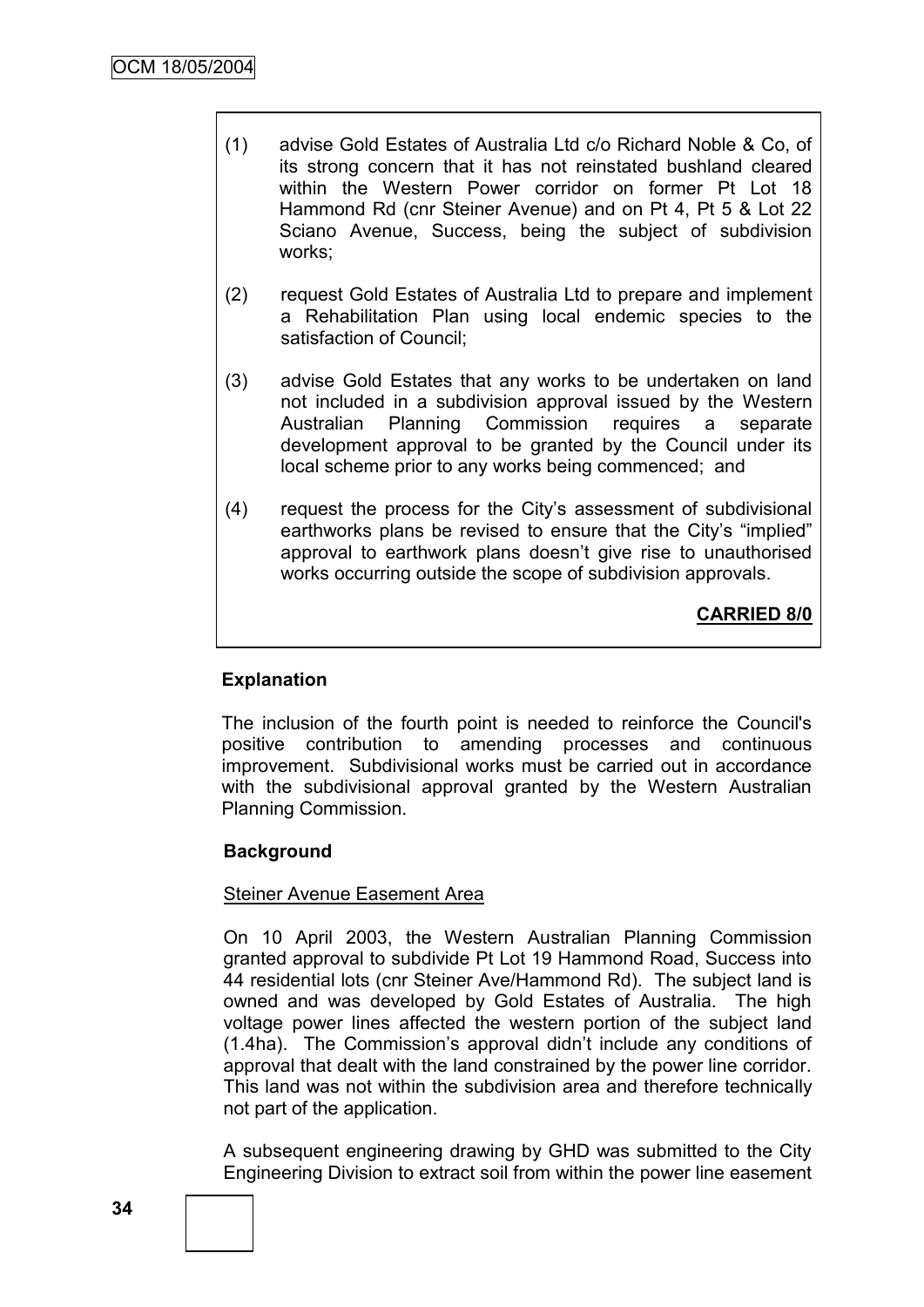to use as fill within the subdivision but did not form part of the approval. The area within the power line easement was then recontoured and hydro mulched to stabilise the soil and prevent sand drift. The City, on the basis that all of the conditions relevant to the Local Government were satisfied, supported subdivision clearance. Clearly however, the subdivisional earthworks undertaken have extended beyond the physical extent of the subdivisional area approved by the Western Australian Planning Commission.

#### Sciano Avenue Easement Area

On 21 May 2003, the Western Australian Planning Commission granted approval to subdivide Pt 4, Pt 5 & Lot 22 Beenyup Road, Success into 18 residential lots (South Sciano Ave). The land is owned and is being developed by Gold Estates of Australia. The high voltage power lines affect the adjoining land also owned by Gold Estates of Australia. The Commission"s approval didn"t include any conditions of approval that dealt with the land constrained by the power line corridor. This land was not within the subdivision area and therefore technically not part of the application.

A subsequent engineering drawing by GHD was submitted to the City"s Engineering Division to extract soil from within a disused road reserve to use as fill within the subdivision and to create a deep drainage basin but did not form part of the approval. The City has not yet been requested to issue subdivision clearance as works are still in progress. If the subdivision conditions were satisfied, then there would be no reason to withhold clearance of conditions. Clearly however the subdivisional earthworks undertaken have extended beyond the physical extent of the subdivisional area approved by the Western Australian Planning Commission.

#### **Submission**

Concerns regarding the extent of development occurring and clearing of vegetation within the power line corridor were raised by Ward Member, Clr Whitfield. It is understood that the local residents association are also concerned about the loss of vegetation and absence of any plans by the developer to reinstate bushland.

#### **Report**

Both subdivision approvals for Sciano Avenue and Steiner Avenue granted by the Commission didn"t include any conditions affecting the land within the powerlines corridor of the subject land because these areas were not included as part of the subdivisional area on the applicants plans. Consequently the earthworks carried out over the easement areas could not fall within the approval of the subdivisional works. It seems the works have been linked to the subdivision by the subdivider by default and the works have progressed on this basis.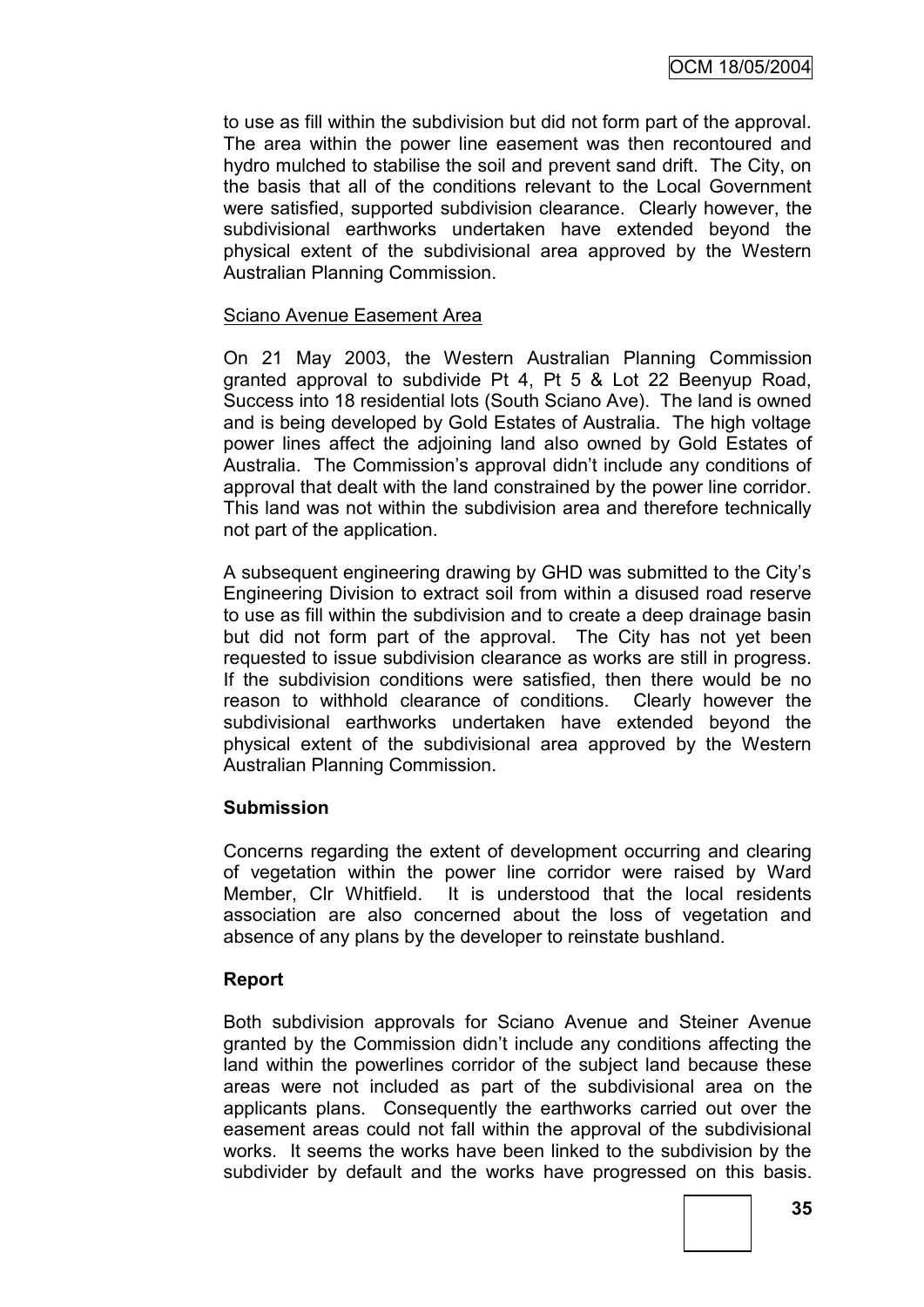The City in both instances, accepted the engineering plans as integral to the subdivisional works, but did not form part of the approval.

Where land within the district is to be excavated and no clear end use can be established for the land it is a usual requirement for the owner/operator to undertake the rehabilitation of the land to Council"s satisfaction. The subdivider in this instance has utilised the fill source in the easement, therefore it should be expected that the land should be revegetated to the satisfaction of Council and not left in an unacceptable condition devoid of any vegetation. Earthworks and land clearance should be approved by the Council prior to any works proceeding.

It is recommended that Council seek the support of the owner – Gold Estates of Australia to rehabilitate both areas of land to the satisfaction of Council. In addition, Gold Estates be advised that in the future any works outside a subdivision requires development approval, otherwise it is an illegal activity under the scheme.

#### **Strategic Plan/Policy Implications**

The Corporate Strategic Plan Key Result Areas which apply to this item are:-

- 2. Planning Your City
	- *"To ensure that the planning of the City is based on an approach which has the potential to achieve high levels of convenience for its citizens."*

#### **Budget/Financial Implications**

Nil

#### **Legal Implications**

Subdivisional works are not deemed to be development and therefore are exempt from any planning approval. However, any works undertaken outside a subdivision approval without the planning approval of the Council is illegal under the local scheme.

It is difficult in this instance to pursue legal action given that the engineering drawings included the earthworks in the powerline easement and was not brought to the attention of either the subdivider or the Council"s Statutory Planning Service. The engineering assessment process will need to be revised to ensure that "implied" approval of engineering drawings does not give rise to illegal works occurring.

#### **Community Consultation**

N/A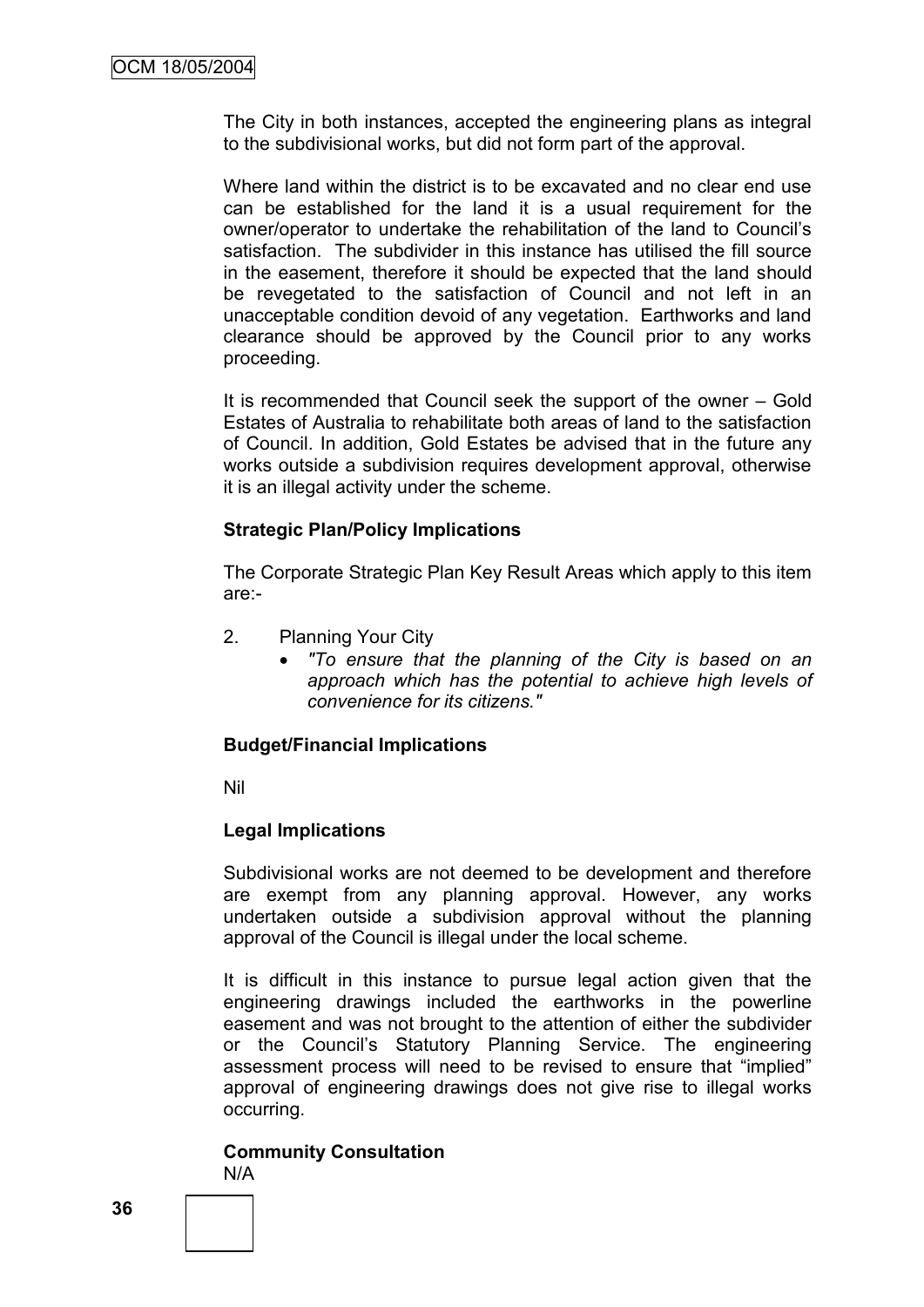### **Implications of Section 3.18(3) Local Government Act, 1995**

Nil.

AT THIS POINT THE TIME BEING 7.16PM, CLR WHITFIELD RETURNED TO THE MEETING.

**14.8 (MINUTE NO 2414) (OCM 18/05/2004) - RECONSIDERATION OF CONDITIONS (COOGEE GENERAL STORE) - LOT 1; 355 COCKBURN ROAD, COOGEE - OWNER: G J & D E LOHMAN - APPLICANT: PETER D WEBB & ASSOCIATES (3309389) (ACB)**

#### **RECOMMENDATION** That Council:

- (1) issue a revised retrospective approval for the general store extensions on Lot 1 Cockburn Road Coogee, in accordance with the approval granted on 20 April 2004, and the following modified conditions 5, 11, 15 and 16 as follows:-
	- "5. Landscaping and tree planting to be undertaken in accordance with the approved plan within 120 days of the approval being granted; and
	- 11. The street verge adjacent to the Lot being landscaped in accordance with the approved plans within 120 days of the approval being granted and thereafter maintained to the Council's satisfaction; and
	- 15. Demolition of the dwelling at the rear of the General Store being completed within 120 days of the approval; and
	- 16. Reconfiguration and construction of the car bays and driveway as marked red on the approved plan within 120 days of the approval."
- (2) issue a fresh Schedule 9 Notice of Approval accordingly.

## **COUNCIL DECISION**

MOVED Clr M Reeve-Fowkes SECONDED Clr A Edwards that the recommendation be adopted.

# **CARRIED 9/0**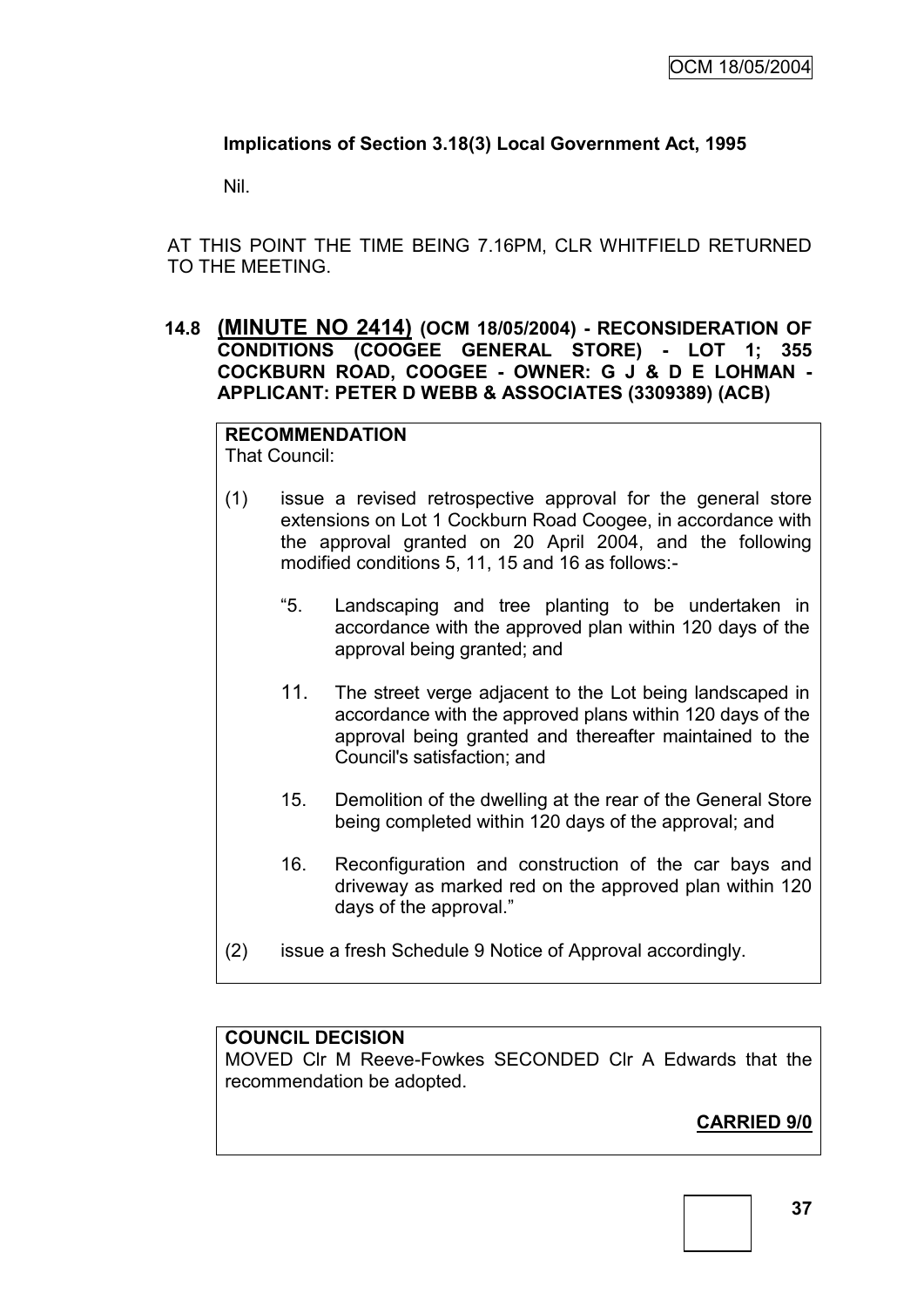#### **Background**

| ZONING:          | MRS:<br><b>Primary Regional Roads</b> |                               |  |
|------------------|---------------------------------------|-------------------------------|--|
|                  | TPS3:                                 | <b>Primary Regional Roads</b> |  |
| <b>LAND USE:</b> | <b>General Store</b>                  |                               |  |
| l LOT SIZE:      | $1204m^2$                             |                               |  |
| AREA:            | 250 <sup>2</sup>                      |                               |  |
| USE CLASS:       | N/A                                   |                               |  |

Council at its Ordinary Meeting on 20 April 2004, resolved to approve the existing General Store (known as "The Crab Shack") subject to various conditions which included Standard Conditions 5, 11 and Special Conditions 15 & 16 as follows:-

- *"5. Landscaping and tree planting to be undertaken in accordance*  with the approved plan within 60 days of the approval being *granted.*
- *11. Landscaping is to be undertaken in the street verge adjacent to the Lot in accordance with the approved plans within 60 days of the approval being granted and thereafter maintained to the Council's satisfaction.*
- *15. Demolition of the dwelling at the rear of the General Store being completed within 60 days of the approval.*
- *16. Reconfiguration and construction of the car bays and driveway as marked red on the approved plan within 60 days of the approval."*

#### **Submission**

The applicant requests consideration and approval of an amendment to the 60 day compliance conditions in items 5, 11, 15 and 16 to a period of 120 days for the following reason:-

"The applicant is the Store Manager acting on behalf of the owners who reside in Lake Grace and communication and meetings are difficult. In addition, the dwelling to be demolished has tenants and it would seem fair if a reasonable period could be allowed for the transition."

#### **Report**

There are no objections from a planning point of view to the modification of standard conditions 5, 11 and special conditions 15 and 16 of approval. In the circumstances the extra time period to complete the works seems reasonable.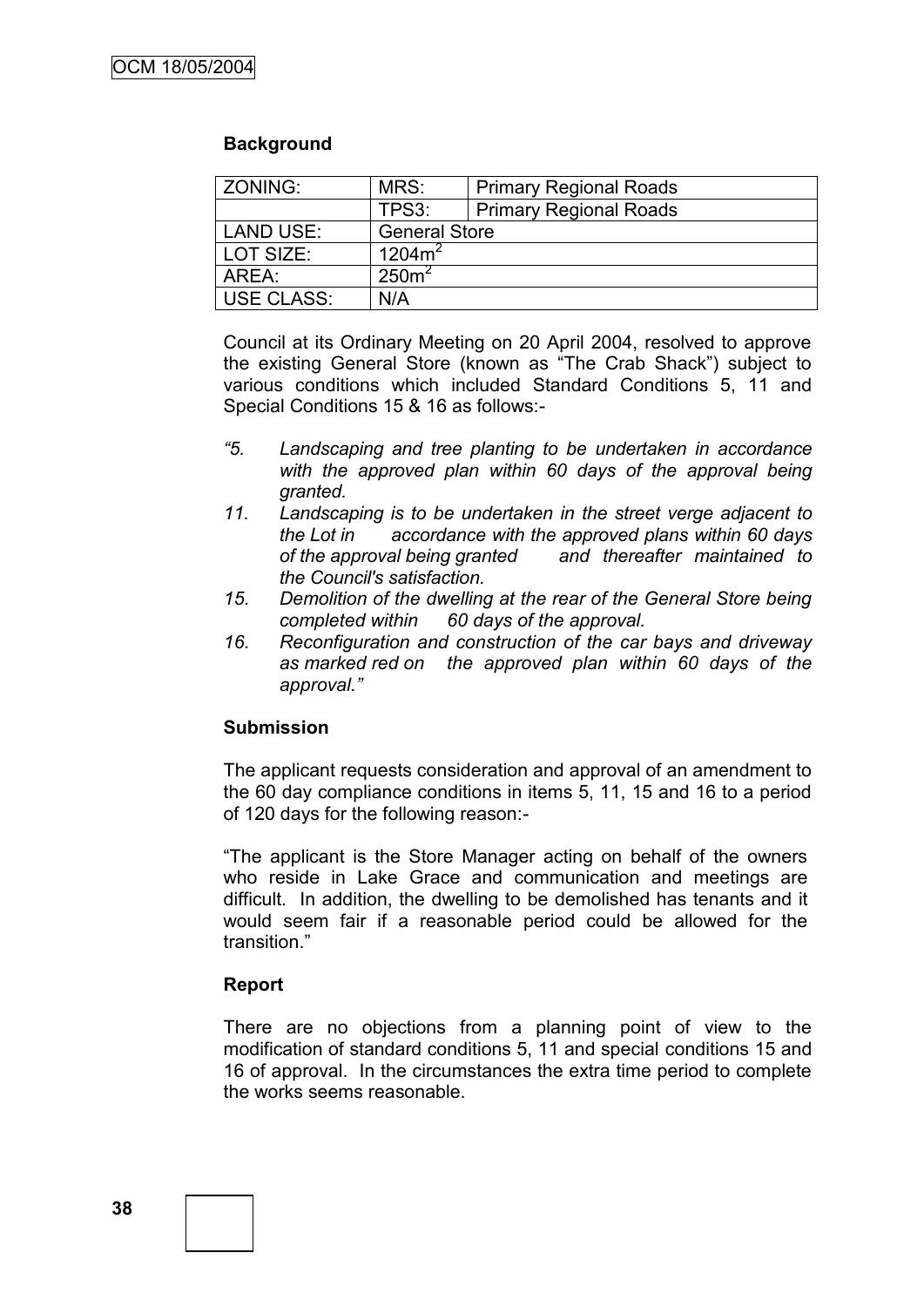## **Strategic Plan/Policy Implications**

The Corporate Strategic Plan Key Result Areas, which apply to this item are:-

- 2. Planning Your City
	- *"To ensure that the planning of the City is based on an approach which has the potential to achieve high levels of convenience for its citizens."*
	- *"To ensure that the development will enhance the levels of amenity currently enjoyed by the community."*
	- *"To foster a sense of community within the district generally and neighbourhoods in particular."*

## **Budget/Financial Implications**

Council's decision is appealable. Legal representation will be required if an appeal is lodged with the Tribunal.

### **Legal Implications**

Town Planning Scheme No 3

### **Community Consultation**

N/A

## **Implications of Section 3.18(3) Local Government Act, 1995**

Nil.

#### **14.9 (MINUTE NO 2415) (OCM 18/05/2004) - APPLICATION FOR RETROSPECTIVE PLANNING APPROVAL - DISPLAY PERGOLAS AND NURSERY OPERATION - 248 HAMMOND ROAD, SUCCESS - OWNER & APPLICANT: G R SMITH (5513445) (CP) (ATTACH)**

#### **RECOMMENDATION** That Council:

- (1) grants the retrospective development approval for the extension of the existing plant nursery, incorporating display pergolas and associated signage at Lot 9 (248) Hammond Road, Success, subject to the following conditions:
	- 1. Development may be carried out only in accordance with the terms of the application as approved herein and any approved plan.
	- 2. Nothing in the approval or these conditions shall excuse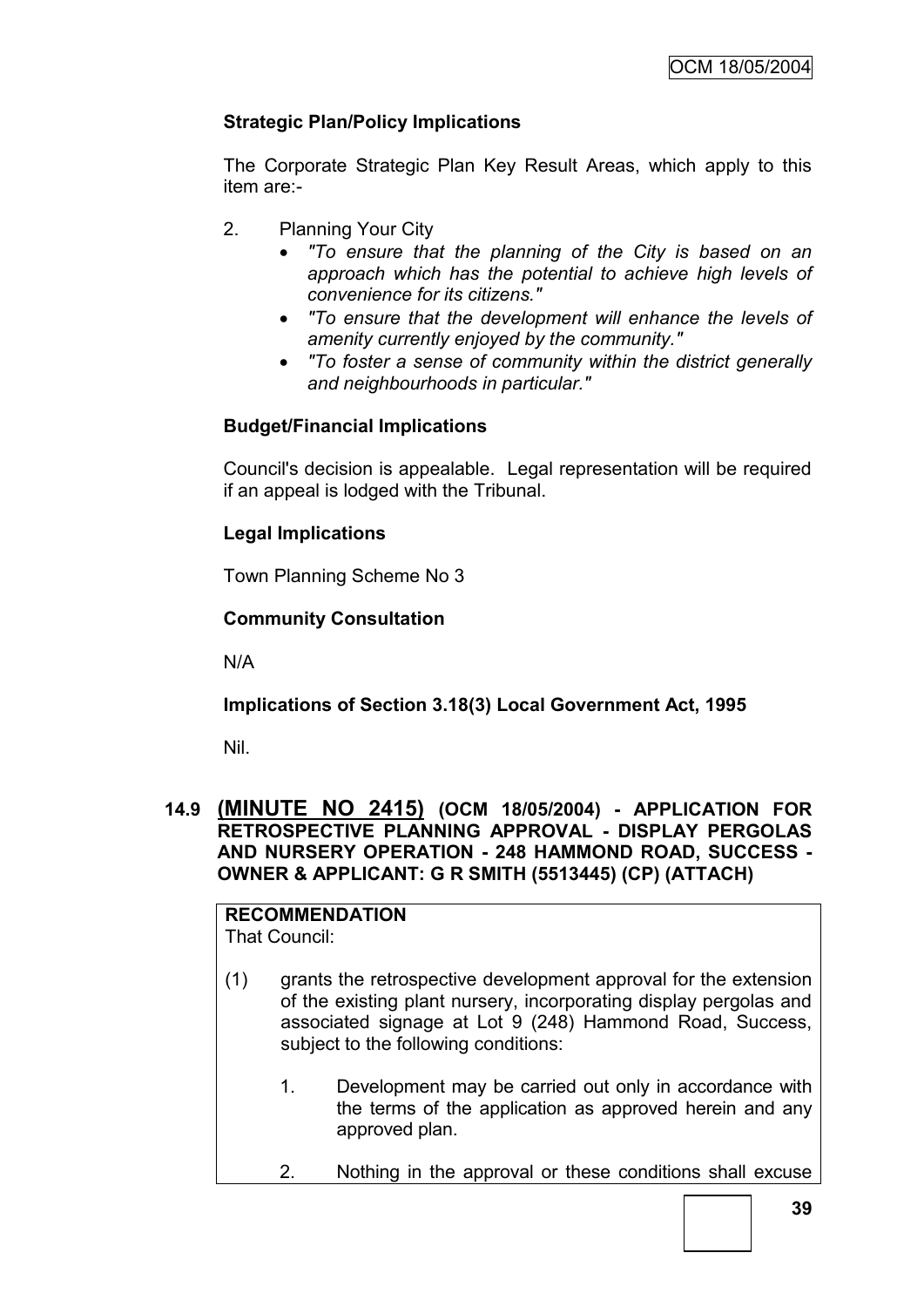compliance with all relevant written laws in the commencement and carrying out of the development.

- 3. No retail or wholesale sales being carried out from the premises unless the sales are incidental and ancillary to the approved use of the premises.
- 4. The premises shall be kept in a neat and tidy condition at all times by the owner/occupier to the satisfaction of the Council.
- 5. All stormwater being contained and disposed of on-site to the satisfaction of the Council.
- 6. The parking bay/s, driveway/s and points of ingress and egress to be designed in accordance with the Australian Standard for Offstreet Carparking (AS2890) unless otherwise specified by this approval and are to be constructed, drained and marked in accordance with the design and specifications certified by a suitably qualified practicing Engineer and are to be completed and thereafter maintained to the satisfaction of the Council.
- 7. No bunting is to be erected on the site. (Bunting includes streamers, streamer strips, banner strips or decorations of similar kind).

## SPECIAL CONDITIONS

- 8. Advertising signage shall be limited to being no greater than 6m² in area in total for the site. All existing advertising signage in excess of this limit shall be removed immediately.
- 9. The crossover and driveway from Hammond Road to Lot 81 (the Water Corporation site) shall not be used for the purpose of this development.

## **FOOTNOTES**

- 1. This approval is issued by the Council under its Town Planning Scheme, and approvals or advice by other agencies may be required, and it is the responsibility of the applicant to ensure that all other approvals/advice are issued prior to commencing development or use of the land, and a copy of the approval/advice should be provided to the Council.
- 2. The applicant is advised to make arrangements with the Water Corporation for the entrance to Lot 81 from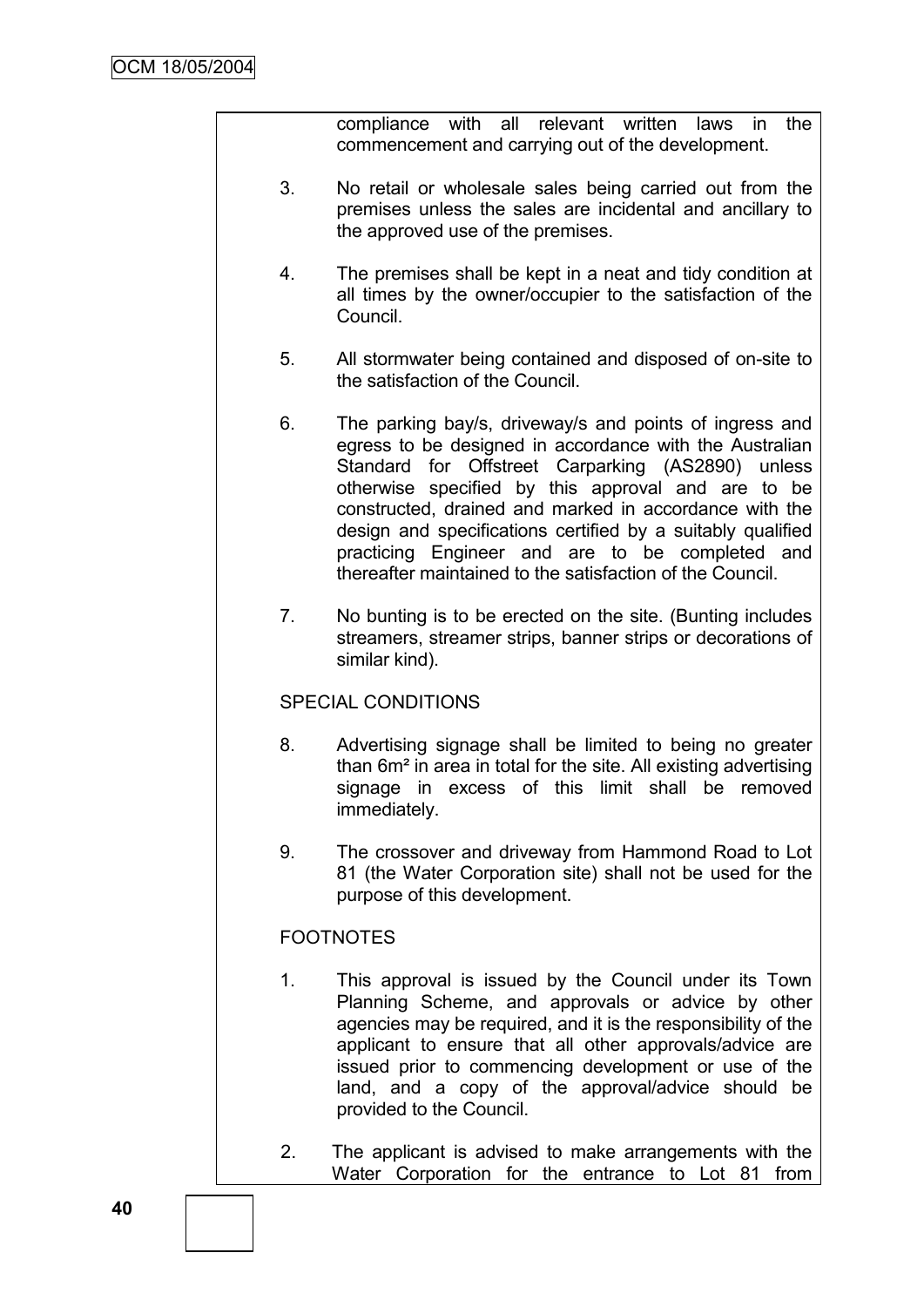Hammond Road to be gated and locked to prevent usage in relation to the use the subject of this approval.

- 3. The applicant is advised the Council will require a Developer Contribution towards Hammond Road upon the subdivision or additional future development of the land occurring.
- 4. The development is to comply with the requirements of the Building Code of Australia.
- 5. The development is to comply with the *Environmental Protection Act 1986* which contains penalties where noise limits exceed the prescribed by the *Environmental Protection (Noise) Regulations 1997*.
- 6. The drainage of all car parking areas and access ways so as to ensure that the site is drained and provision is made for the disposal, to the satisfaction at all times of the Council, of roof water, water from paved areas and all other stormwater PROVIDED THAT the approval of a particular design to achieve the foregoing purposes or the issue of a building licence shall not imply that the Council is satisfied once and for all that the applicant has complied with this condition and the Council may require compliance with this condition at any time in the future if it is not satisfied that the site has been drained in accordance with this condition.
- 7. Uncovered parking bays shall be a minimum of 5.5 x 2.5 metres, clearly marked on the ground and served by a 6 metre wide paved accessway.
- 8. A Deed of Agreement should be entered into between the applicant and the Water Corporation as indicated in the letter from the Water Corporation addressed to the applicant dated 10 March 2004.
- (2) issue a Schedule 9 Notice of Determination for an Application for Planning Approval to the applicant; and
- (3) advise those who lodged a submission of Council"s decision.

#### **COUNCIL DECISION**

MOVED Clr M Reeve-Fowkes SECONDED Clr A Edwards that the recommendation be adopted.

# **CARRIED 9/0**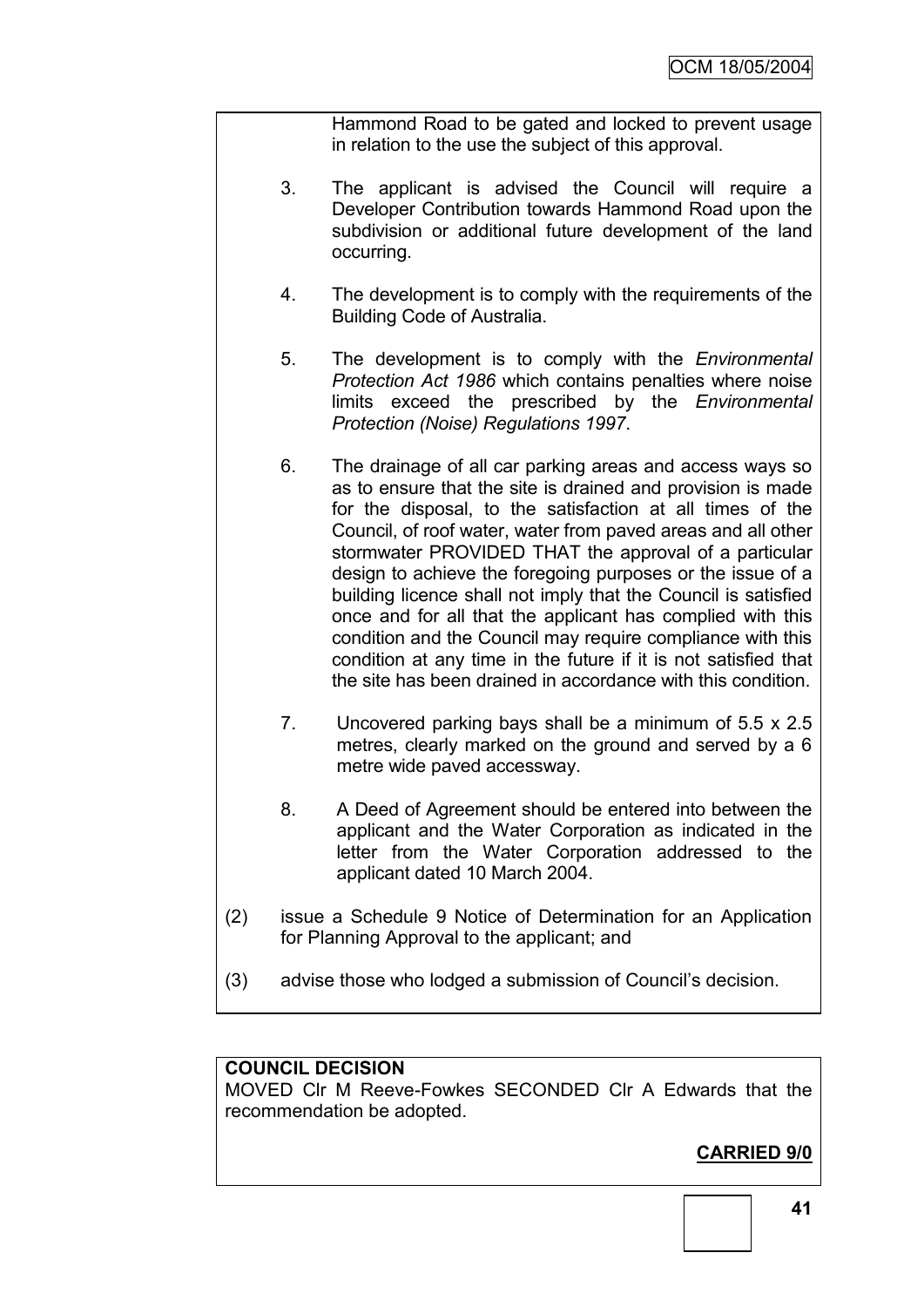#### **Background**

| ZONING:    | MRS:<br><b>Urban Deferred</b>                |                            |  |
|------------|----------------------------------------------|----------------------------|--|
|            | TPS3:                                        | Development (DA13), (DCA1) |  |
| LAND USE:  | Nursery operation including pergola displays |                            |  |
| LOT SIZE:  | 2.0462ha                                     |                            |  |
| USE CLASS: | N/A                                          |                            |  |

The Council at its ordinary meeting on 2 June 1992, approved an application for development approval for the establishment of a plant nursery on Lot 9 (248) Hammond Road, Success.

The operation subsequently commenced operation, however signage has been erected advertising the nursery, but which does not appear to have development approval. In addition, the applicant who is a builder, has also constructed a series of pergolas which essentially complement the nursery operation, but which also serve as displays of examples of his product. The extent of pergolas constructed exceeds the scale of the development approval granted in 1992.

#### **Submission**

A development application has been submitted to provide for the extension of the nursery operation, incorporating retrospective approval for various pergola structures and associated signage.

#### **Report**

#### The Site:

The subject land is located in the Development zone ("DA13") on the western side of Hammond Road, Success. Hammond Road is identified as a Region Reserve ("Other Regional Road") in TPS3. The site is also located within a Development Contribution Area ("DCA1"). In addition, the site adjoins Lot 81 which is classified as a Local Purpose Reserve (Water Corporation) to the south.

Access to the site from Hammond Road can at present be gained by two crossovers. The southern crossover directly serves Lot 81, which is land owned by the Water Corporation but which is unfenced along the common boundary with the subject land.

#### Submissions:

The application was referred to the Water Corporation as access into the parking area from Hammond Road is currently provided over Lot 81 Hammond Road, which accommodates the Armadale/Thomsons Lake water pipeline. The Water Corp responded by indicating it is willing to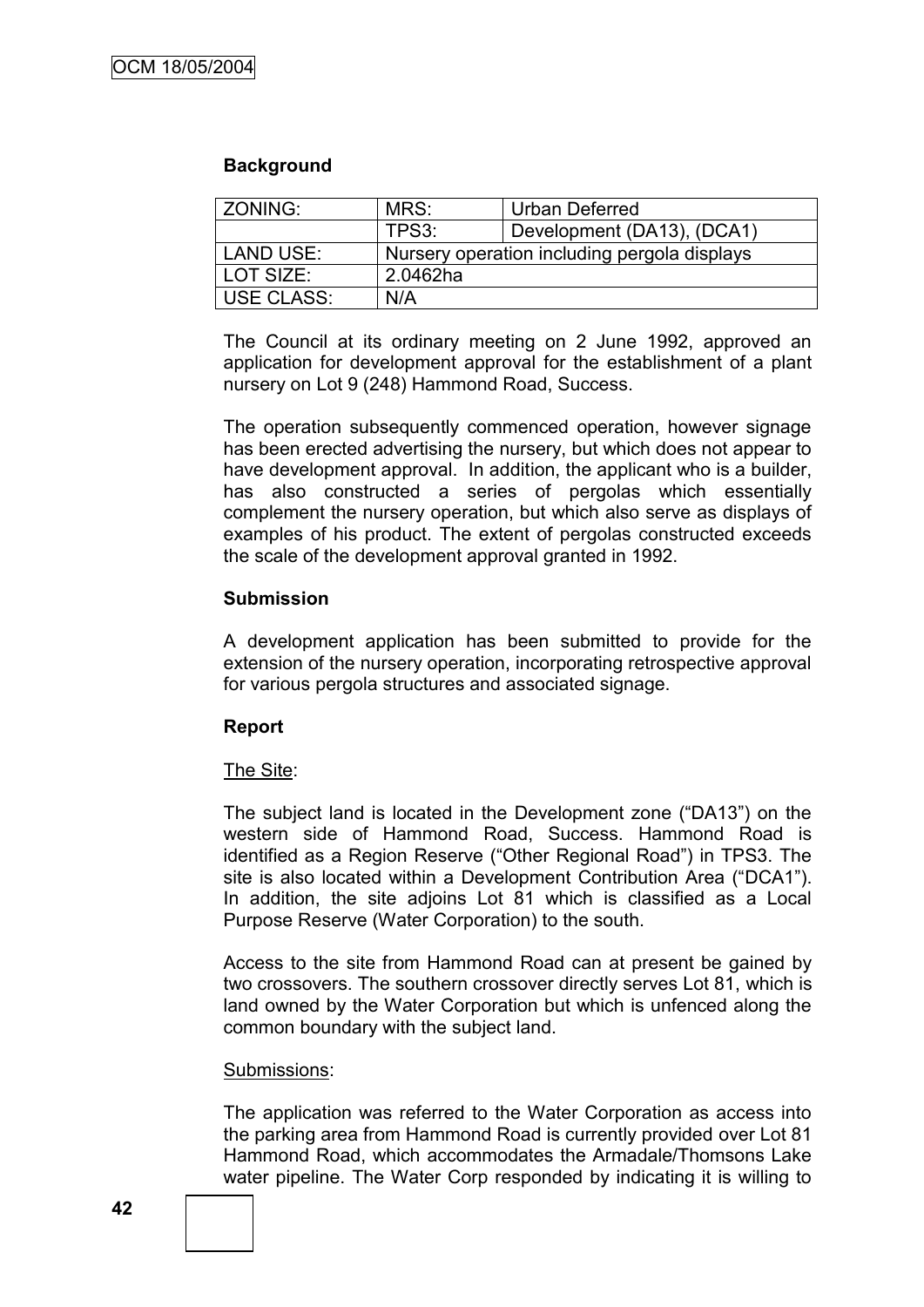allow the use of a limited portion of Lot 81 for parking, subject to entering into a deed of agreement with the applicant, at the applicant"s expense.

The application was also referred to the Department for Planning and Infrastructure ("DPI") which responded by indicating that for traffic safety reasons it does not support a proposal involving two access/egress points. Specifically, the DPI opposes the use of the crossover from Hammond Road to Lot 81 as part of this proposal, but would be prepared to support the application in the event of using only a single access point.

#### Town Planning Scheme 3:

Under TPS3, the Council is required not to approve development of land within a Development zone unless there is a structure plan for the development area in place. In this instance, there is currently no structure plan adopted that affects the subject land. However, the Council does have the ability to approve development prior to a structure plan coming into effect if it is satisfied it will not prejudice the specific purposes and requirements of the Development Area. In this instance, none of the structures for which approval is being sought are permanent or substantial. The applicant is aware of the implications of the current zoning and intends the current landuse proposal to be an interim arrangement until the land is subdivided in accordance with an adopted structure plan. On this basis, it is considered that approval be granted in the absence of a structure plan, given the development will not compromise the future structure planning for the area.

Similarly, given the minor nature of this development the provision of a developer contribution is not considered warranted at this stage. A developer contribution will however be required upon the subdivision of the subject land or redevelopment occurring of a more substantial nature.

#### Assessment:

It is noted that advertising signage has proliferated along the road boundary of the site, with at least 12 signs erected along the road boundary. A balance needs to be maintained between providing for commercial exposure for the applicant and maintaining streetscape amenity. Although some signage can be permitted, in this instance, the current level of signage is considered to be excessive. It is recommended that a lesser extent of signage be permitted in the event of approving the application.

It is considered the current application should be approved for the following reasons: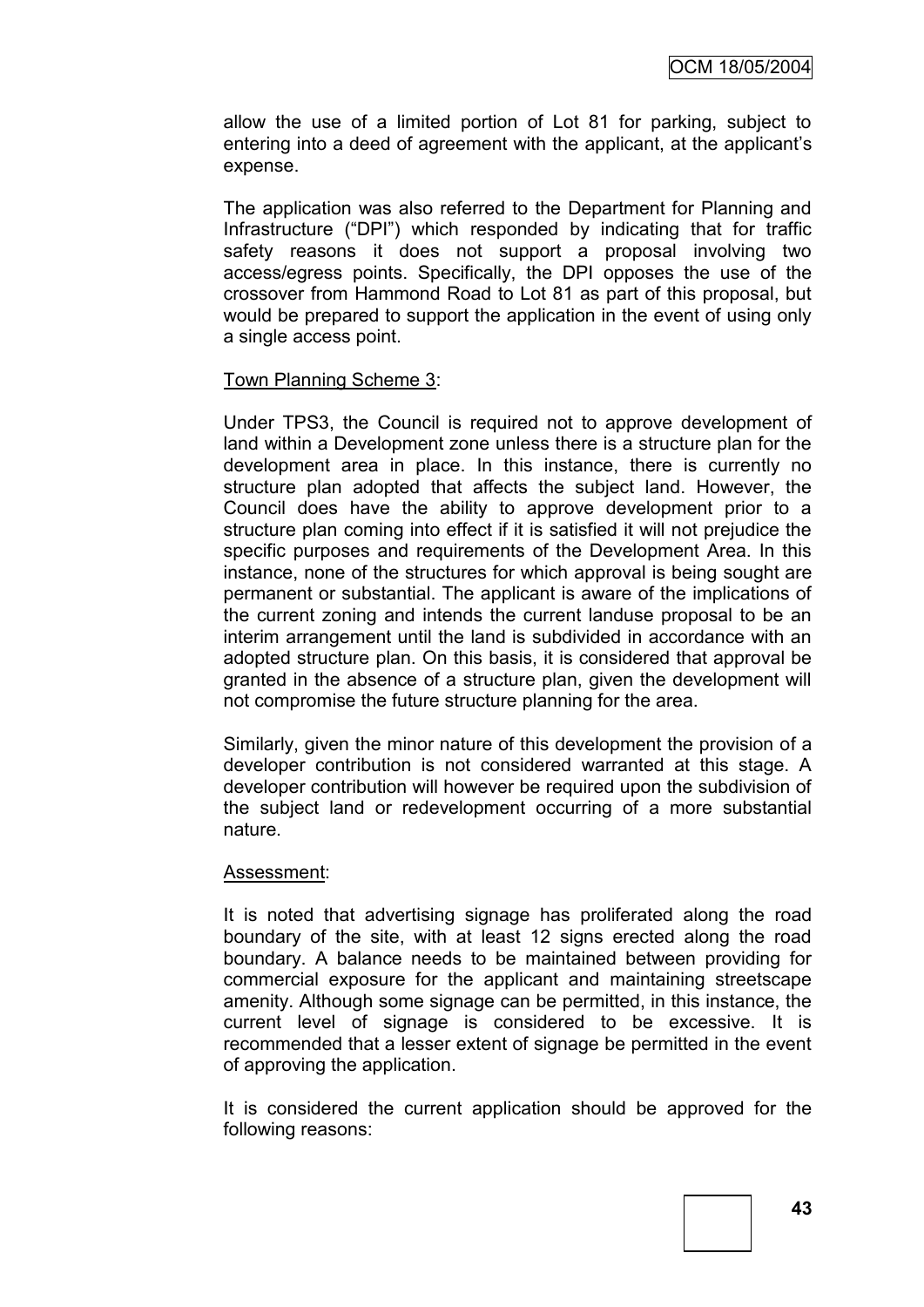- The application is for retrospective approval for a use that was originally approved by the Council in 1992;
- Conditions can be imposed that address the concerns raised in submissions from the DPI and the Water Corp;
- Approval of the application will not compromise the future structure planning for the area due to the minor nature of the development and the lack of permanent structures involved.

### **Strategic Plan/Policy Implications**

The Corporate Strategic Plan Key Result Areas which apply to this item are:-

- 1. Managing Your City
	- *"To conduct Council business in open public forums and to manage Council affairs by employing publicly accountable practices."*
- 2. Planning Your City
	- *"To ensure that the development will enhance the levels of amenity currently enjoyed by the community."*

The Planning Policies which apply to this item are:-

APD17 Standard Development Conditions and Footnotes

#### **Budget/Financial Implications**

Nil

#### **Legal Implications**

Possible costs involved in defending any appeal to the Planning Tribunal on the Council decision.

#### **Community Consultation**

Referred to affected parties for comment.

#### **Implications of Section 3.18(3) Local Government Act, 1995**

Nil.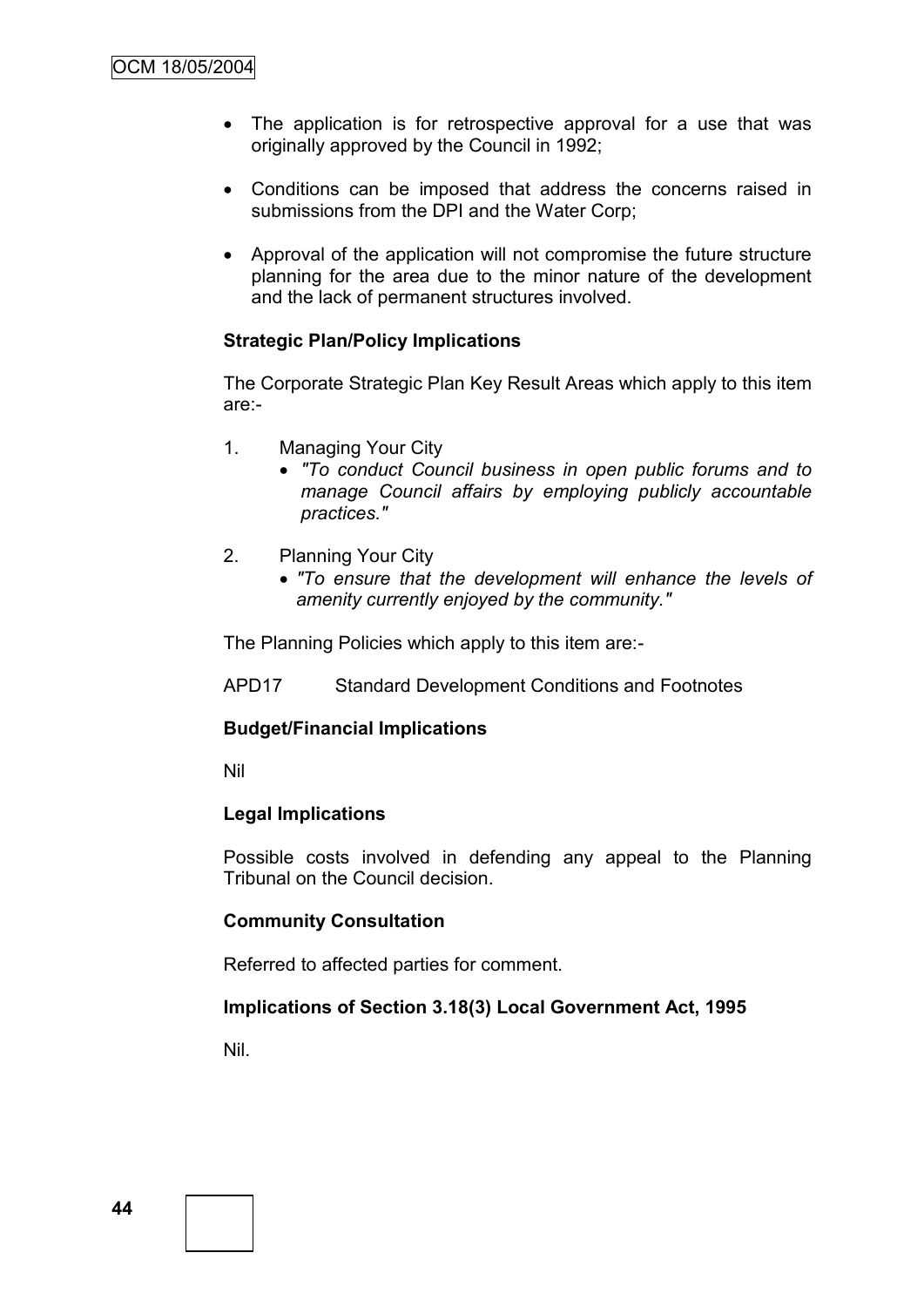### **14.10 (MINUTE NO 2416) (OCM 18/05/2004) - PROPOSED SUBDIVISION - LOT 10; 222 HAMILTON ROAD, SPEARWOOD - OWNER: M & K DONJERKOVICH - APPLICANT: D DONJERKOVICH (123032) (ACB) (ATTACH)**

## **RECOMMENDATION**

That Council:

- (1) advise the Western Australian Planning Commission that it does not support the request for reconsideration for the subdivision of Lot 10 (222) Hamilton Road, Spearwood, for the following reasons:
	- 1. The land is within a Department of Environmental Protection odour buffer to the Watsons Abattoir in Spearwood where further subdivision is not encouraged.
	- 2. The proposed subdivision would create a residential size lot  $(759m^2)$  in a locality which is zoned Rural in Council"s Town Planning Scheme that would conflict with the intent and purpose of that zone.
	- 3. The proposal is ad hoc and if approved, could set a precedent for further subdivision of a similar kind, which collectively could jeopardise present planning objectives.
	- 4. The subject land forms part of a large area, which requires comprehensive planning (including agreement to an overall road pattern, the allocation of land for recreation and other public uses, provision for essential infrastructure and equitable arrangements for developer contributions), and approval to the subdivision would be premature and could prejudice the overall planning for the area.
	- 5. The proposal creates unsewered lots. This is contrary to the Government Sewerage Policy for the Perth Metropolitan Region.
- (2) advise the proponent of Council"s decision.

## **COUNCIL DECISION**

MOVED Clr S Limbert SECONDED Mayor S Lee that Council:

- (1) receipt the report;
- (2) advise the Western Australian Planning Commission that it supports the request for reconsideration for the subdivision of Lot 10 (222) Hamilton Road, Spearwood, and recommends the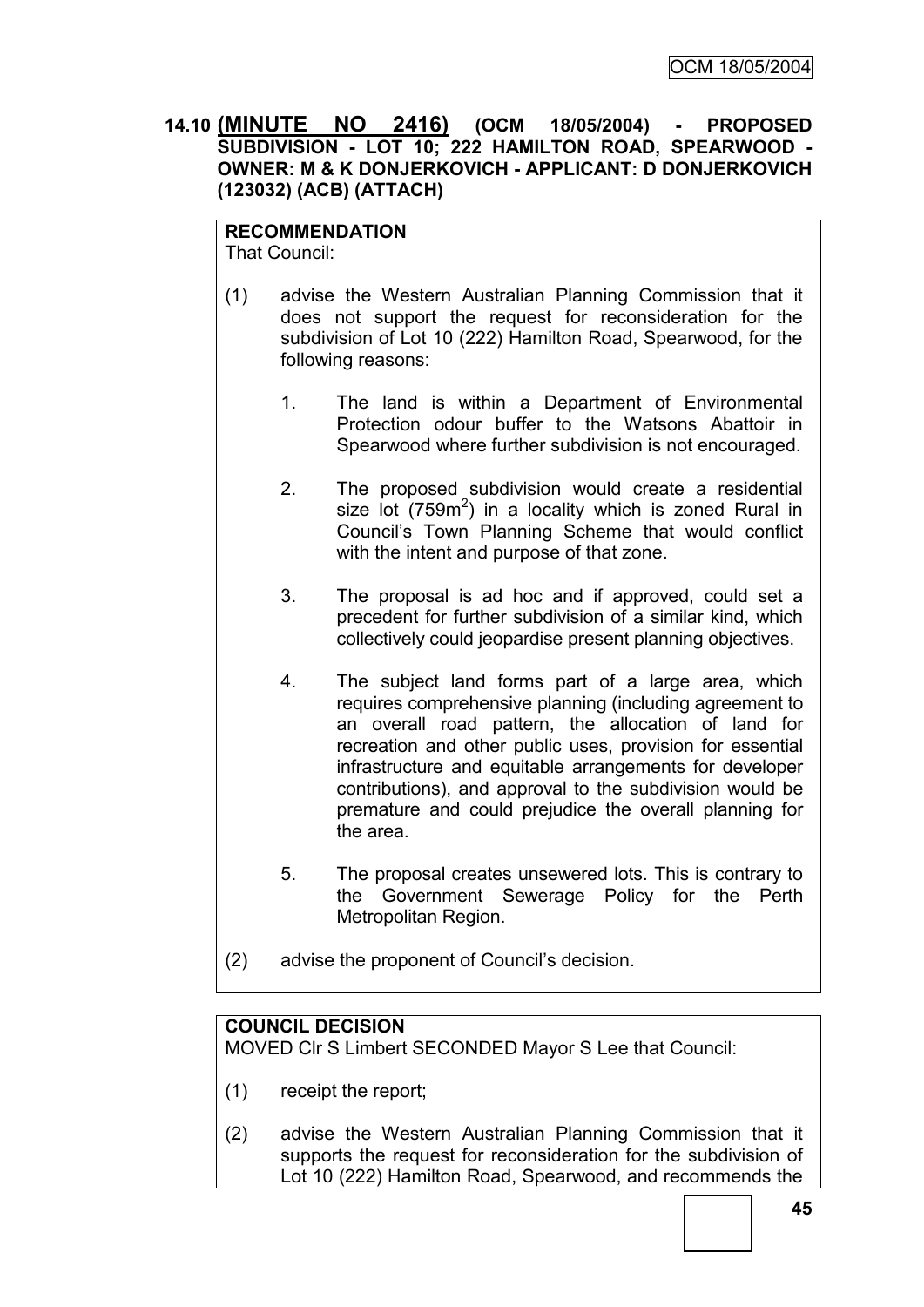approval of the proposed subdivision, subject to standard conditions:-

- 1. The proposed lot sizes to comply with the minimum area of lot per dwelling specified in the Residential Planning Code – R20 to the satisfaction of the Western Australian Planning Commission.
- 2. Notification in the form of a memorial to be placed on the Certificates of Title of the lots advising of the existence of a hazard or other factor, in accordance with section 12A of the Town Planning and Development Act 1928, and notice of this memorial to be included on the Diagram or Plan of Survey (Deposited Plan), to the satisfaction of the Western Australian Planning Commission and at the applicant"s cost.

This memorial to state as follows: "*This land is within the existing odour buffer of Watsons Foods located on Hamilton Road.*"

- 3. All buildings and effluent disposal systems, having the necessary clearance from the new boundaries as required under the relevant legislation to the satisfaction of the Western Australian Planning Commission.
- 4. All buildings having the necessary clearance from the new boundaries as required by the relevant Town Planning Scheme to the satisfaction of the Western Australian Planning Commission.
- 5. Any buildings or structures closer than 1.0 metres from new boundaries must be shown on a separate survey plan with setback dimensions drawn.
- 6. The location of any on-site effluent disposal systems must be identified and where appropriate, the septic tank and leach drains must be decommissioned and removed.

## **MOTION LOST 5/4**

MOVED Clr M Reeve-Fowkes SECONDED Clr I Whitfield that the recommendation be adopted.

# **CARRIED 7/2**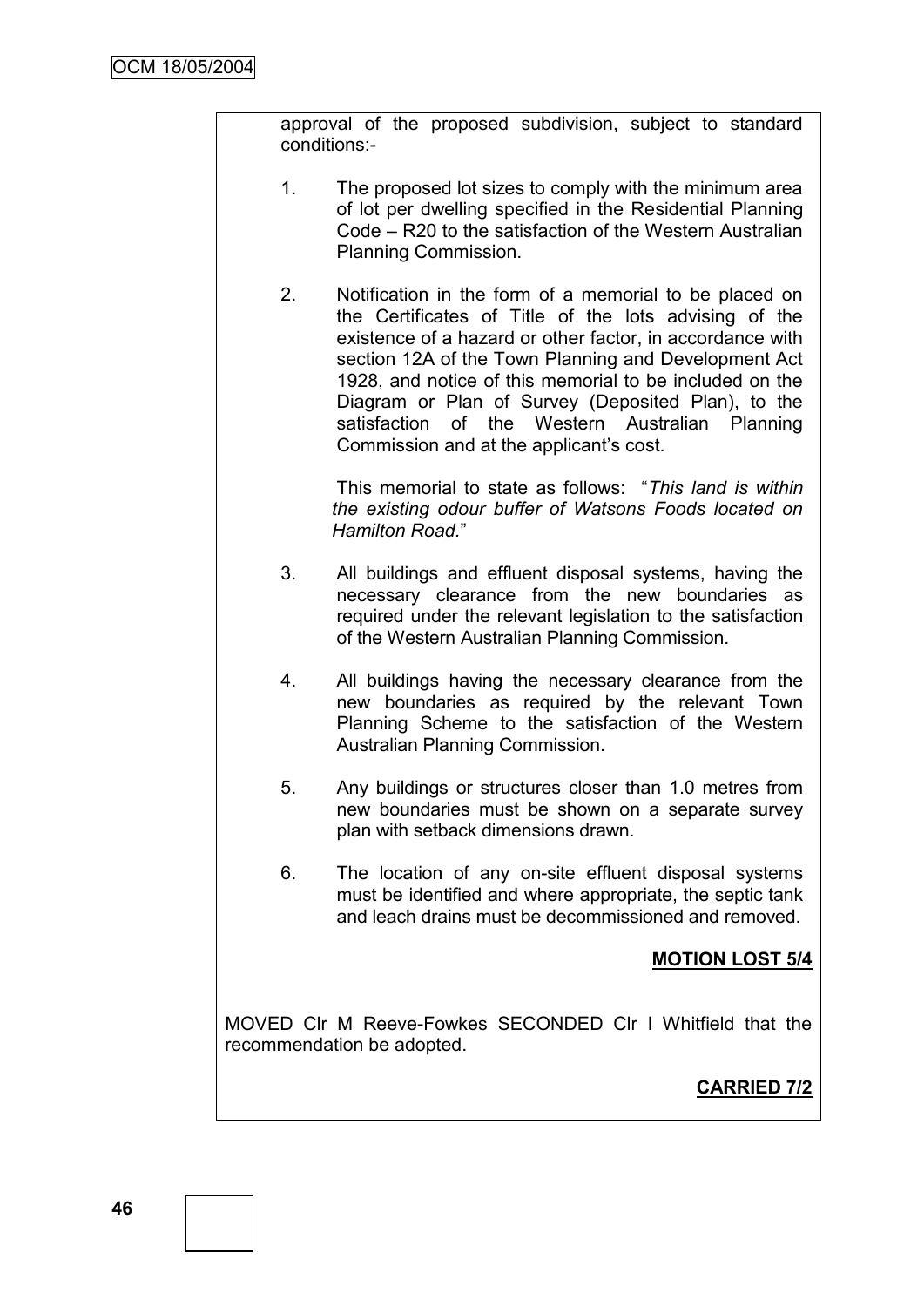## **Background**

| ZONING:          | MRS:                            | Urban                                           |  |
|------------------|---------------------------------|-------------------------------------------------|--|
|                  | TPS3:                           | Rural                                           |  |
| <b>LAND USE:</b> | 3 houses (1 x house and duplex) |                                                 |  |
| LOT SIZE:        | $8827m^2$                       |                                                 |  |
| AREA:            | 759 <sup>2</sup>                | Proposed Lot $1 - 8068m^2$ and proposed Lot 2 - |  |
| USE CLASS:       | N/A                             |                                                 |  |

At the Ordinary Council Meeting on 21 October 2003, it was resolved that in respect to the land at Lot 10 Hamilton Road, Spearwood, Council shall:

- *"(1) not support the subdivision application in its recommendation to the Western Australian Planning Commission for the following reasons:*
	- *1. The land is within a Department of Environmental Protection odour buffer to the Watsons Abattoir in Spearwood where further subdivision is not encouraged.*
	- *2. The proposed subdivision would create a residential size lot (759m<sup>2</sup> ) in a locality which is zoned Rural in Council's Town Planning Scheme that would conflict with the intent and purpose of that zone.*
	- *3. The proposal is ad hoc and if approved, could set a precedent for further subdivision of a similar kind, which collectively would jeopardise present planning objectives.*
	- *4. The subject land forms part of a large area, which requires comprehensive planning (including agreement to an overall road pattern, the allocation of land for recreation and other public uses, provision for essential infrastructure and equitable arrangements for developer contributions), and approval to the subdivision would be premature and prejudice the overall planning for the area.*
	- 5. *The proposal creates unsewered lots. This is contrary to the Government Sewerage Policy for the Perth Metropolitan Region."*

On 2 December 2003, the Western Australian Planning Commission (the "WAPC") refused the subdivision application. A copy of that decision, including the reasons for refusal, is contained in the Agenda attachments.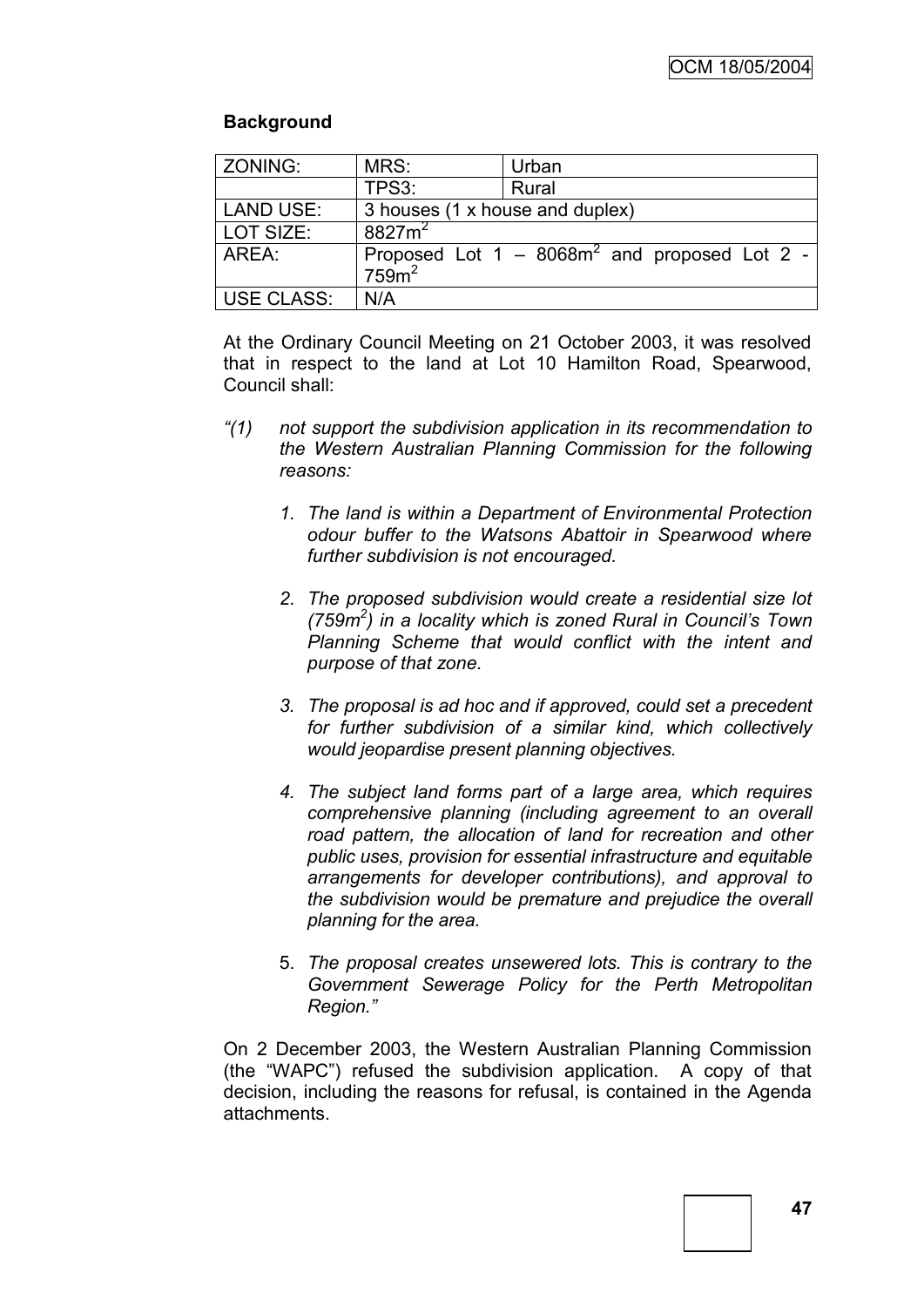#### **Submission**

A request has been received by Mr D. Donjerkovich for reconsideration of the decision by the WAPC to refuse the application to subdivide Lot 10 Hamilton Road, Spearwood.

The applicant in support of the reconsideration request, has submitted the following points:

- The subdivision is on a main road of Hamilton Hill between two well established and well maintained dwellings and it is not likely to be affected by any proposals for roads or infrastructure as it is serviced by all amenities.
- The site is not sewered but expected to be within the next three years. The owner is prepared to enter into a covenant specifying the connection of sewer when available and contribution to the cost of sewerage connection when the residual land is further subdivided.
- The subdivision is in an area which will be developed in the very near future as a result of Watsonia Foods ceasing its abattoir operations. It is believed that subdivision now of an existing dwelling will not have any bearing on the future of the area.
- The rural zoning within the area is unlikely to remain, as all market gardens in the area are now vacant, owners have retired and it is uneconomical that the land be used as market gardens.
- There is precedence for subdivision of land within the area, cases which are identical to the current application.
- It would be inconsistent and unfair to disallow subdivision in this case.
- Subdivision will facilitate the sale of the property as the owners are experiencing financial hardship.

A copy of the request for reconsideration is contained in the Agenda attachments.

#### **Report**

It is proposed to subdivide the land into two lots with areas of  $759m<sup>2</sup>$ and  $8068m^2$ .

The property is currently affected by the Watson Food Odour Buffer and is also affected by a 500m midge buffer around Market Garden Swamp. These development constraints reinforce the existing Rural zoning in Town Planning Scheme No. 3.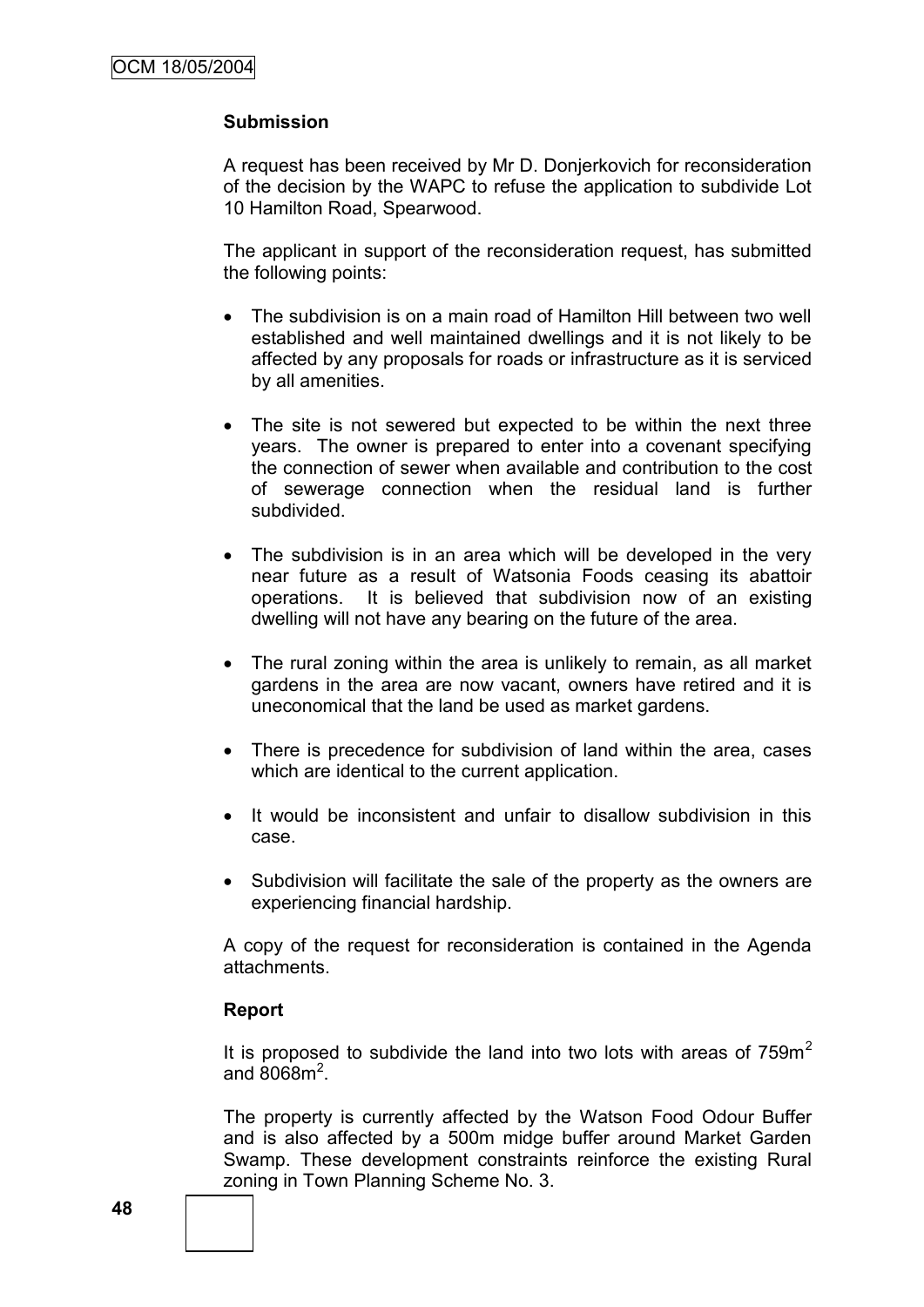Item 14.16 OCM 21/10/03 discussed the proposed subdivision and the various planning issues, which are considered to continue to be equally relevant, notwithstanding the points submitted in support of the request for reconsideration.

However, the following comments are made in response to the issues submitted in support of the reconsideration:

#### Existing Development

Notwithstanding that the existing duplex is well maintained and unlikely to have proposed roads designed through the property or orders for demolition, support of the subdivision is premature in lieu of an adopted structure plan.

It is noted that the subdivision will not cause a change in land use or intensity of existing residential development on the subject site given the existence of two dwellings, however it will result in a lot currently in single ownership being converted into multiple ownership. Multiple ownership causes potential complications for future planning, development and cost sharing arrangements.

#### Precedence

There have been other subdivisions permitted within the immediate vicinity, however these applications were generally refused by the Commission and upheld on Appeal by the Hon. Minister for Planning on compassionate grounds. It should be noted there is no longer a right of appeal to the Minister and the Tribunal is bound to consider cases on their technical merits.

#### **Hardship**

Council includes a specific reference to compassionate considerations within Policy APD7 as follows:-

*"That Council will not make recommendations in support of an application referred to it by the WAPC, on compassionate or hardship grounds as these are irrelevant matters that are not taken into account by the Western Australian Planning Commission."*

The reference to compassionate and hardship grounds in this Policy has been included because of the recognition of past ad hoc decisions made by the Council in respect to subdivision proposals that were not based on planning grounds. The determination of such application on compassionate grounds is therefore not a planning consideration.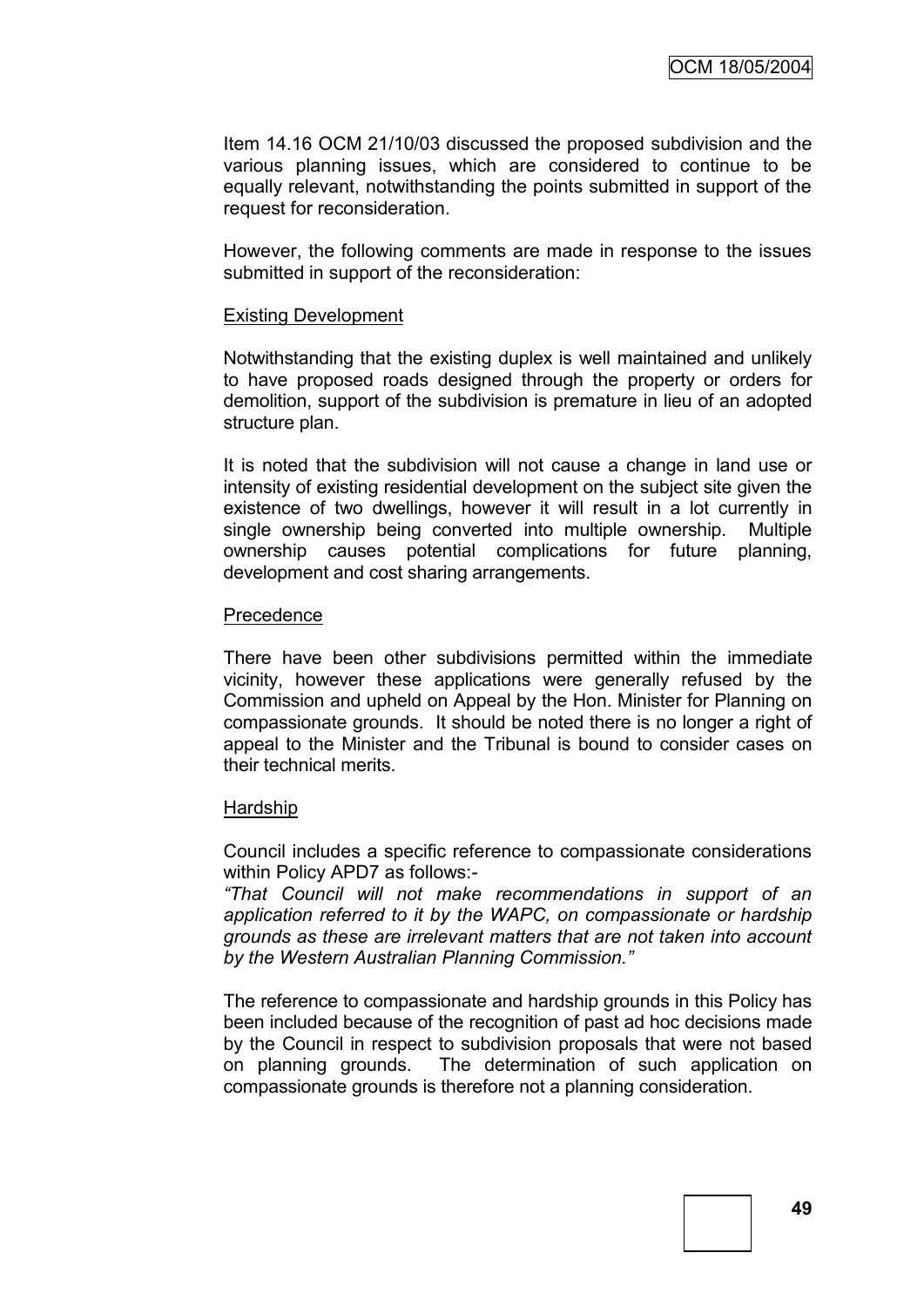### Future Development of Area

Redevelopment of the land is premature. As previously stated, the City"s position is to not support subdivision until such time as:

- The Watsons Abattoir odour buffer no longer affects the property,
- The Packham Urban Development Structure Plan is reviewed and adopted, and
- The land is rezoned to either "Development" or "Residential" under Town Planning Scheme No. 3.

In conclusion, it is considered premature to support the subdivision in lieu of a revised odour buffer, an adopted structure plan and appropriate zonings over the area.

In addition, the issues submitted in support of the reconsideration effectively restate the matters submitted previously.

On the basis of the above, it is recommended that Council not support the request for reconsideration.

#### **Strategic Plan/Policy Implications**

The Corporate Strategic Plan Key Result Areas, which apply to this item are:-

- 2. Planning Your City
	- *"To ensure that the planning of the City is based on an approach which has the potential to achieve high levels of convenience for its citizens."*
	- *"To ensure that the development will enhance the levels of amenity currently enjoyed by the community."*
	- *"To foster a sense of community within the district generally and neighbourhoods in particular."*

The Planning Policies, which apply to this item are:-

| APD3                           | Packham Urban Development Area                                                |
|--------------------------------|-------------------------------------------------------------------------------|
| APD <sub>6</sub>               | Residential Rezoning and Subdivision Adjoining Midge<br><b>Infested Lakes</b> |
| APD7                           | <b>Rural Subdivision Policy</b>                                               |
| APD <sub>16</sub> A<br>Refusal | Standard Subdivision Conditions and Reasons<br>tor t                          |
| APD <sub>22</sub>              | <b>Watsons Buffer</b>                                                         |

## **Budget/Financial Implications**

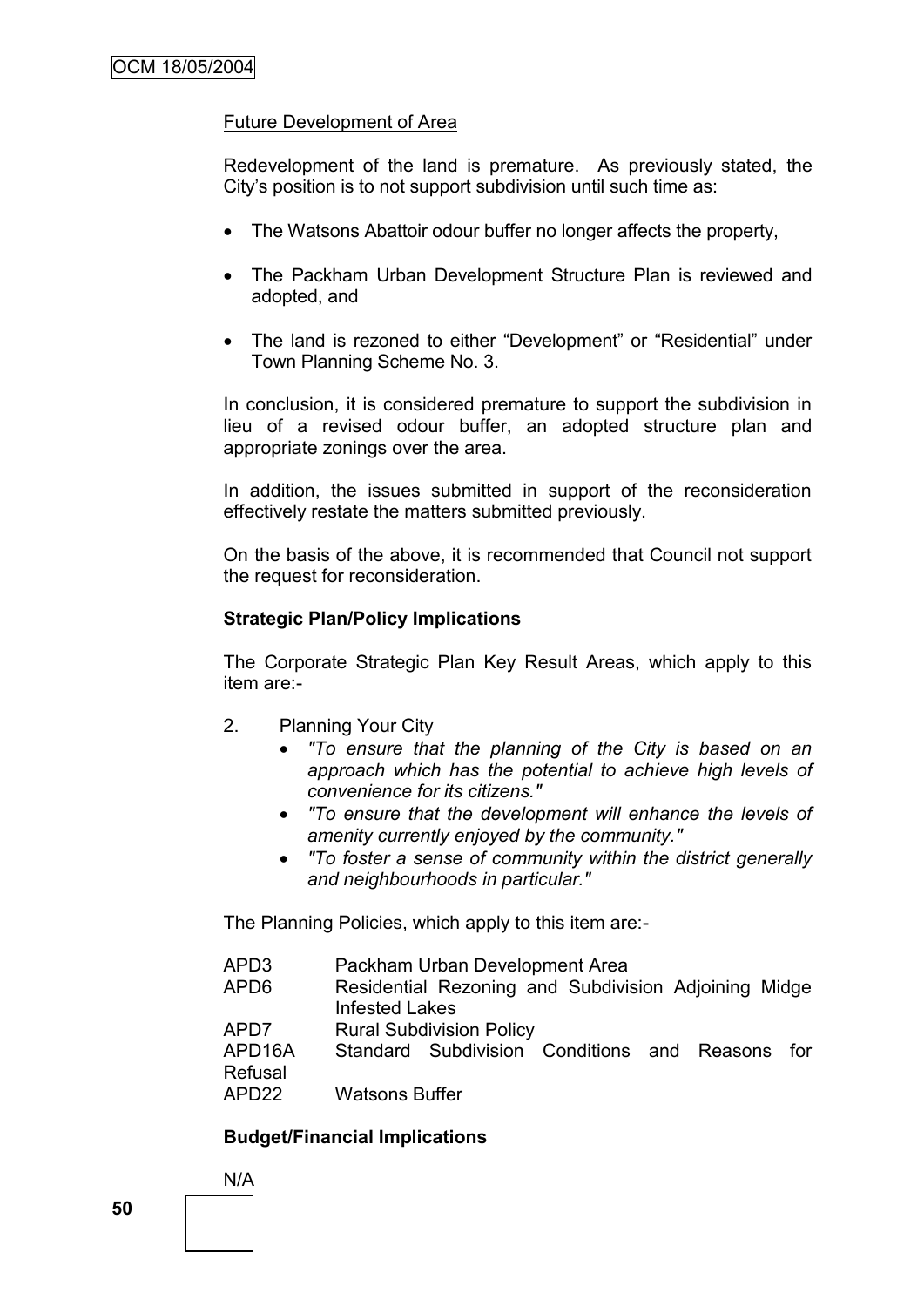## **Legal Implications**

Nil.

## **Community Consultation**

Council Policy APD22 required Council to advise Watsons Food of the proposal for information only.

## **Implications of Section 3.18(3) Local Government Act, 1995**

Nil.

## **14.11 (MINUTE NO 2417) (OCM 18/05/2004) - DANGEROUS BUILDING - LOT 301; NO. 1 ROCKINGHAM ROAD, HAMILTON HILL - NEWMARKET HOTEL SITE (2212274) (JW) (ATTACH)**

#### **RECOMMENDATION** That Council:

- (1) declare that the building at Lot 301, 1 Rockingham Road (Newmarket Hotel) is a dangerous building as defined in Section 403 of Local Government (Miscellaneous Provisions) Act 1960, because of the two inadequate temporary verandah posts supporting the verandah roof adjacent to Cockburn Road;
- (2) issue a Notice under Section 403 of the Local Government (Miscellaneous Provisions) Act 1960, requiring the owner of the land to take down the affected portion of verandah and the temporary supporting posts.

## **COUNCIL DECISION**

MOVED Clr K Allen SECONDED Clr S Limbert that Council:

- (1) declare that the building at Lot 301, 1 Rockingham Road (Newmarket Hotel) is a dangerous building as defined in Section 403 of Local Government (Miscellaneous Provisions) Act 1960, because of the two inadequate temporary verandah posts supporting the verandah roof adjacent to Cockburn Road;
- (2) advise the building owners they must make an application to the City"s satisfaction on or before 26 May 2004, to obtain a Building Licence and Development Approval to rectify the problems. Within 28 days of approvals being given, all works to rectify the problems are to be completed; and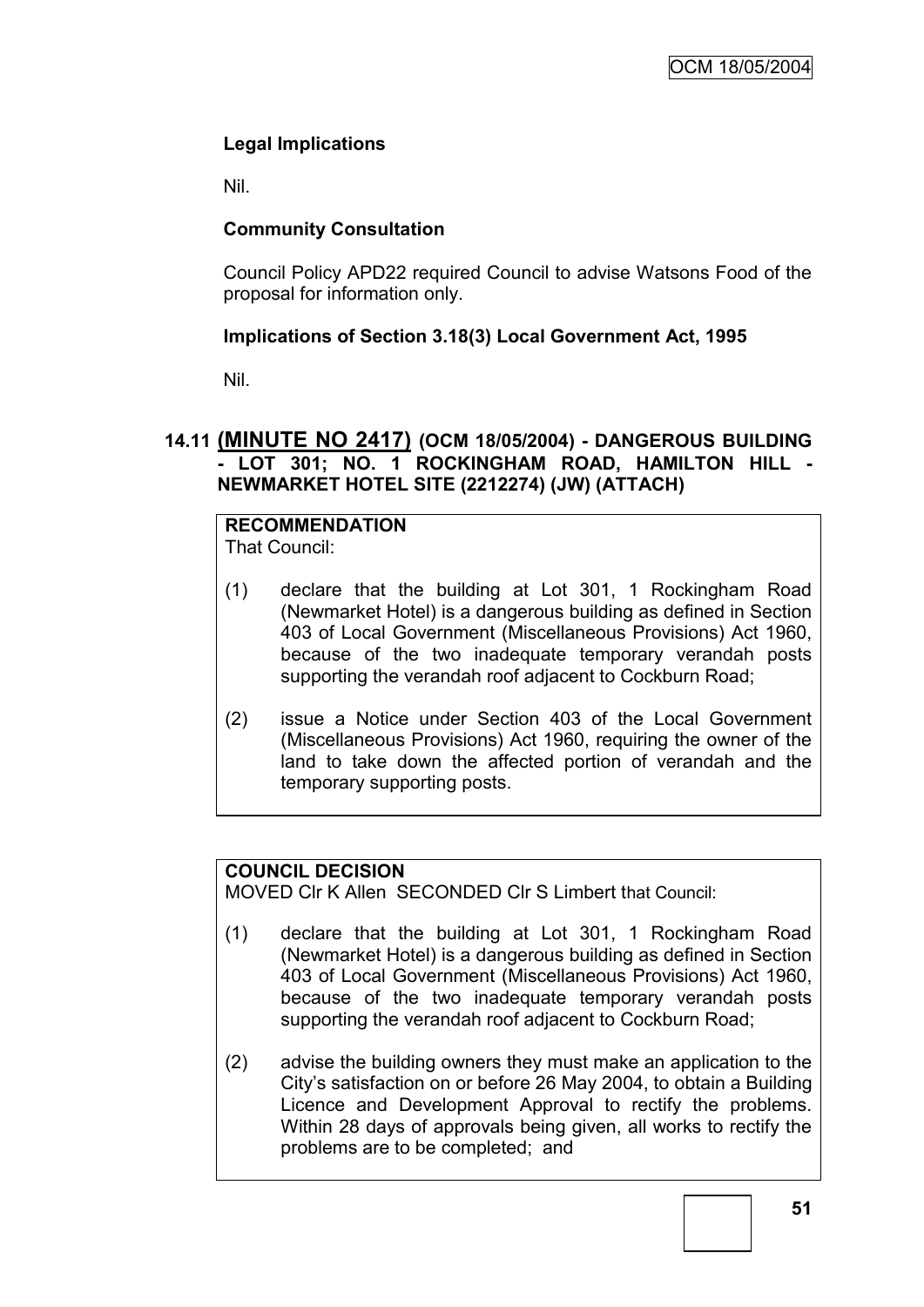(3) in the event (2) above is not complied with to the City"s satisfaction, issue a Notice under Section 403 of the Local Government (Miscellaneous Provisions) Act 1960, requiring the owner of the land to take down the affected portion of verandah and the temporary supporting posts.

**CARRIED 8/1**

### **Explanation**

Provides owner with the opportunity to attempt to comply with the decision of Council and to rectify the current dangerous verandah prior to Council proceeding with legal action.

### **Background**

The background relevant to this proposal is:-

- A dangerous building Notice was previously issued in regard the building on 18 October 2002. That Notice was in part complied with.
- The Notice (18 October 2002) required that the temporary timber posts supporting part of a verandah roof (adjacent to Cockburn Road) be secured and made safe and required that permanent columns similar to the existing verandah columns be installed. Some immediate works were carried out on the temporary posts to more adequately secure them.
- A Demolition Licence was issued in April 2003 for the removal of the Lounge Bar of the Hotel. A Condition was put on the Demolition Licence requiring that the upper floor verandah roof /structure and temporary posts on the Cockburn Road side, be demolished as part of the works.
- The Principal Building Surveyor carried out an inspection of the site on 16 April 2004. The demolition is now complete, however the temporary posts and verandah have not been removed nor have the temporary posts been replaced.
- The Principal Building Surveyor immediately arranged for temporary barriers to be put in place to limit access near the base of the temporary posts by pedestrians on Cockburn Road.
- A letter was sent to the owners of the land Kee-Vee Properties Pty Ltd requiring that the offending temporary posts and verandah roof structure be immediately removed and appropriate paper work obtained from the City to do so.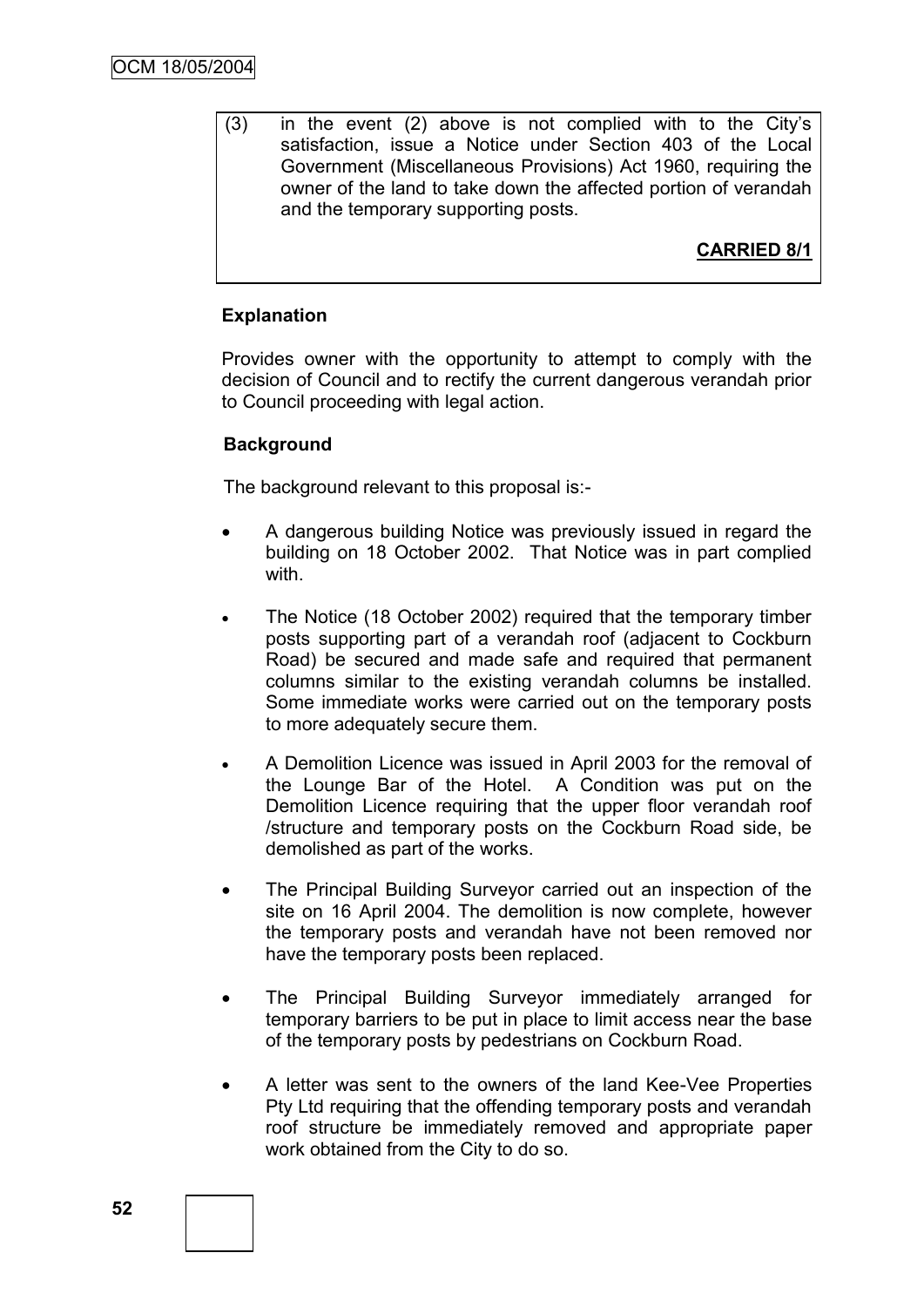• The issue of removing a portion of the verandah roof has been discussed with the Planning Service. This is acceptable and poses no problems in relation to the heritage listing of the building.

### **Submission**

N/A

### **Report**

In response to the City"s most recent letter to the owners of the land Mr Thompson of Thompson and Ong, Architects, has made contact and advised that they are likely to act as an agent for the owners to resolve this matter. Mr Thompson was advised again of the City"s requirements as defined in its letter. Mr Thompson advised it is likely that the owner may seek to retain the verandah. To date written advice has not been received from the building owner or their agent.

The temporary verandah posts have now been in place too long. A notice requiring the removal of temporary posts and verandah roof should be issued, so as to facilitate the on going safety of all persons passing the building adjacent to Cockburn Road.

The Principal Building Surveyor is of the view that the building is dangerous as defined under section 4.03 of the Local Government (Miscellaneous Provisions) Act and a Notice is to be issued accordingly.

## **Strategic Plan/Policy Implications**

The City"s Policy OLES2 provides for the Chief Executive Officer to issue a dangerous building Notice.

The Corporate Strategic Plan Key Result Areas which apply to this item are:-

- 1. Managing Your City
	- *"To conduct Council business in open public forums and to manage Council affairs by employing publicly accountable practices."*
- 3. Conserving and Improving Your Environment
	- *"To conserve the character and historic value of the human and built environment."*
	- *"To ensure that the development of the district is undertaken in such a way that the balance between the natural and human environment is maintained."*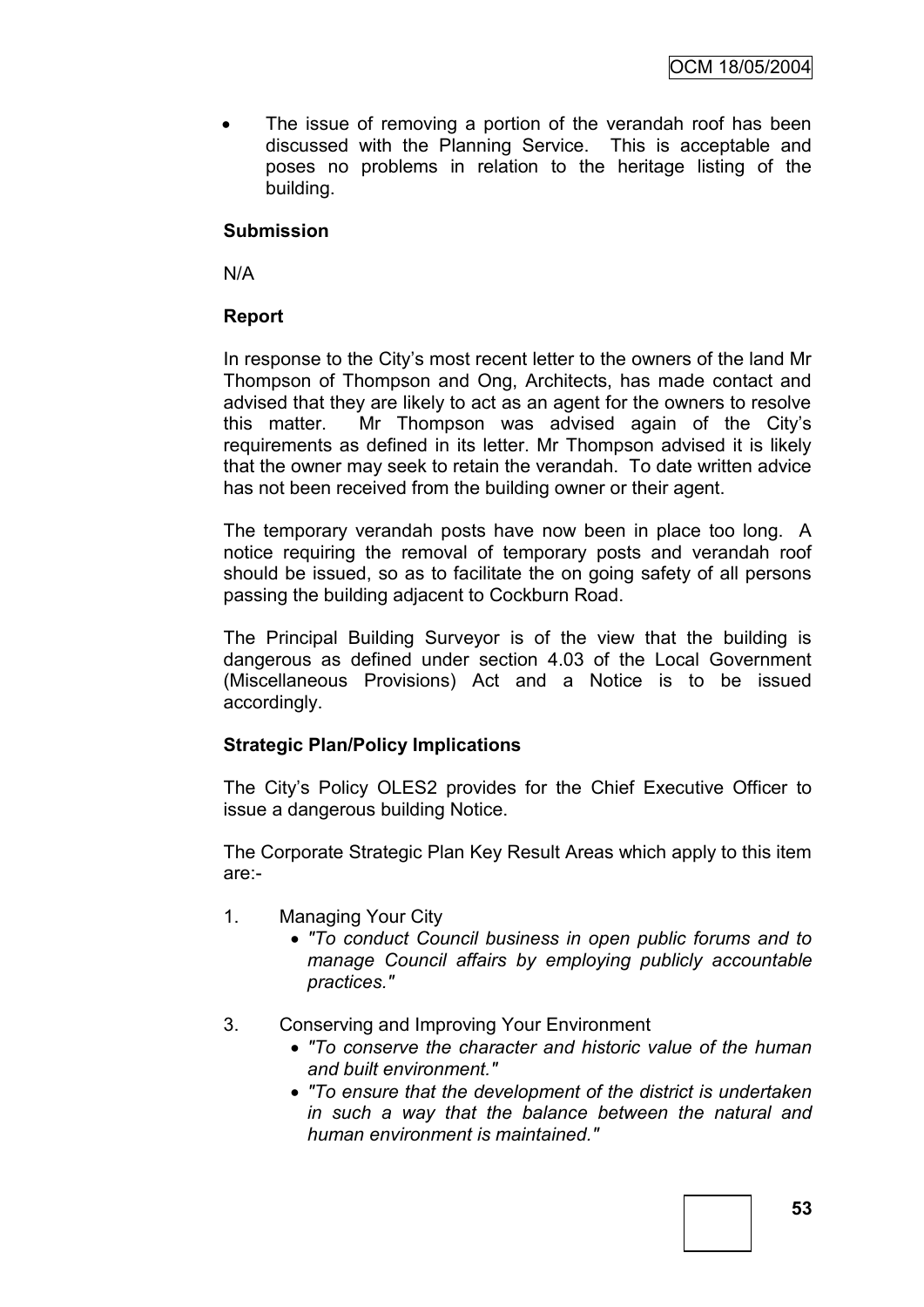#### **Budget/Financial Implications**

Should the City need to enforce this matter the City may incur legal costs. Depending on the building owner, the City may need to execute the required work identified under the requisitions in the Notice and recoup the costs.

#### **Legal Implications**

Section 403 of the Local Government (Miscellaneous Provisions) Act 1960.

#### **Implications of Section 3.18(3) Local Government Act, 1995**

Nil.

#### **15. FINANCE AND CORPORATE SERVICES DIVISION ISSUES**

### **15.1 (MINUTE NO 2418) (OCM 18/05/2004) - LIST OF CREDITORS PAID (5605) (KL) (ATTACH)**

### **RECOMMENDATION**

That Council receive the List of Creditors Paid for April 2004, as attached to the Agenda.

#### **COUNCIL DECISION**

MOVED Clr V Oliver SECONDED Clr S Limbert that the recommendation be adopted.

**CARRIED 9/0**

#### **Background**

It is a requirement of the Local Government (Financial Management) Regulations 1996, that a List of Creditors be compiled each month and provided to Council.

#### **Submission**

N/A

#### **Report**

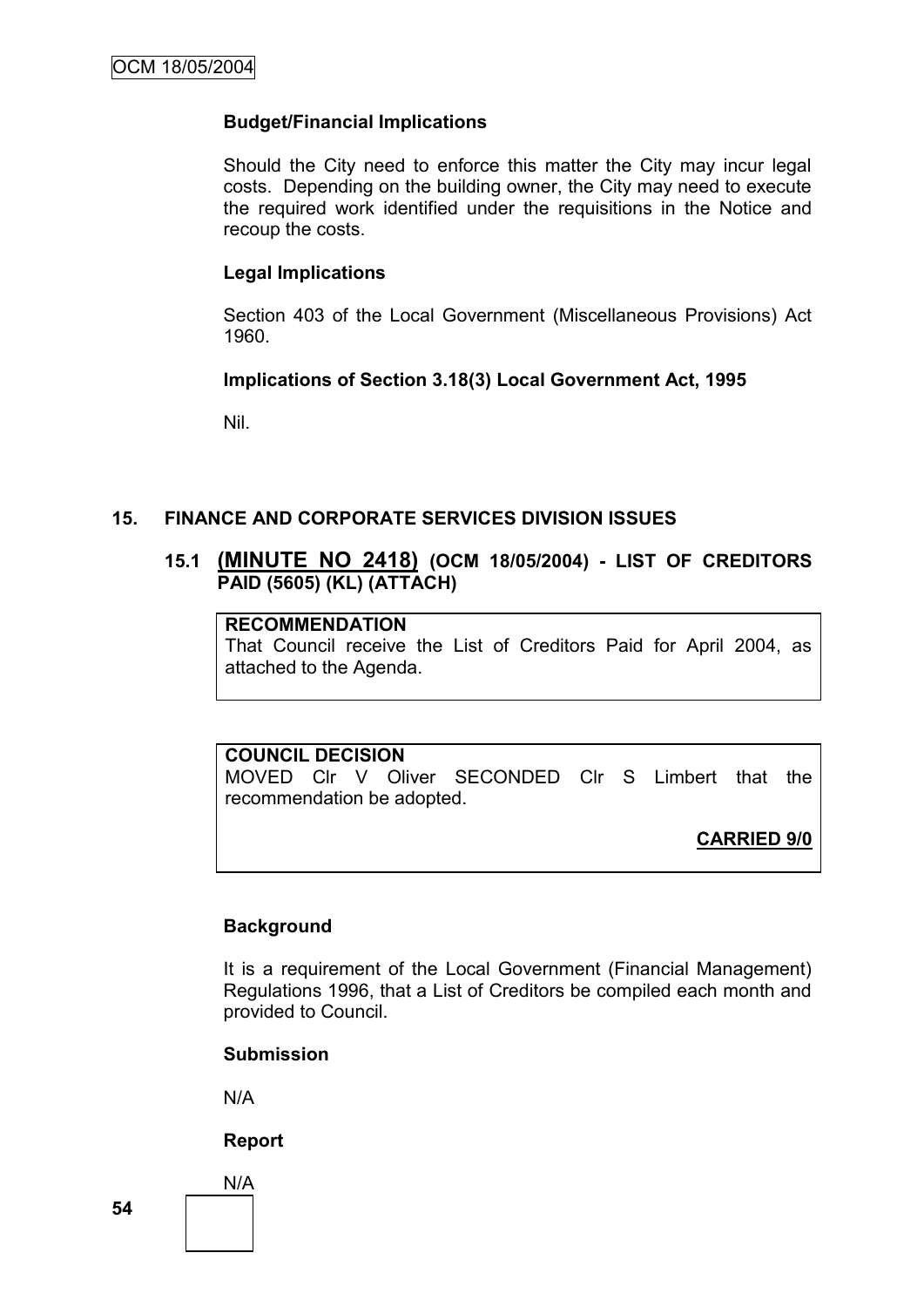### **Strategic Plan/Policy Implications**

N/A

**Budget/Financial Implications**

N/A

**Legal Implications**

N/A

**Community Consultation**

N/A

**Implications of Section 3.18(3) Local Government Act, 1995**

Nil.

### **15.2 (MINUTE NO 2419) (OCM 18/05/2004) - DRAFT PRINCIPAL ACTIVITIES PLAN 2004/05 - 2007/08 (5406) (ATC) (ATTACH)**

**RECOMMENDATION** That Council:

- (1) adopt the Draft Principal Activities Plan 2004/05 to 2007/08, as attached to the Agenda; and
- (2) advertise the Principal Activities Plan for public comment on Thursday, 20 May 2004 with public comment closing on Wednesday, 1 July 2004, at 4.00 pm.

### **COUNCIL DECISION**

MOVED Clr V Oliver SECONDED Clr S Limbert that the recommendation be adopted.

**CARRIED 9/0**

#### **Background**

Under the Local Government Act 1995, each year the City is required to prepare a Plan of its principal activities for the next four years. The Plan must be developed in conjunction with the community and when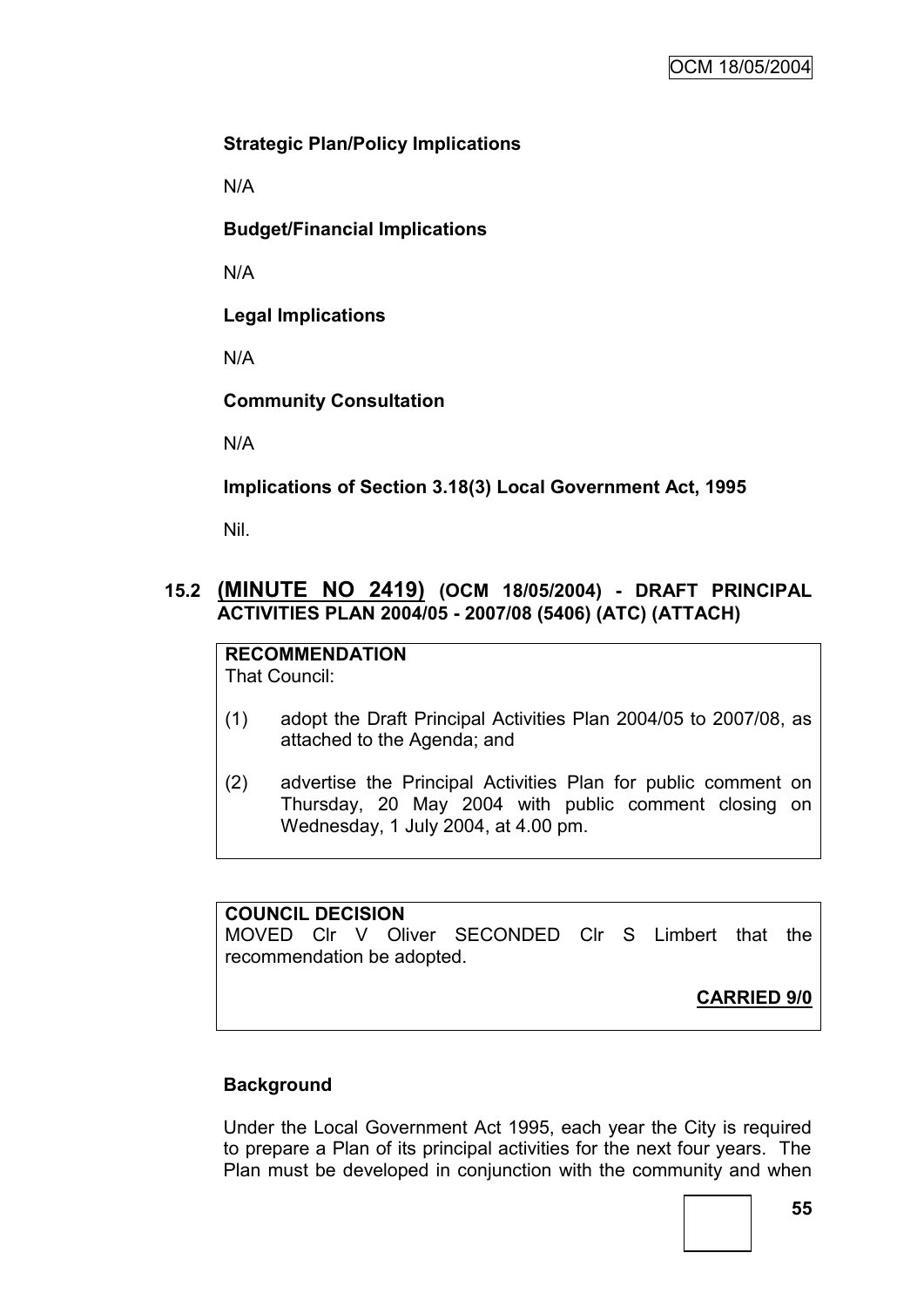finalised, will be the basis for adoption of the annual budget for the Council.

#### **Submission**

N/A

### **Report**

The Draft Principal Activities Plan for the period 2004/05 to 2007/08 is attached to the Agenda.

The Draft Plan is required to be available for public comment for a period of six weeks. It is intended to advertise the Plan as being available from Thursday, 20 May 2004, with public comment closing on Thursday, 1 July 2004 at 4.00 pm. Comments on the Plan and the proposed final Plan would then be submitted to Council at its meeting on 20 July 2004.

#### **Strategic Plan/Policy Implications**

The Draft Principal Activities Plan describes its links to the Corporate Strategic Plan.

#### **Budget/Financial Implications**

The Principal Activities Plan when adopted, forms the basis of the budget for 2004/05. Any significant variances from the Principal Activities Plan must be detailed in the Budget document.

#### **Legal Implications**

N/A

#### **Community Consultation**

The Draft Plan be made available for public comment on Thursday, 20 May 2004 until 1 July 2004.

#### **Implications of Section 3.18(3) Local Government Act, 1995**

Nil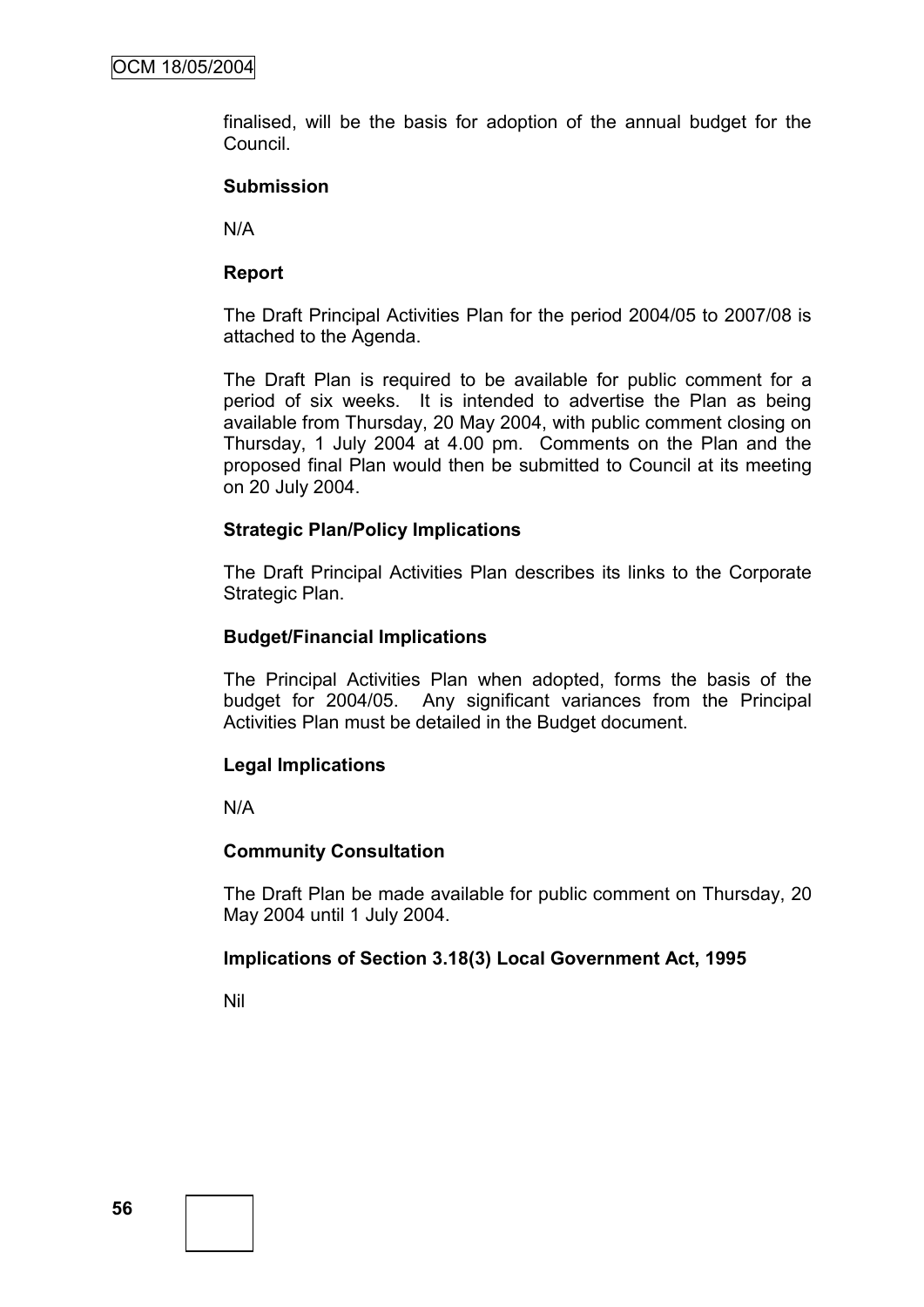### **15.3 (MINUTE NO 2420) (OCM 18/05/2004) - TENDER NO.05/2004 - AUDITING SERVICES - EXTERNAL (5017) (KL)**

### **RECOMMENDATION**

That Council accepts the tender from Barrett and Partners – DKF for Tender No.05/2004, Auditing Services – External, for a four(4) year period (2004-2007), at the sum of \$46,200.00 (GST inclusive).

#### **COUNCIL DECISION**

MOVED Clr V Oliver SECONDED Clr S Limbert that the recommendation be adopted.

**CARRIED 9/0**

#### **Background**

The External Audit Contract expired after the completion of the 2002/03 financial year audit.

Tenders were called for the provision of External Audit Services for a four year period commencing with the 2003/04 financial year audit and concluding with the audit for 2006/07. This contract will be linked to the same period as the internal audit.

#### **Submission**

Six tenders were received in response to the advertised tender. These were from Barrett and Partners, Haines Norton, KPMG, PKF, Deloitte Touche and MacLeod & Partners.

#### **Report**

Five (5) compliant tenders were received following the closure of the advertising period on 6 April 2004.

The following criteria and weighting values were used to assess each Tender.

| <b>Criteria Description</b>                       | Weighting |
|---------------------------------------------------|-----------|
| experience in<br>providing<br>Demonstrated<br>and | 20%       |
| completing similar services                       |           |
| Skills/experience of key personnel                | 25%       |
| <b>Tenderers Resources</b>                        | 5%        |
| Approach/methodology to the scope of the Audit    | 10%       |
| Tendered price/evaluated cost                     | 40%       |
| <b>TOTAL</b>                                      | 100%      |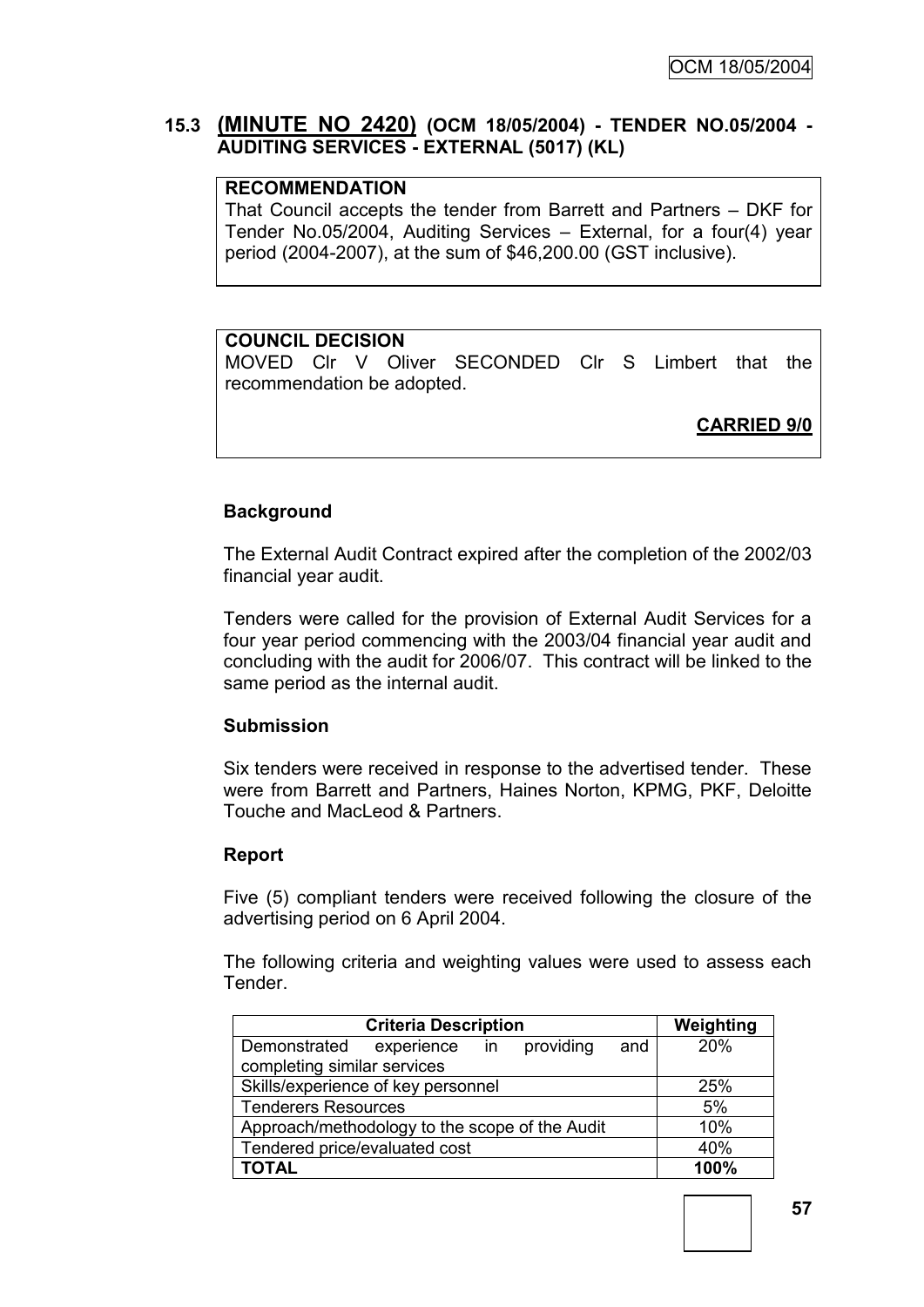The scope of the Audit requires the successful Tenderer to provide an independent audit opinion of the accounts and annual financial reports of the City of Cockburn for each financial year covered by the term of the Contract.

The Audit for each financial year will cover the financial year from 1 July to 30 June. The Auditor is to carry out such work as is necessary to form an opinion as to whether:

- (a) The accounts are properly kept.
- (b) The annual financial report:
	- 1. Is prepared in accordance with the financial records.
	- 2. Represents fairly the results of the operations of the local government and the financial position of the local government at 30 June in accordance with the:
		- Australian Accounting Standards;
		- Local Government Act 1995 (as amended);
		- Local Government (Financial Management) Regulations 1996 (as amended);
		- Local Government (Administration) Regulations 1996 (as amended);
		- The Local Government (Functions and General) Regulations 1996 (as amended); and
		- Other mandatory professional reporting requirements.
- (c) The Auditor is required to comply with the requirements of Section 7.9 of the Local Government Act 1995 (as amended) and the Local government (Audit) Regulations 1996 (as amended).

Tenders were assessed by the Director, Finance and Corporate Services and Manager, Finance. The tender received from Haines Norton did not comply. Tendered prices were:

| <b>Tenderer</b>               |         |
|-------------------------------|---------|
|                               |         |
| <b>Barrett &amp; Partners</b> | 46,200  |
| <b>KPMG</b>                   | 61,600  |
| <b>PKF</b>                    | 55,000  |
| <b>Deloitte Touche</b>        | 102,300 |
| <b>MacLeod &amp; Partners</b> | 99,000  |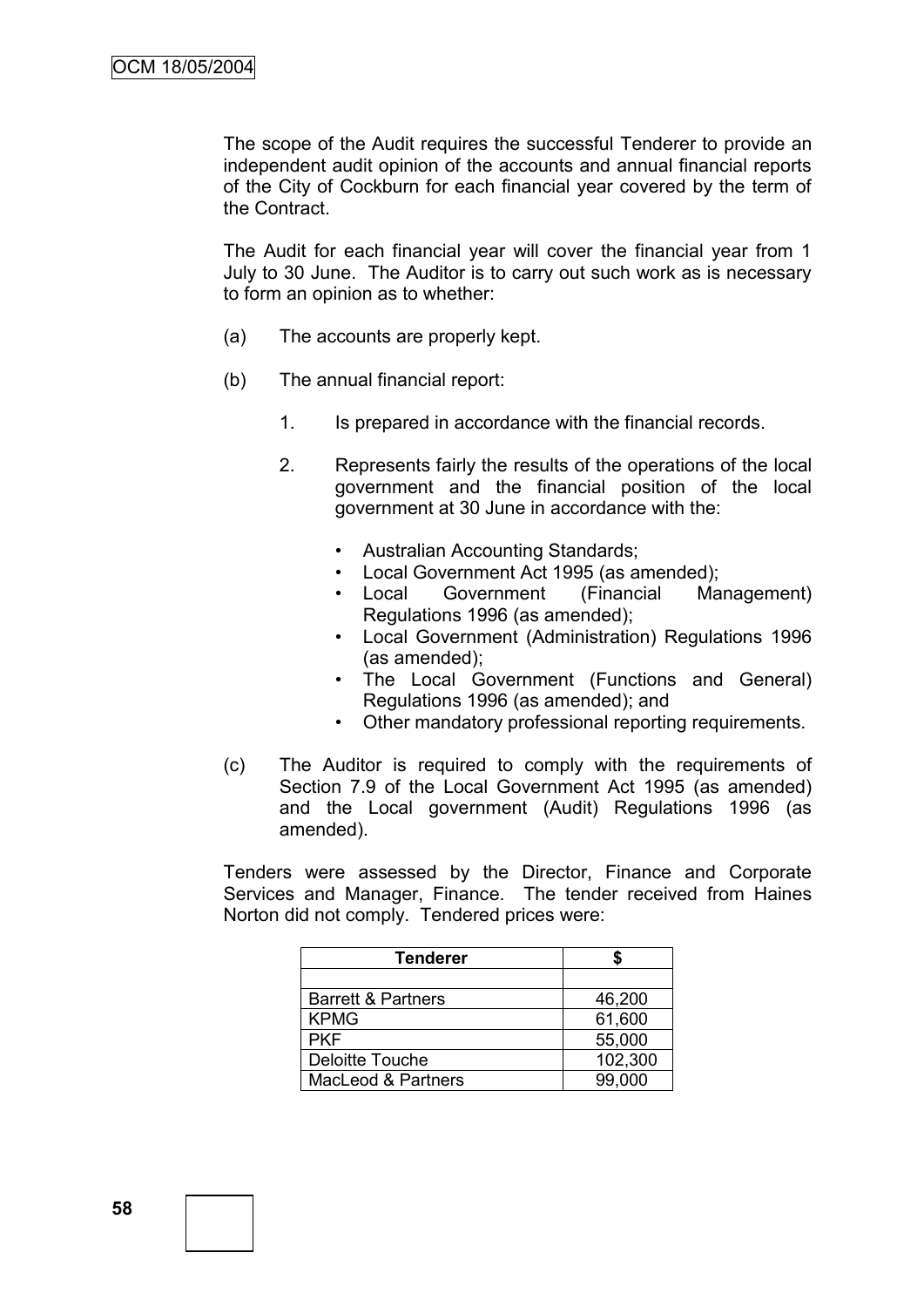Scores were assessed as follows:

| <b>Tenderer</b>               | Non-cost<br>criteria<br>$\%$ | +Cost<br>Criteria % | =Assessment<br><b>Score</b><br>% |
|-------------------------------|------------------------------|---------------------|----------------------------------|
|                               |                              |                     |                                  |
| <b>Barrett &amp; Partners</b> | 59                           | 40                  | 99                               |
| <b>KPMG</b>                   | 48                           | 34                  | 82                               |
| <b>PKF</b>                    | 48                           | 36                  | 84                               |
| Deloitte Touche               | 60                           | 18                  | 78                               |
| <b>MacLeod &amp; Partners</b> | 49                           | $20^{\circ}$        | 69                               |

On balance, Barrett and Partners represents the best value tender on the basis that it is able to demonstrate a clear understanding of the required outcomes and undertake the task in a timely, cost efficient manner.

### **Strategic Plan/Policy Implications**

Key Result Area "Managing Your City" refers.

#### **Budget/Financial Implications**

Annual allocation of funds in Council"s Municipal Budget for this purpose.

#### **Legal Implications**

Sec. 7.3 of the Local Government Act, 1995 - Part 4 of the Local Government (Functions and General) Regulations.

#### **Community Consultation**

Advertisement placed in *The West Australian* Newspaper closed 6 April 2004.

#### **Implications of Section 3.18(3) Local Government Act, 1995**

Nil.

## **15.4 (MINUTE NO 2421) (OCM 18/05/2004) - TENDER NO.RFT08/2004 - TENDER FOR LEGAL SERVICES (RFT08/2004) (KL)**

# **RECOMMENDATION**

That Council:

(1) accept Tender No.RFT08/2004 for the provision of legal services for the City of Cockburn, to form a panel from the following firms for a period of 3 years commencing 1 July 2004: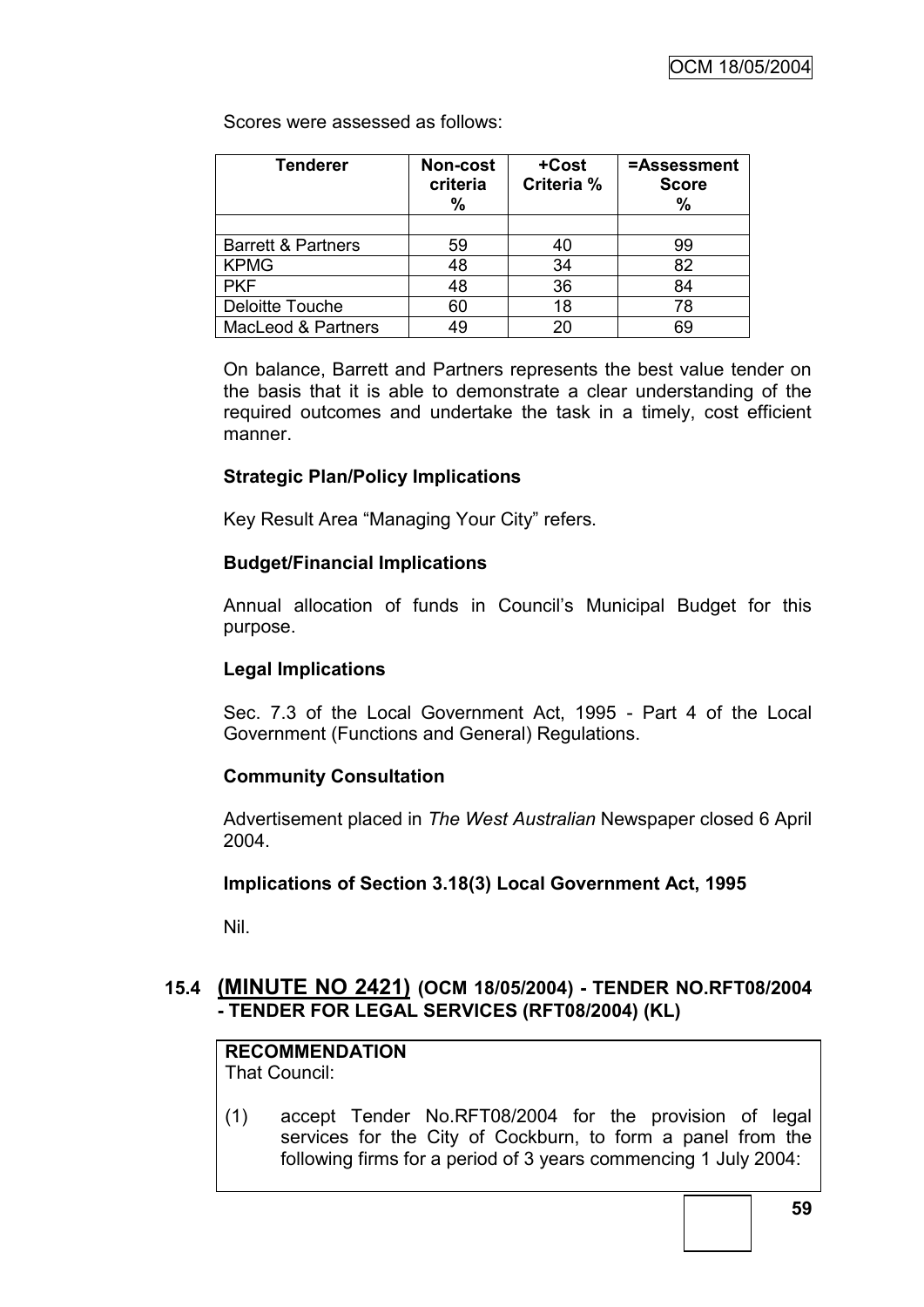- 1. McLeods
	- 2. Jackson McDonald
	- 3. Mullins Handcock
- (2) appoint McLeods to act on a retainer basis for legal advice for a period of 3 years commencing 1 July 2004.

### **COUNCIL DECISION**

MOVED Clr S Limbert SECONDED Clr K Allen that Council defer this matter to the June Council Meeting.

## **MOTION LOST 5/4**

MOVED Clr I Whitfield SECONDED Clr A Edwards that the recommendation be adopted.

**CARRIED 6/3**

## **Background**

At its meeting on 15 April 2003, Council decided to call tenders for the provision of legal services for the period of one year on the basis of the appointment of a panel. That period will expire on 1 July 2004.

Accordingly tenders were called for the provision of legal services for a period of 3 years.

## **Submission**

Six (6) tenders were received in response to the advertised tender request. These were:

- 1. Watts and Woodhouse
- 2. Kott Gunning
- 3. Jackson McDonald
- 4. McLeods
- 5. Minter Ellison
- 6. Mullins Handcock

#### **Report**

Tenders for the provision of legal services for the City of Cockburn were advertised in *The West Australian* and closed on 21 April 2004.

Six (6) tender responses were received but only 5 of those fully complied with the criteria set out in the tender document.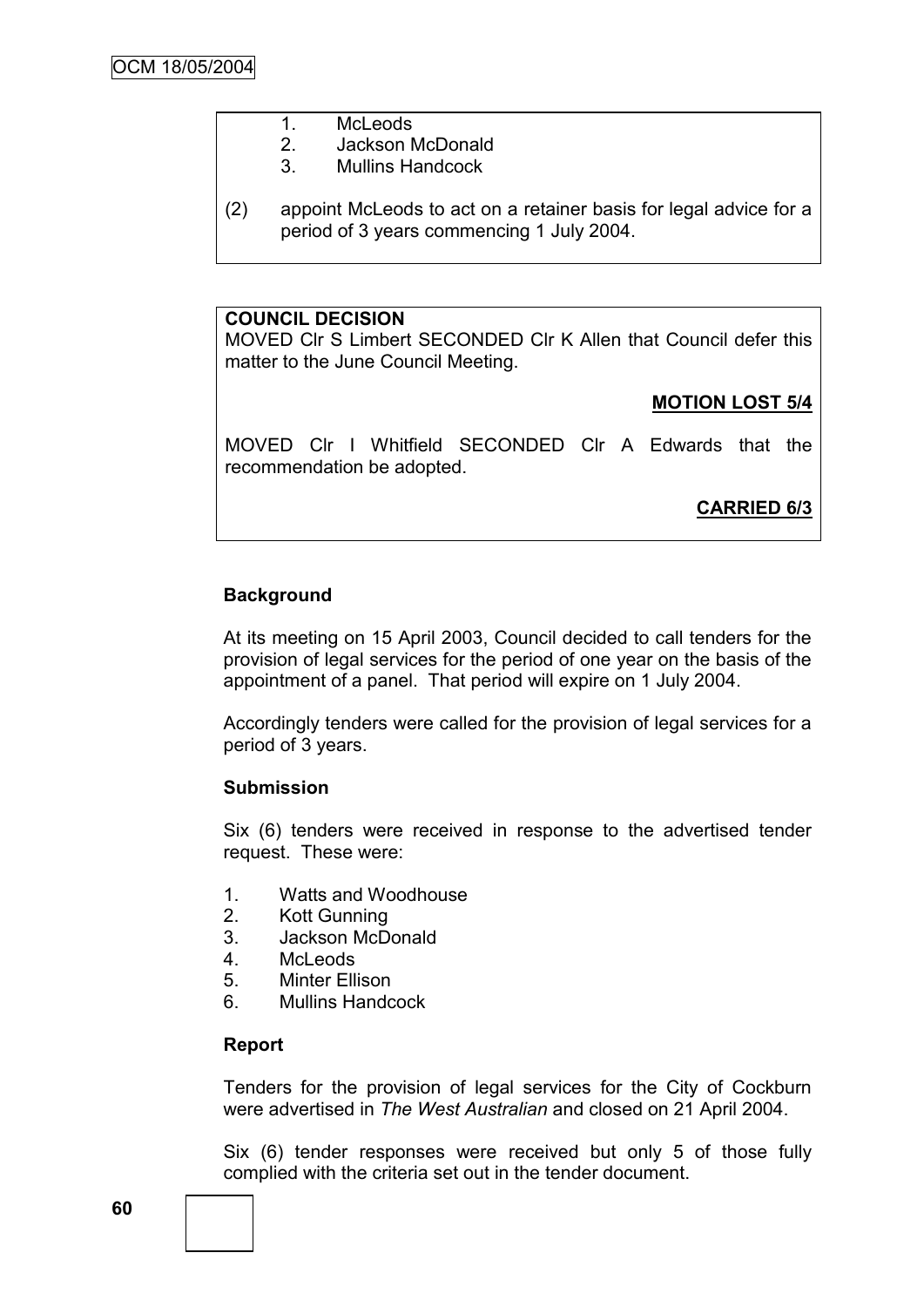The purpose of the tender was to select a panel of firms that were suitable to provide legal services for the City of Cockburn. The qualitative criteria used in the evaluation process was:

- a. Demonstrated experience in supplying similar services to local governments (25%).
- b. Skills and experience of key personnel (25%).
- c. Free services and value adding (5%).
- d. A demonstrated understanding of the required tasks (5%)

Weighted cost criteria:

a. Fee structures (40%).

Scores were assessed as follows:

| Tenderer          | Non-Cost<br>Criteria<br>% | Cost Criteria<br>% | Assessment<br>Score<br>$\%$ |
|-------------------|---------------------------|--------------------|-----------------------------|
| McLeods           | 60                        | 40                 | 100                         |
| Watts & Woodhouse | 52                        | 29                 | 81                          |
| Minter Ellison    | 57                        | 27                 | 84                          |
| Mullins Handcock  | 52                        | 37                 | 89                          |
| Jackson McDonald  | 56                        | 34                 | 90                          |

After evaluating the tenders from those firms, it is believed that Jackson McDonald, Mcleods, Mullins Handcock would be suitable firms to form a panel of legal advisors for Council. Of the firms considered suitable, all three tenders provided information on operating on a retainer basis. For this Mullins Handcock can be appointed to the panel, without the retainer service.

McLeods should also be appointed on a retainer basis, as both firms have a high level of expertise in their appropriate fields of Local Government compliance and commercial.

An analysis of the use of the Tenders Panel for the period July 2003 to March 2004, indicates that although all four legal advisors who were appointed to the panel have been used, the higher percentage of work has gone to McLeods, with Jackson McDonald and Mullins Handcock being utilised occasionally.

### **Strategic Plan/Policy Implications**

"Managing Your City" refers.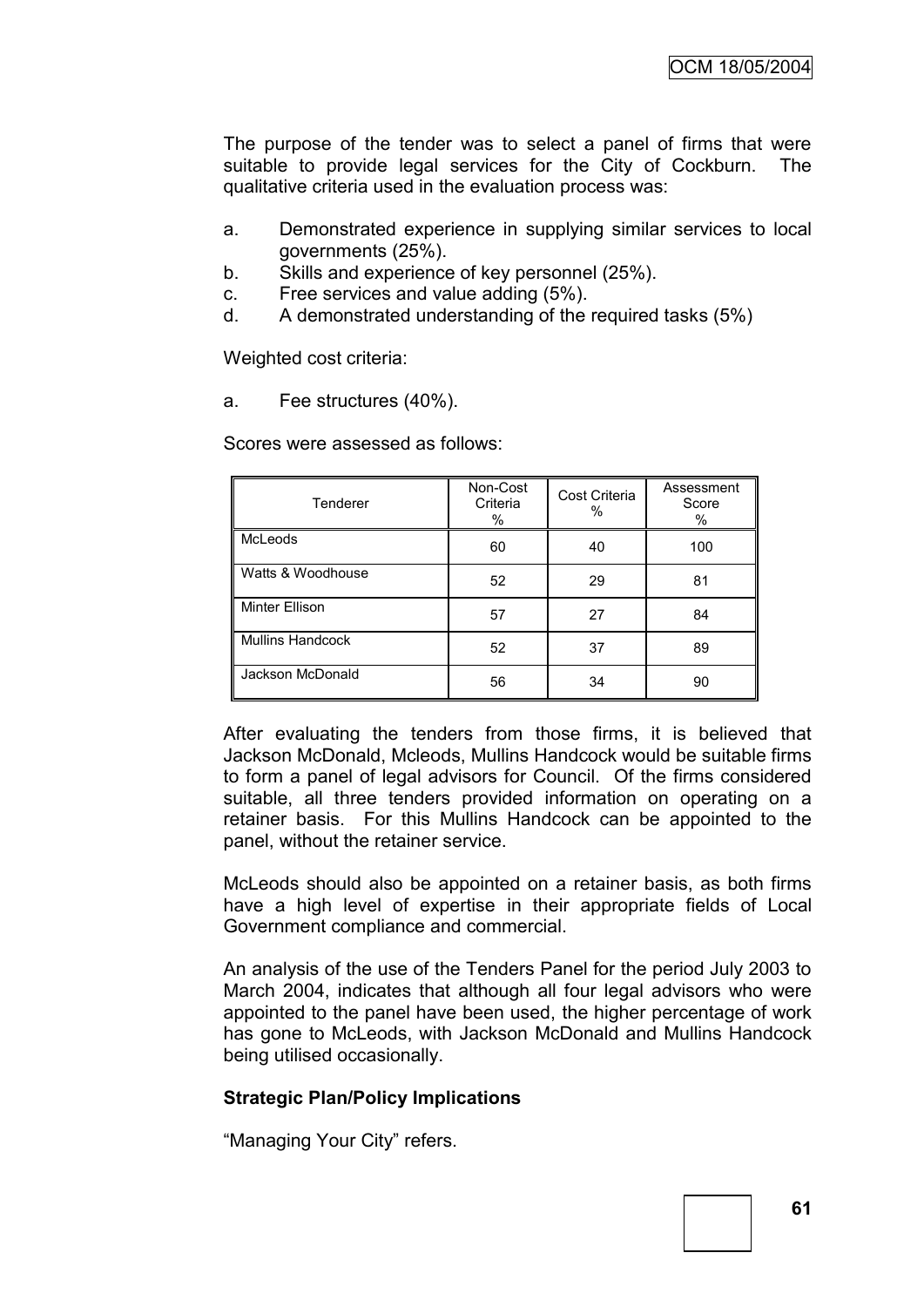### **Budget/Financial Implications**

Funds are contained in Council"s annual budget for legal services.

#### **Legal Implications**

The firms appointed would be available to provide legal advice to Council.

#### **Community Consultation**

N/A

**Implications of Section 3.18(3) Local Government Act, 1995**

Nil.

### **16. ENGINEERING AND WORKS DIVISION ISSUES**

Nil

#### **17. COMMUNITY SERVICES DIVISION ISSUES**

## **17.1 (MINUTE NO 2422) (OCM 18/05/2004) - COCKBURN FREMANTLE PISTOL CLUB (INC.) (6955) (RA)**

#### **RECOMMENDATION**

That Council supports the application to the Department of Racing, Gaming and Liquor by the Cockburn-Fremantle Pistol Club (Inc.) for a Club Liquor Licence in accordance with the terms of the current lease.

#### **COUNCIL DECISION**

MOVED Clr L Goncalves SECONDED Clr M Reeve-Fowkes that the recommendation be adopted.

**CARRIED 9/0**

#### **Background**

The Cockburn-Fremantle Pistol Club (Inc.) have a lease for the use of Reserve 8129 Warton Road, Banjup, (Rose Shanks Reserve) which expires on 6 July, 2011.

**62**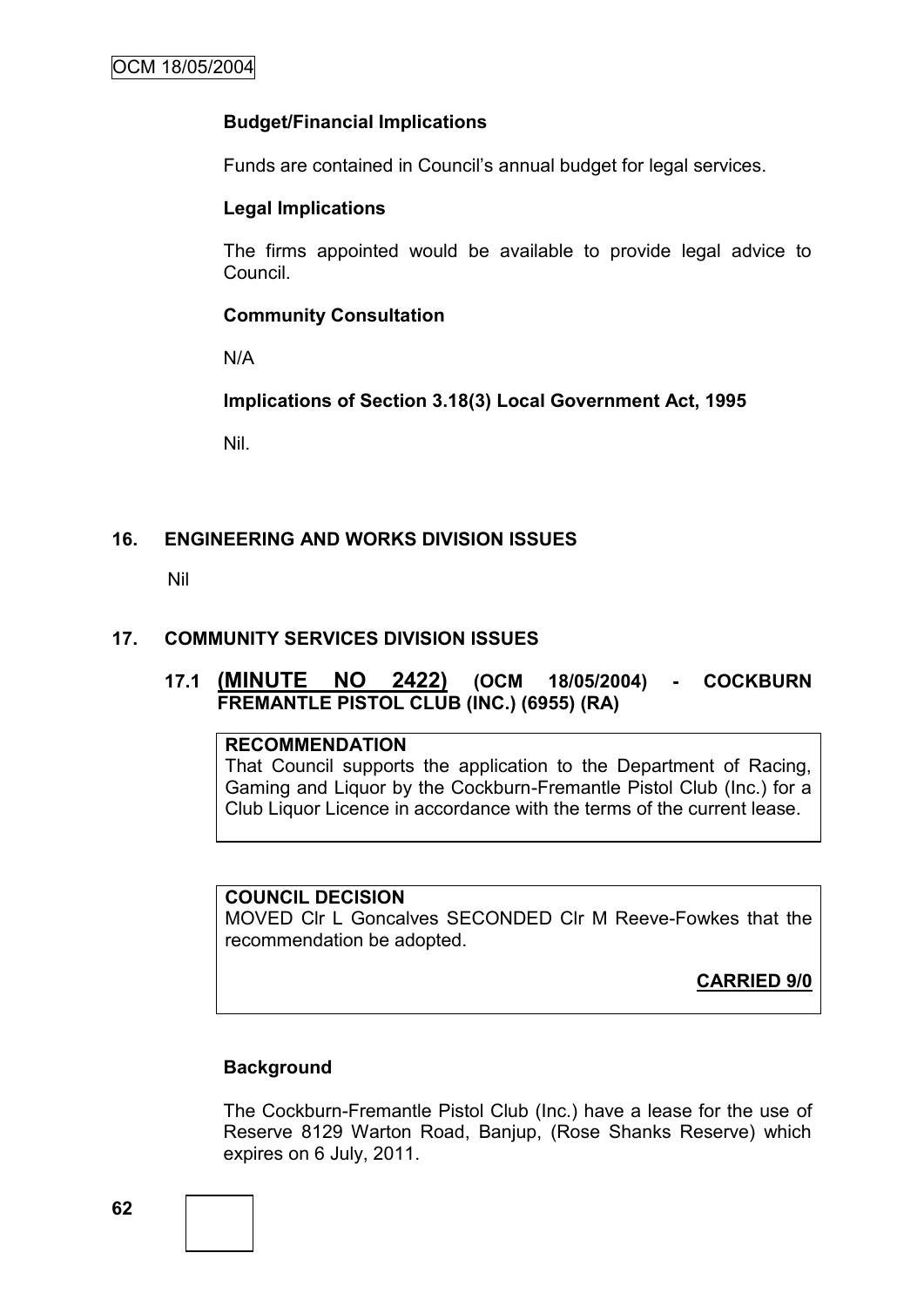### **Submission**

An application has been received from the Cockburn-Fremantle Pistol Club seeking Council approval to make an application for a Club Liquor Licence.

#### **Report**

As owners of the land used by the Cockburn-Fremantle Pistol Club, Council approval is required by the Department of Racing, Gaming and Liquor for an application for a Club Liquor Licence.

The Club wishes to apply for a liquor licence that allows for the sale of alcohol at the following times:

| • Wednesday        | 6.30pm to 10.30pm |
|--------------------|-------------------|
| $\bullet$ Friday   | 6.00pm to 11.30pm |
| $\bullet$ Saturday | 1.00pm to 11.30pm |
| $\bullet$ Sunday   | 1.00pm to 6.00pm  |

The Club Licence being applied for allows for the sale of alcohol over the bar and for the sale of packaged liquor to club members.

The Club advises that a Club Licence will support the social aspect of the Club while allowing the administration to keep control over safe drinking practices, which may not be capable of being enforced under casual, ad hoc arrangements.

The new clubhouse includes an area with bar facilities that can be locked and secured from the main facility and kitchen. The bar section is only accessible to committee personnel. The bar will only be manned by the designated persons during the hours allowed by the licence. The rest of the facility will be available for use by members if required.

The Cockburn-Fremantle Pistol Club (Inc.) has been a self sufficient and independent lessee of the reserve for many years. There have been no known complaints on the operation of the club in recent times. The operation of the club has limited impact on the community of local residents and its is unlikely this would change should the club gain a Club Liquor Licence.

Should the Club Liquor Licence be approved the adherence to the terms and conditions of the Liquor Licence are the responsibility of the club as set out in the terms of the lease between the City and the Club.

#### **Strategic Plan/Policy Implications**

"Facilitating the Needs of Your Community" refers.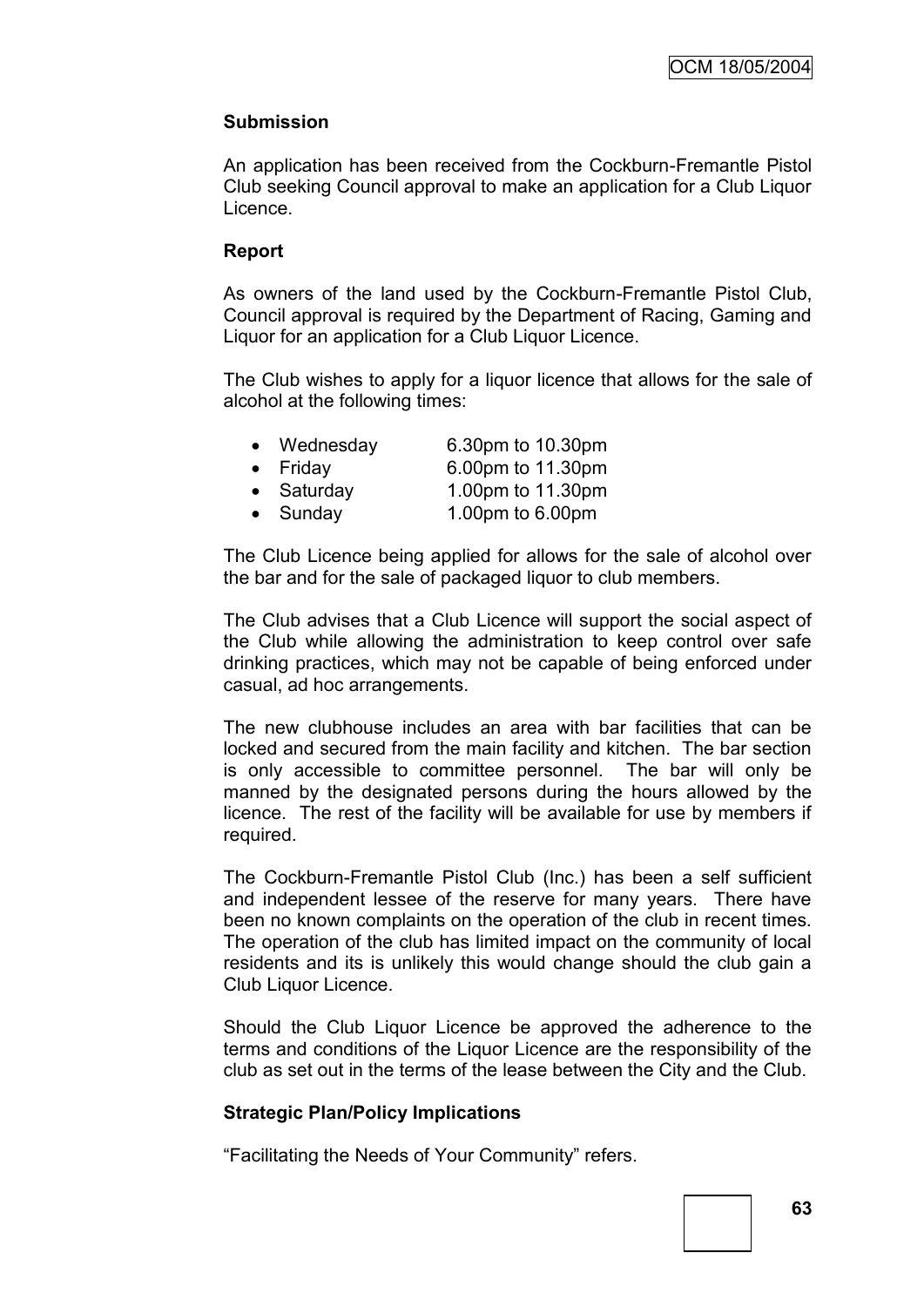#### **Budget/Financial Implications**

Nil.

### **Legal Implications**

Nil.

### **Community Consultation**

Included in the process required by the Department for Racing, Gaming and Liquor is a requirement to advertise that an application for a Club Liquor Licence is being sought.

#### **Implications of Section 3.18(3) Local Government Act, 1995**

Nil.

### **17.2 (MINUTE NO 2423) (OCM 18/05/2004) - SUCCESS COMMUNITY CENTRE SITE - RESERVE 46894 (RA) (5518347)**

### **RECOMMENDATION**

That Council seek the agreement of the Minister for Planning and Infrastructure to alter the purpose of reserve 46894 from Community Centre to Community and Auxiliary Purposes.

### **COUNCIL DECISION**

MOVED Clr L Goncalves SECONDED Clr M Reeve-Fowkes that the recommendation be adopted.

**CARRIED 9/0**

#### **Background**

There is an area of land on the corner of Wentworth Parade and Beeliar Drive in Success that is set aside for a community centre (reserve 46894), which is of 2.004 Hectares. The current vesting of the land for a community centre is somewhat limiting in definition.

#### **Submission**

N/A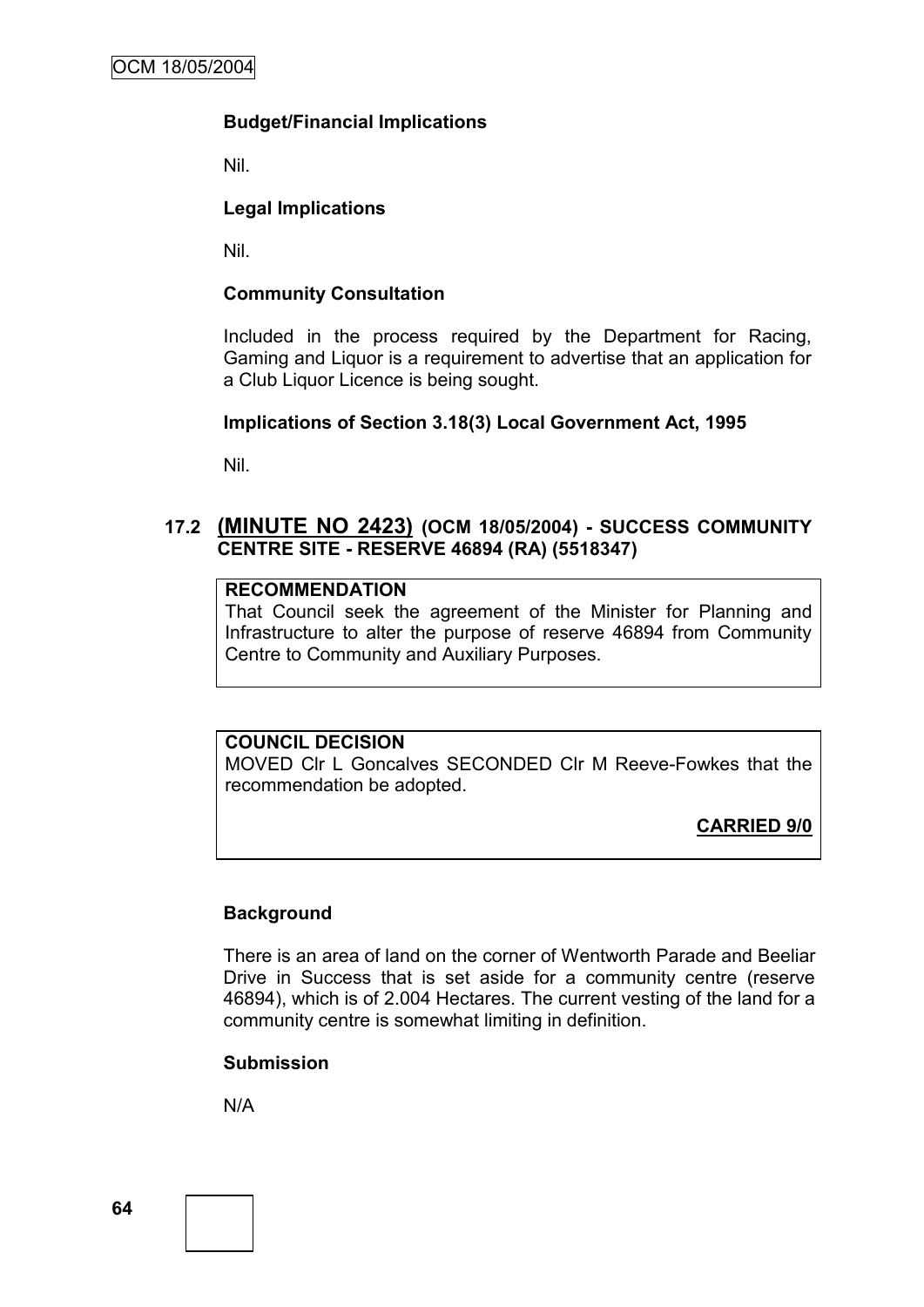### **Report**

In accordance with a Council decision a consultant has been appointed and has been working with a Council reference group on the need for youth facilities to be located in the Cockburn Central area to serve primarily youth of the City. A likely location for such a facility is on the community centre site in Success.

It is evident that the purpose of the reserve as community centre is limiting and would not allow for a facility that was not strictly within the definition of a community centre. The general understanding of 'Community Centre' is that it provides for non-profit community organisation activities. The scope for Council to lease a portion of the facility for a commercial purpose, which was incidental and complementary to the operation of the overall facility currently does not exist. If however approval was gained from the Minister to change the use to community and auxiliary purposes such arrangements could be established with the benefit of the Council being able to create a source of income to supplement operation and maintenance of the other facilities on the site. Furthermore, changing the use of the reserve would allow for an experienced operator to provide a service for which the City was unable or unprepared to provide.

The change of purpose of the site to community and auxiliary purposes still provides the scope for a community centre, library, youth facilities and the like should Council so decide in the future.

#### **Strategic Plan/Policy Implications**

To facilitate and provide an optimum range of community services.

To deliver services and to manage resources in a way that is cost effective without compromising quality.

#### **Budget/Financial Implications**

The proposal to change the vesting of the land to allow for alternative users to that presently permitted and for a lease to be entered into with another party provides the opportunity for an alternative source of revenue to assist in defraying the cost of operating facilities and services on the site.

#### **Legal Implications**

Formal process for amending the purpose of the Reserve is required through the Minister for Planning and Infrastructure.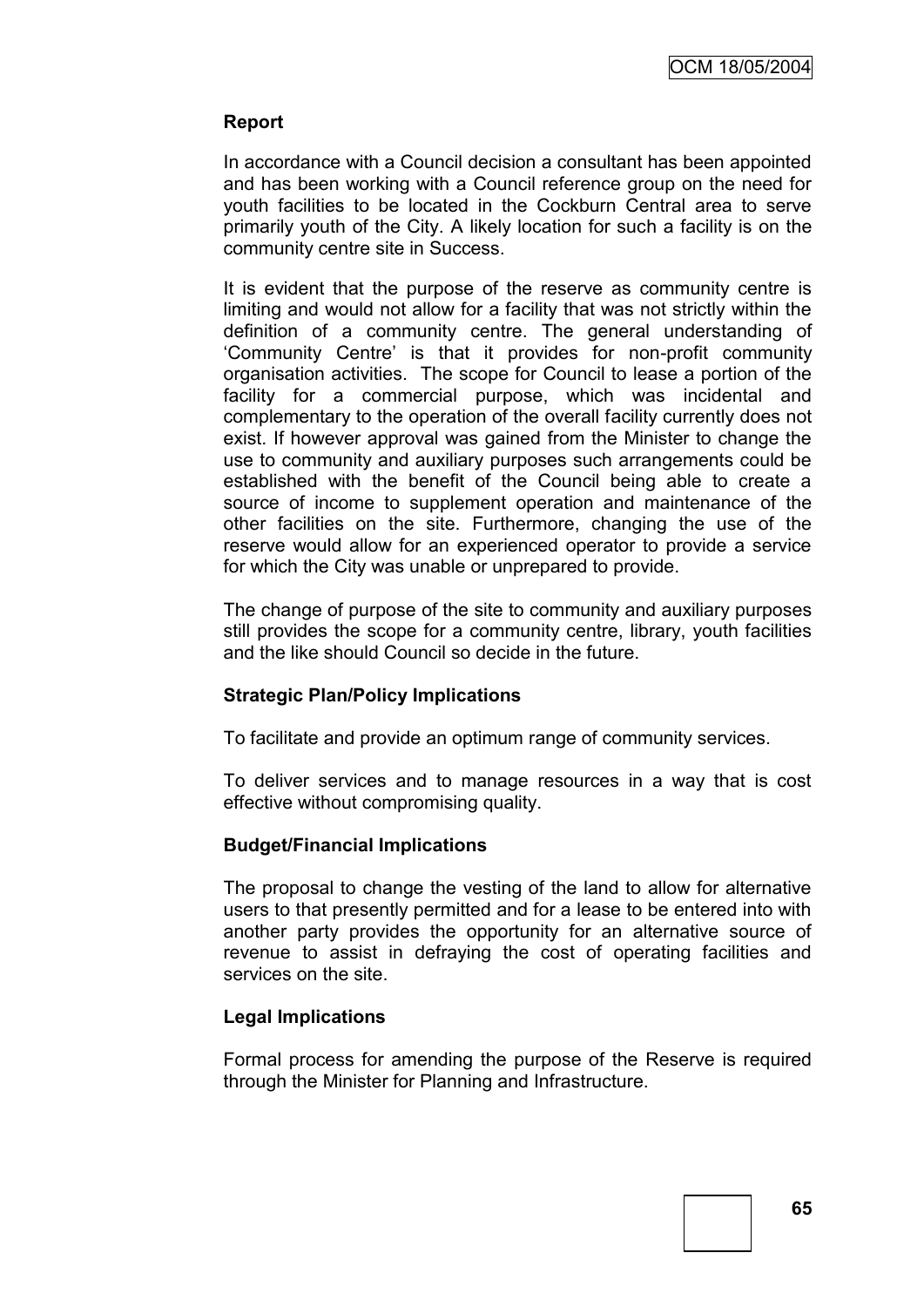#### **Community Consultation**

The alteration of the purpose of the reserve requires a consultation and public comment period on the proposed change of use in accordance with the requirements of the Department of Planning and Infrastructure.

#### **Implications of Section 3.18(3) Local Government Act, 1995**

The proposed action enables Council to offer commercial opportunities through leasing arrangements to third parties.

#### **18. EXECUTIVE DIVISION ISSUES**

Nil

#### **19. MOTIONS OF WHICH PREVIOUS NOTICE HAS BEEN GIVEN**

Nil

**20. NOTICES OF MOTION GIVEN AT THE MEETING FOR CONSIDERATION AT NEXT MEETING**

Nil

- **21. NEW BUSINESS OF AN URGENT NATURE INTRODUCED BY COUNCILLORS OR OFFICERS**
	- **21.1 (MINUTE NO 2424) (OCM 18/05/2004) - MEETING BEHIND CLOSED DOORS**

**COUNCIL DECISION** MOVED Clr M Reeve-Fowkes SECONDED Clr S Limbert that pursuant to Section s7.7(1)(a) of the Local Government Act, 1995, Council move behind closed doors, the time being 7.37pm, to discuss the following item.

**CARRIED 9/0**

AT THIS POINT, THE CHAMBER WAS CLOSED.

DIRECTORS OF COMMUNITY SERVICES, PLANNING & DEVELOPMENT AND ENGINEERING & WORKS, AND EXECUTIVE SECRETARY LEFT THE MEETING AND DID NOT RETURN.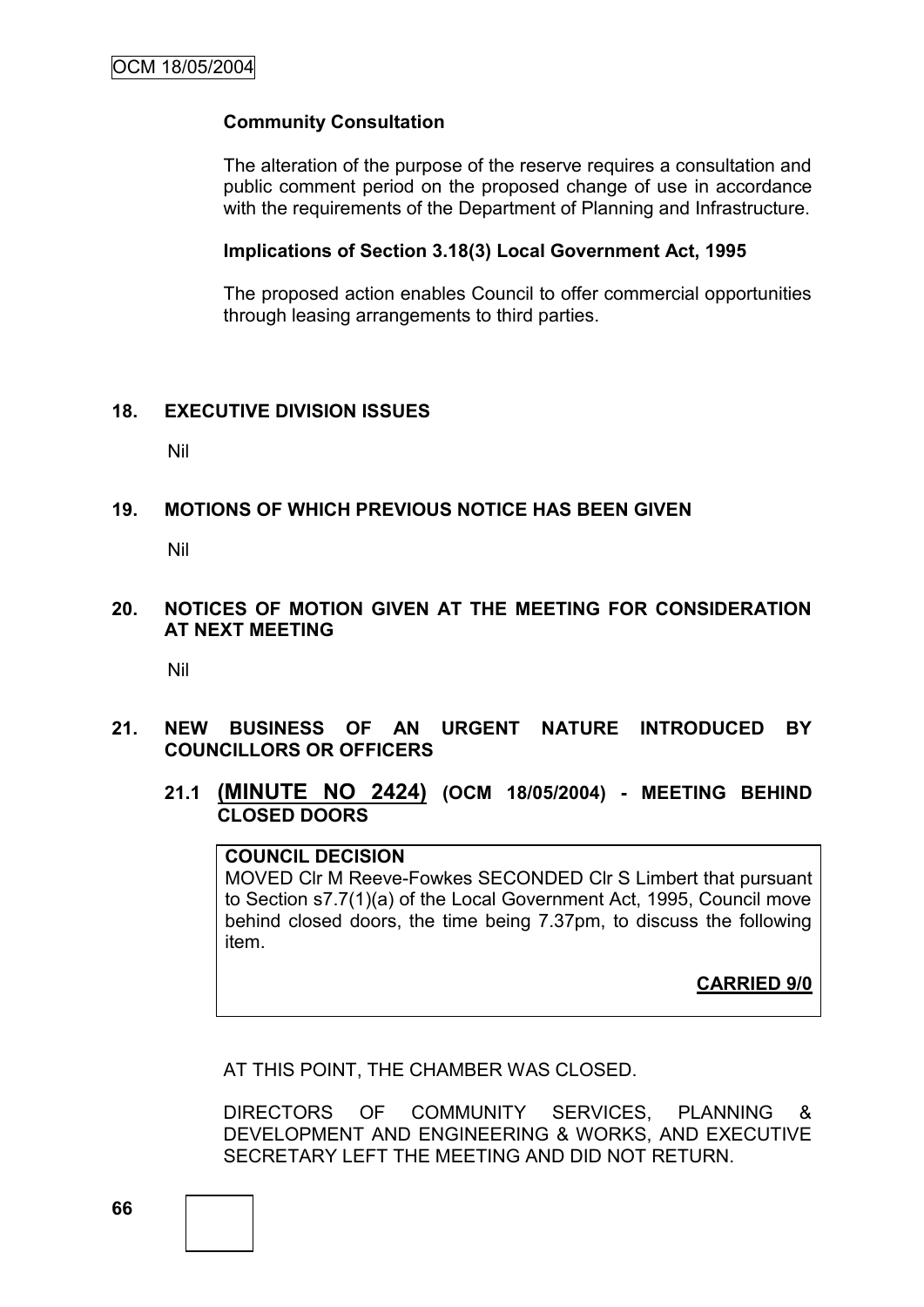### **21.2 (MINUTE NO 2425) (OCM 18/05/2004) - PROCEDURES FOR APPOINTMENT OF CHIEF EXECUTIVE OFFICER (ATC) (2612; 003)**

### **RECOMMENDATION**

That the Confidential Report circulated at the meeting be received.

#### **COUNCIL DECISION**

MOVED Clr K. Allen SECONDED Clr I. Whitfield that Council accept with regret, the resignation of the Chief Executive Officer, Mr R.W. Brown, with effect from 10 September 2004.

### **CARRIED 9/0**

MOVED Clr A. Tilbury SECONDED Clr L. Goncalves that Council:

- (1) pursuant to section 5.8 of the Local Government Act 1995, establish the "Co-ordination of the Appointment of a New Chief Executive Officer Committee";
- (2) nominates the Terms of Reference of the Committee to be "to co-ordinate all necessary documentation, advertising and short listing of candidates for the position of Chief Executive Officer";
- (3) appoints Mayor Lee, Clr Reeve-Fowkes, Mr Gary Hunt, and the consultant from Beilby Corporation Pty Ltd as Members of the Committee; and
- (4) disband the Committee once Council appoints the Interview **Committee.**

#### Amendment to Motion

MOVED Clr K. Allen that a representative from the Australian Institute of Management be appointed to the Committee in place of Mr Hunt.

**MOTION LAPSED FOR WANT OF A SECONDER**

#### **CARRIED 8/1**

#### **Explanation**

Mr Brown, tendered his resignation with effect from 10 September 2004 after 36 years of service to the City. It is considered appropriate for a Committee to be set up to co-ordinate the recruitment of a new Chief Executive Officer. A consultant should be appointed to assist the Committee in the process. The Director Finance & Corporate Services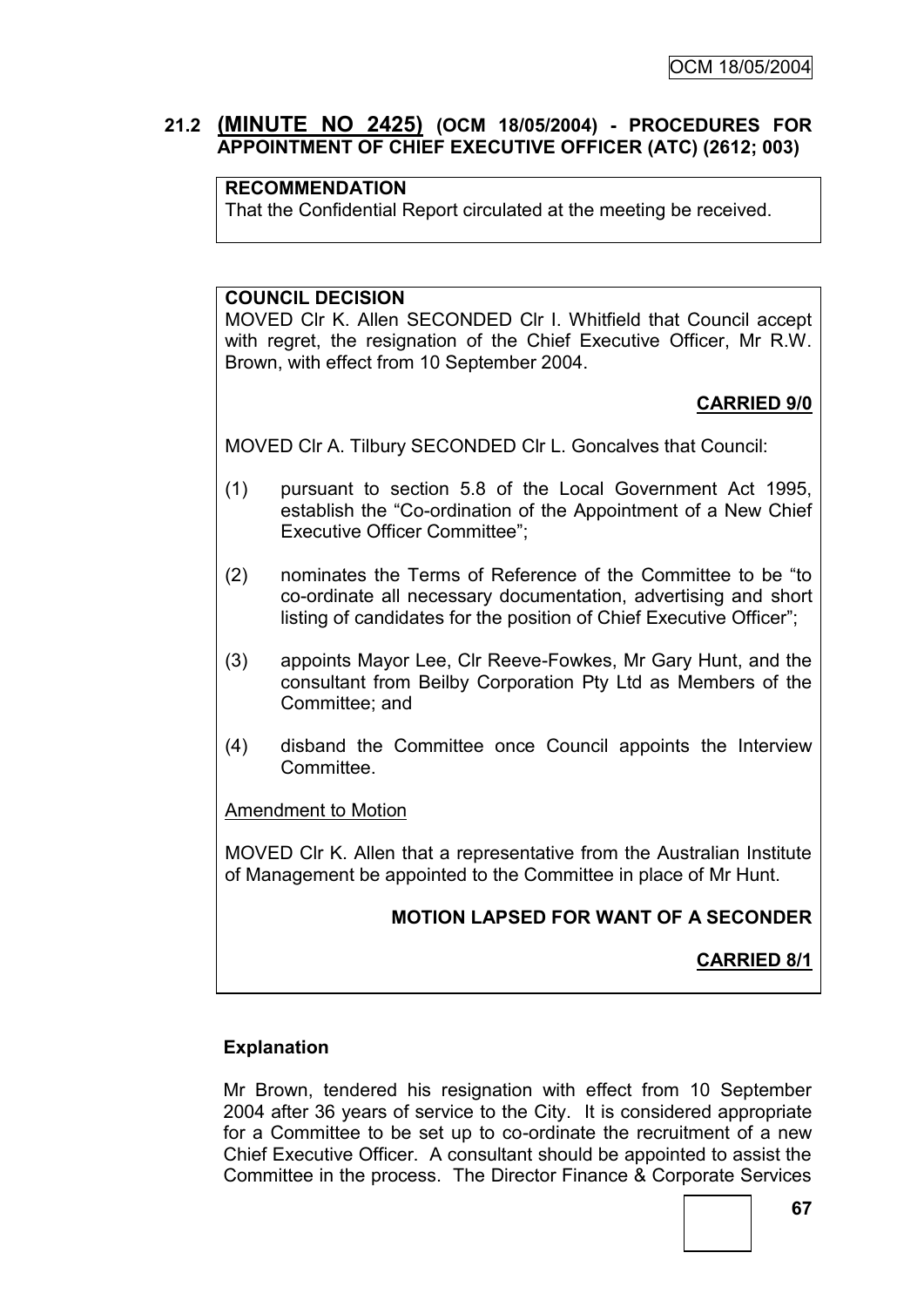or his representative will also provide assistance to the Committee in gathering the necessary information. The Committee will review and prepare all necessary documentation and prepare a short list of preferred candidates for consideration by Council. Council will then appoint an interview panel that will make a recommendation to Council as to the preferred candidate(s) for final decision.

### **21.3 (MINUTE NO 2426) (OCM 18/05/2004) - MEETING OPENED TO THE PUBLIC**

# **COUNCIL DECISION**

MOVED Clr L Goncalves SECONDED Clr M Reeve-Fowkes that the meeting be opened to the public, the time being 7.55pm.

**CARRIED 9/0**

The Presiding Member read aloud the decision of Council taken behind closed doors.

#### **22. MATTERS TO BE NOTED FOR INVESTIGATION, WITHOUT DEBATE**

Nil

#### **23. CONFIDENTIAL BUSINESS**

Nil

### **24. (MINUTE NO 2427) (OCM 18/05/2004) - RESOLUTION OF COMPLIANCE (SECTION 3.18(3), LOCAL GOVERNMENT ACT 1995)**

#### **RECOMMENDATION**

That Council is satisfied that resolutions carried at this Meeting and applicable to items concerning Council provided services and facilities, are:-

- (a) integrated and co-ordinated, so far as practicable, with any provided by the Commonwealth, the State or any public body;
- (b) not duplicated, to an extent Council considers inappropriate, services or facilities as provided by the Commonwealth, the State or any other body or person, whether public or private; and
- (c) managed efficiently and effectively.